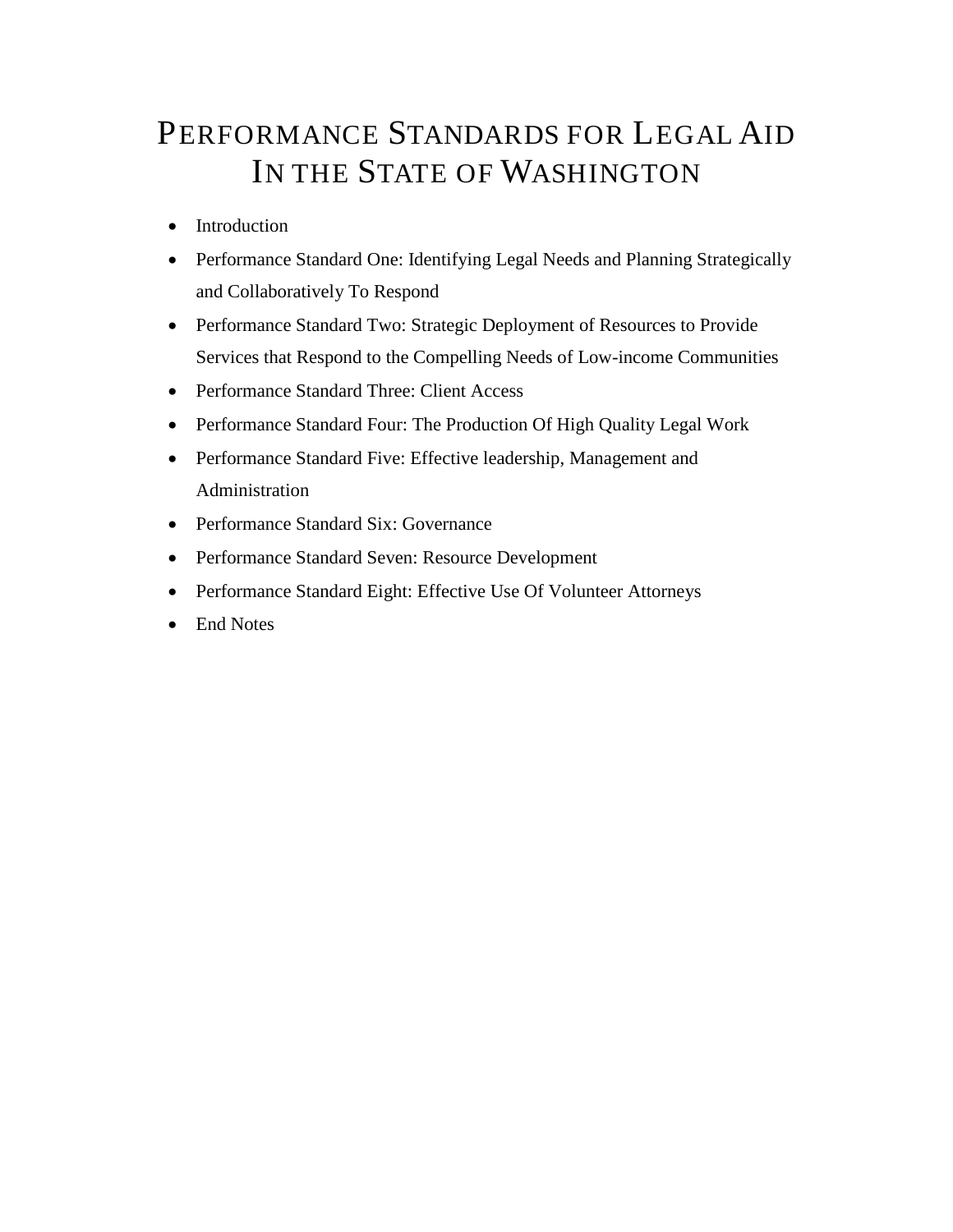## **INTRODUCTION**

### <span id="page-1-0"></span>**General observations**

The Washington State *Access to Justice Board* was established by order of the Washington Supreme Court in 1994 and charged with the responsibility "to assure highquality access for low and moderate income residents and others in Washington state who suffer disparate access barriers to the civil justice system."<sup>[1](#page-1-1)</sup> In meeting that responsibility, the *ATJ Board* has adopted these **Performance Standards for Legal Aid in the State of Washington (**hereafter, **Performance Standards)** to serve as guidelines for the operation and performance of civil legal aid organizations in the state.

These **Performance Standards** revise the **Civil Equal Justice Performance Standards (**adopted 1999 by the *ATJ Board)* in order to reflect the continued evolution of the delivery system to meet the changing needs of low-income communities in the state*.* In addition, since the adoption of the 1999 **Performance Standards**, the American Bar Association has revised the national *Standards for the Provision of Civil Legal Aid* (2006) and the Legal Services Corporation has adopted revised *Performance Criteria (2006)*. The **Performance Standards for Legal Aid in the State of Washington** reflect those revisions.

### **General principles of the Performance Standards**

These Performance Standards should be read in the context of the *Hallmarks of an Effective Statewide Civil Legal Services System*, adopted by the ATJ Board in 2004, which state the core values and capacities of the Washington civil legal services system.<sup>[2](#page-1-2)</sup> Six principles, which are also reflected in the *Hallmarks*, are particularly important to these **Performance Standards**. Those principles are:

- Responding to the needs of low-income communities and of persons who are served by the legal aid organization;
- Providing high-quality and effective legal assistance;
- Accomplishing just results for individuals and the low-income communities served;
- Treating persons served with dignity and respect;
- Expanding access to needed legal assistance and the civil justice system;
- Serving diverse communities with cultural and linguistic competence; and
- Coordinating and collaborating with the Alliance for Equal Justice in all pertinent parts of the legal aid organization's operation and operating in accordance with the

<span id="page-1-1"></span> <sup>1</sup> Order of the Supreme Court of Washington reauthorizing the Access to Justice Board (November 2, 2000, [http://www.wsba.org/atj/board/2000order.htm\)](http://www.wsba.org/atj/board/2000order.htm).

<span id="page-1-2"></span><sup>2</sup> The commentary to the **Performance Standards** cross references the Hallmarks and presents pertinent language from them. The full text of the Hallmarks can be found at [http://www.wsba.org/atj/documents/hallmark.htm.](http://www.wsba.org/atj/documents/hallmark.htm)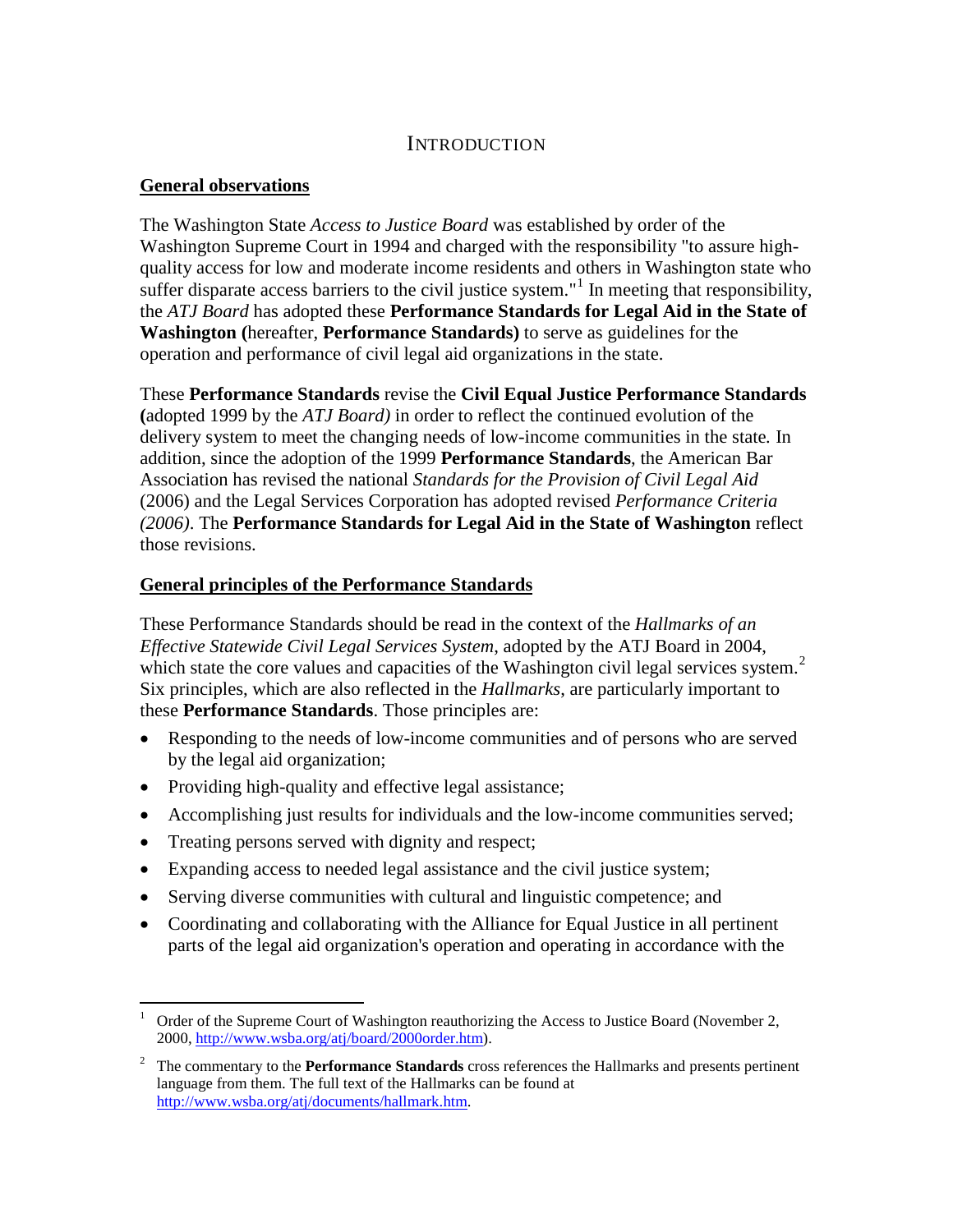*[Revised Plan for the Delivery of Civil Legal Services to Low-income](http://www.wsba.org/atj/committees/resdev/stateplan.doc) People in [Washington State \(State Plan\)](http://www.wsba.org/atj/committees/resdev/stateplan.doc)*, adopted by the ATJ Board on May 8, 2006.

## **Organization of the Performance Standards**

These **Performance Standards** are divided into eight separate Standards that address a range of issues. The Standards are interrelated and key aspects of a legal aid organization's operation may be addressed in more than one. The areas covered are:

- Identification of legal needs and planning
- Strategic deployment of resources,
- Client access,
- The production of high-quality legal work,
- Effective leadership management and administration,
- Governance,
- Resource development; and
- Use of volunteer attorneys.

**The Performance Standards** offer three levels of analysis. The first is the Standard itself which presents a succinct statement of how a legal aid organization should operate or what it should accomplish in the area addressed by the Standard. The second is the lengthier Commentary, which explains in greater depth the intent of the Standard or how it should be applied. Both the Standard and Commentary are integral to the **Performance Standards**, and both have been adopted by the Access to Justice Board. The third level of analysis consists of links to pertinent portions of the Commentary to the American Bar Association's *Standards for the Provision of Civil Legal Aid* and to the Legal Service of Corporation's *Performance Criteria* to further elucidate the application or use of Washington's Performance Standard. The analysis is offered as additional guidance to persons using the **Performance Standards**, but the language has not been formally adopted by the ATJ Board.

## **Application of the Performance Standards**

These *Performance Standards* apply to all civil legal aid programs funded by the Legal Foundation of Washington, the Office of Civil Legal Aid or the Legal Services Corporation, although they will be of use to any organization whose predominant mission is to provide civil legal aid to Washington's low-income and vulnerable persons in need.<sup>[3](#page-2-0)</sup> The **Performance Standards** do not create mandatory requirements and non-compliance does not constitute a breach of a legal duty to a client or a funder. Nor do they expand or modify any ethical responsibility of a legal aid program or its practitioners under Washington's Rules of Professional Conduct. Legal aid organizations, however, must

<span id="page-2-0"></span> <sup>3</sup> Most such organizations will be members of the Alliance for Equal Justice, which was formed in 2004 to serve as an umbrella network of all civil legal aid programs in the state. See, [http://allianceforequaljustice.org/index.php?p=Alliance\\_Members&s=204.](http://allianceforequaljustice.org/index.php?p=Alliance_Members&s=204)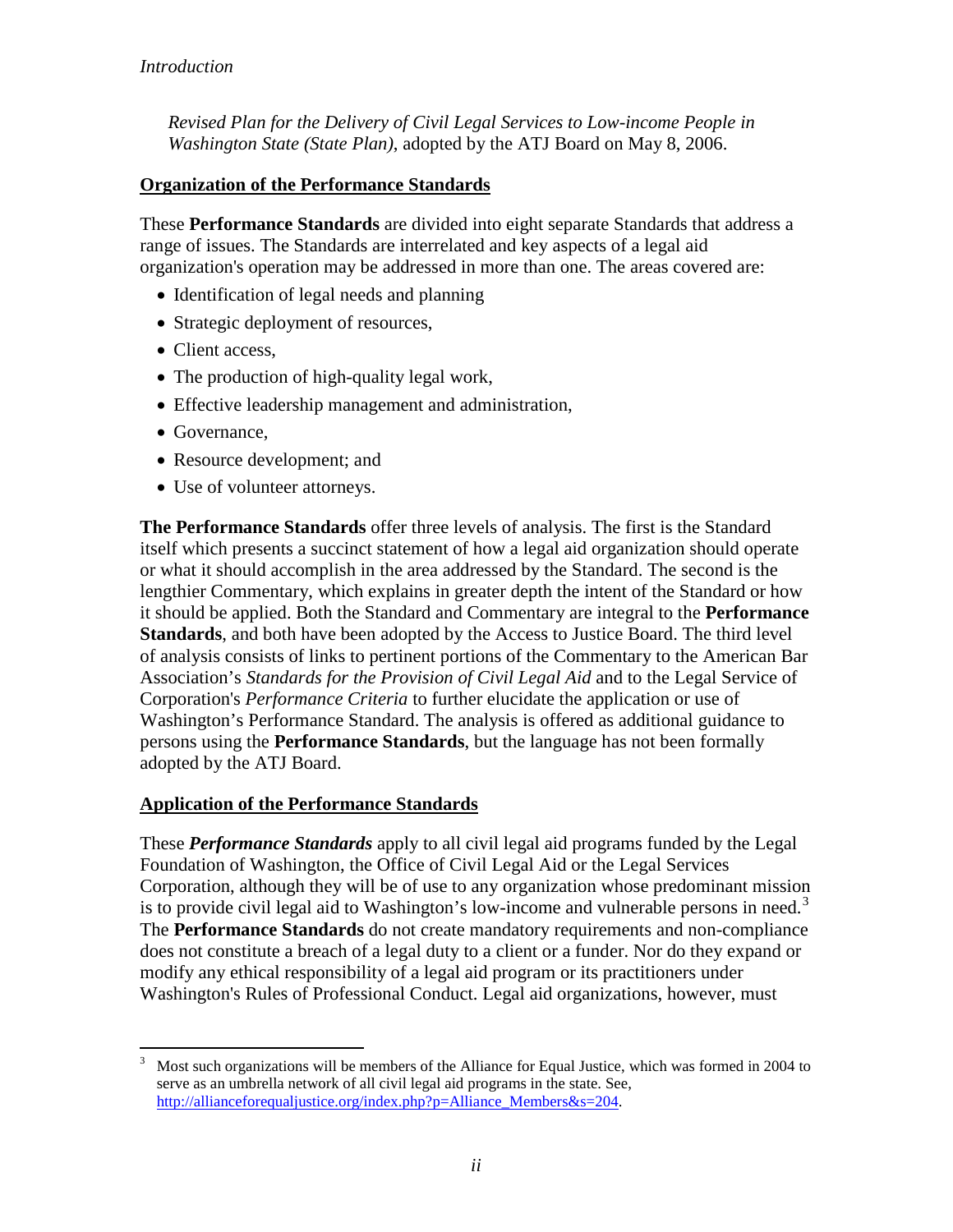### *Introduction*

operate in conformance with the Rules of Professional Conduct, and, in particular, in ways that assure that they can protect the confidentiality of information provided by clients and prospective clients.

How a Performance Standard applies in practice is a function of the nature of each legal aid organization and may vary based on a variety of factors. Those factors include size, structure, available resources and method of delivery, as well as other features, such as being targeted primarily on a specific population or legal issue, or, relying principally or exclusively on volunteer attorneys to assist clients. Compliance with some Performance Standards, such as those associated with outreach and access, may require coordinated efforts with Alliance for Equal Justice regional partners.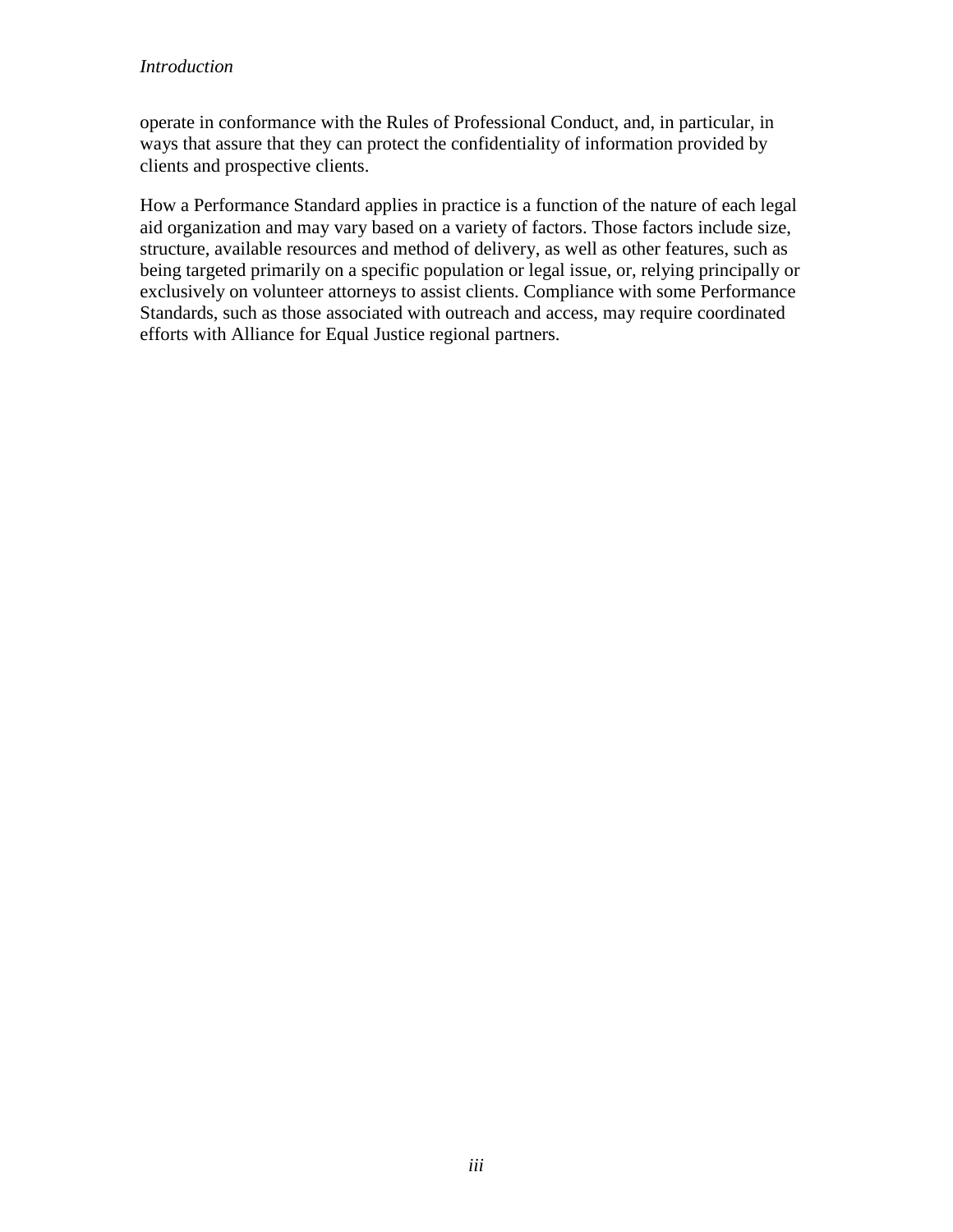## <span id="page-4-0"></span>PERFORMANCE STANDARD ONE: IDENTIFYING LEGAL NEEDS AND PLANNING STRATEGICALLY AND COLLABORATIVELY TO RESPOND

The legal aid organization interacts with the low-income communities it serves to maintain awareness of the problems they experience and their most compelling civil legal needs and, in consultation with its Alliance for Equal Justice partners and stakeholders, makes deliberate and coordinated choices about how to respond to those needs. In active consultation with its delivery partners, the organization periodically assesses the effectiveness of its efforts to respond to the needs of the communities it serves and adjusts its approaches, as necessary.

## **Commentary**

There are four core values reflected in *Performance Standard One*:

- 1. To be aware of the most compelling needs of low-income communities served based on ongoing interaction with those communities;
- 2. To plan strategically about how to deliver services that respond to those needs;
- 3. To coordinate with Alliance for Equal Justice Partners and stakeholders to maximize the effectiveness of the responses to clients' legal needs and to avoid duplication; and
- 4. To evaluate the effectiveness of program efforts and make necessary adjustments.

## 1. IDENTIFICATION OF THE MOST COMPELLING NEEDS OF THE COMMUNITIES SERVED

To be aware of the most compelling legal needs of low-income communities, a legal aid organization needs to be involved in ongoing interaction with those communities and with groups that work with them. They should interact with their low-income communities though a variety of means, including working with community groups and organizations and conducting outreach. The organization should strive to engage with all cultural and linguistic groups in its service area. $4$ 

*Application of the Performance Standard to specialty, pro bono and smaller legal aid providers*. Some legal aid programs in Washington target specific populations or issues or are relatively smaller or newer than other legal aid organizations. For such organizations, broad-based involvement in the overall low-income community may not

<span id="page-4-1"></span> <sup>4</sup> See **Hallmark One of Hallmarks** *of an Effective Statewide Civil Legal Services System*: "*The system's effectiveness is dependent upon its commitment to assessing and responding to the most critical needs of clients as identified by low-income clients and potential clients*."

**ABA Standard 2.1 on Identifying Legal Needs and Planning to Respond**: "*A provider should interact with low-income individuals and groups serving low-income communities to identify compelling legal needs and should implement plans to address those needs most effectively*."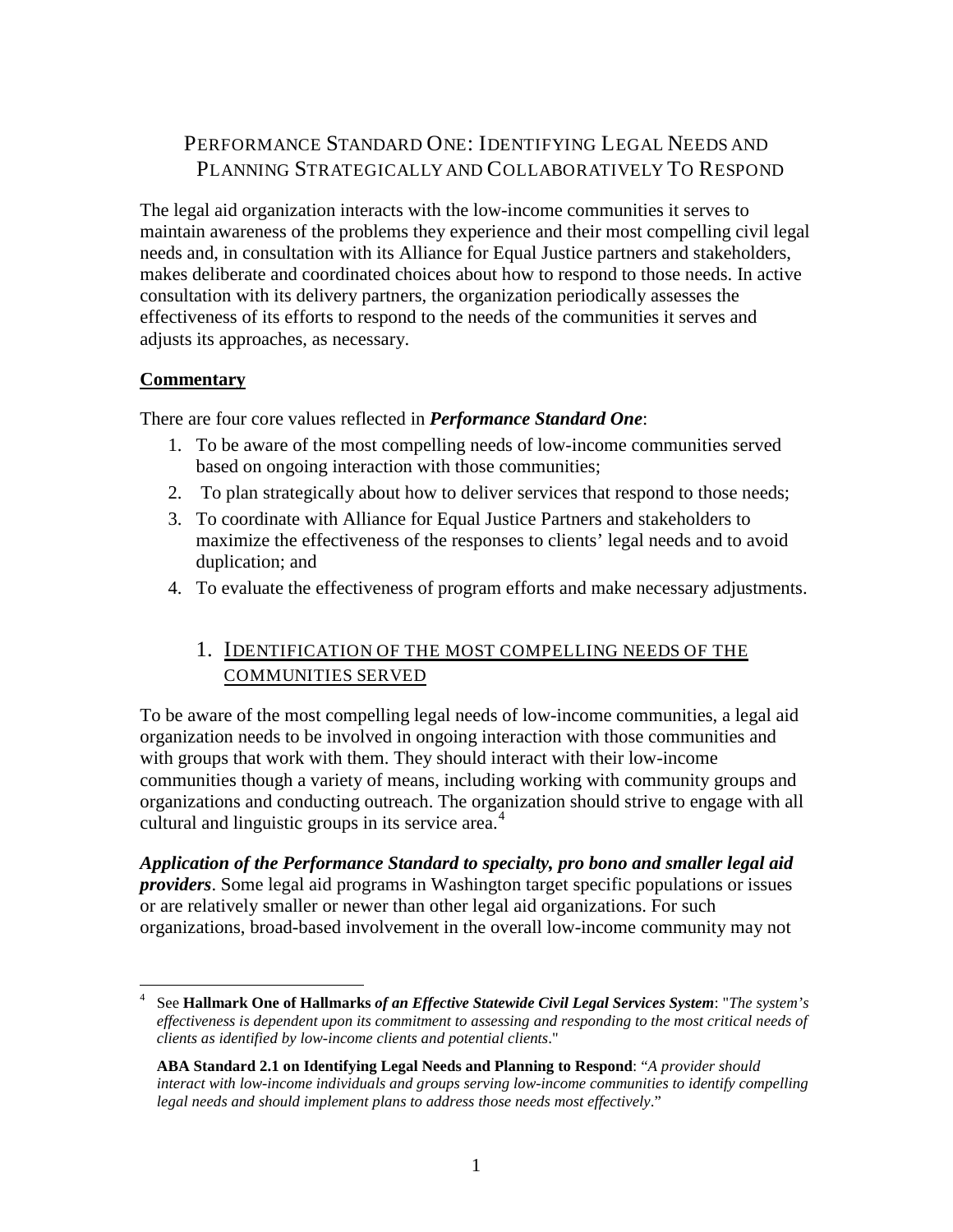### *Performance Standard One*

be practical or appropriate, beyond what is necessary to maintain effective engagement w[i](#page-46-1)th its target population and the specific issues it is organized to address<sup>i</sup>.

Although this **Performance Standard** is grounded in a concept of ongoing interaction with low-income communities, it also recognizes that it is important to conduct periodic, focused assessments of legal needs. The legal aid organization should cooperate in regional and statewide needs assessments to maximize the efficient use of resources and facilitate a coordinated analysis of legal needs. Assessments should be designed to assure that the legal needs of all populations are identified, in spite of barriers, such as geographic and cultural isolation, lack of telephones, limited proficiency in English, institutionalization and working hours<sup>[ii](#page-46-2)</sup>.

## **2.** PLANNING STRATEGICALLY TO DELIVER SERVICES THAT RESPOND TO COMPELLING NEEDS

Knowledge of the compelling needs of low-income communities and individuals within them is a predicate to planning to decide how best to respond to those needs. Planning is instrumental in a legal aid organization responding effectively to clients' needs and being clear about the objectives for its legal work. Clarity of objectives is an essential element of the self-assessment of the effectiveness of the organization's legal work. Planning also offers a foundation for formally establishing priorities, setting case acceptance guidelines, and determining staffing and training needs. How planning is approached may vary, but it should result in the organization being effectively organized and administered to achieve its objectives<sup>[5](#page-5-0)</sup>,<sup>[iii](#page-47-0)</sup>.

## **3.** COORDINATION WITH ACCESS TO J USTICE PARTNERS AND STAKEHOLDERS **[6](#page-5-1)**

No program operates in a vacuum and **Performance Standard One** strongly reflects the importance of legal aid organizations consulting and collaborating with their Alliance for Equal Justice partners and other stakeholders in planning and delivering legal aid services. Such collaboration helps the organization be aware of the issues facing its lowincome communities, informs it about resources that are available to respond, and permits the efficient use of available resources throughout the system and the avoidance of duplication of effort<sup>[7](#page-5-2)</sup>,<sup>[iv](#page-47-1)</sup>.

<span id="page-5-0"></span> <sup>5</sup> **ABA Standard 2.1 on Identifying Legal Needs and Planning to Respond**: "*A provider should interact with low-income individuals and groups serving low-income communities to identify compelling legal needs and should implement plans to address those needs most effectively*."

<span id="page-5-1"></span> $6\degree$  See the extended discussion of statewide collaboration and cooperation in Washington State Performance Standard Two.

<span id="page-5-2"></span><sup>7</sup> See, *ABA Standard 2.3 on Participation in Statewide and Regional Systems*, "A provider should participate in regional and statewide delivery systems to improve the systems' capacity to deliver a full range of services that address the legal needs of low-income communities."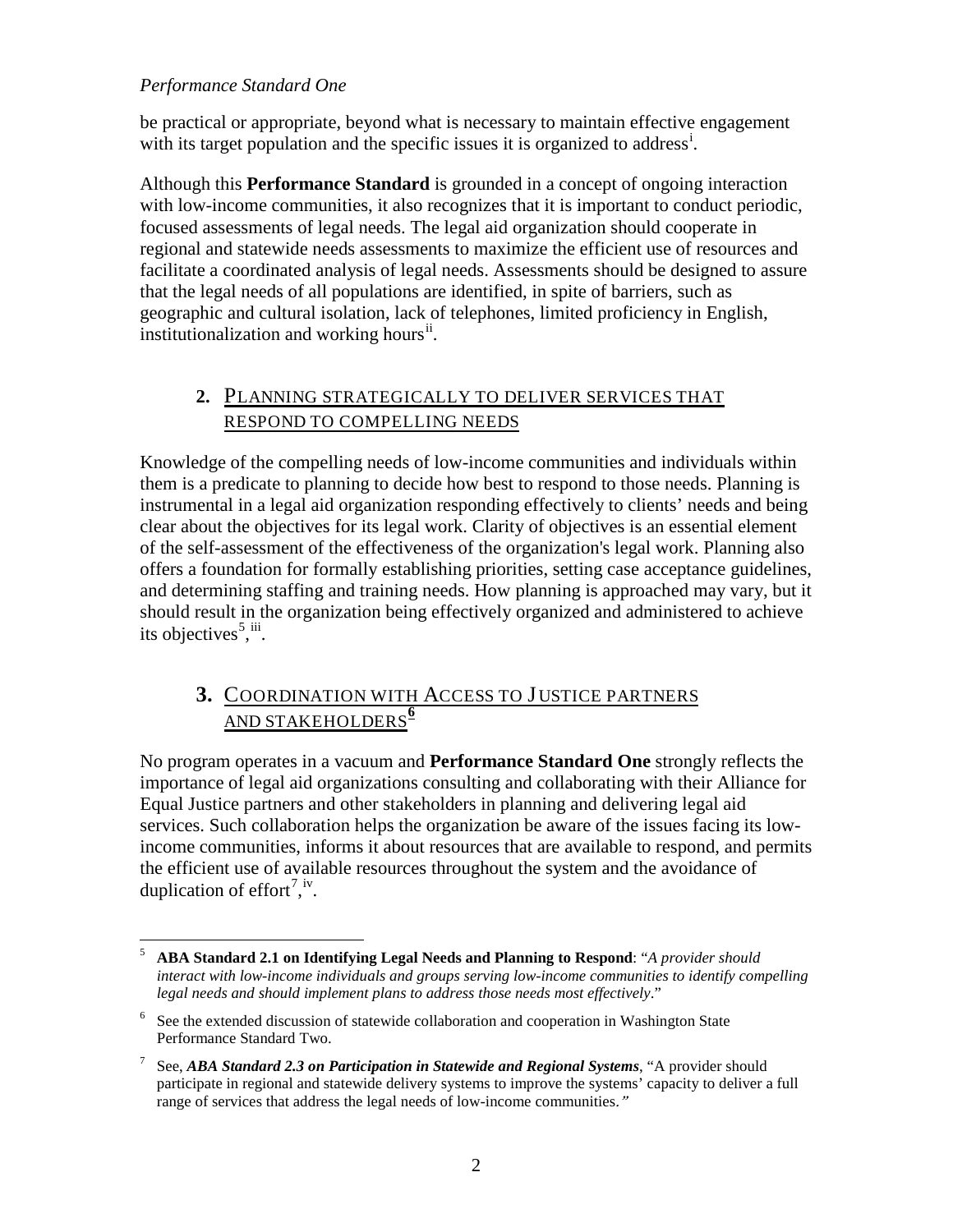*Performance Standard One*

## 4. EVALUATION OF THE EFFECTIVENESS OF PROGRAM EFFORTS AND MAKING NECESSARY ADJUSTMENTS

**Performance Standard One** is grounded in the importance of a strategic focus for the work undertaken by all legal aid organizations in the state. That focus underlies the value that each legal aid organization should evaluate the effectiveness of its efforts in order to build on its strengths and to address its shortcomings. A legal aid organization should regularly assess whether it is producing high quality legal work, is accomplishing its objectives in response to the identified legal needs and is operating efficiently and effectively. A legal aid organization should take advantage of insights derived from assessments and peer reviews conducted by funders and others and should coordinate its self-assessment efforts with such reviews in order to avoid duplication<sup>[8](#page-6-0)</sup>,  $\cdot$ .

<span id="page-6-0"></span> <sup>8</sup> See, *STANDARD 2.11 on Provider Evaluation:* "A provider should regularly evaluate the efficiency and effectiveness of its operations and its response to the legal needs of the low-income communities it serves."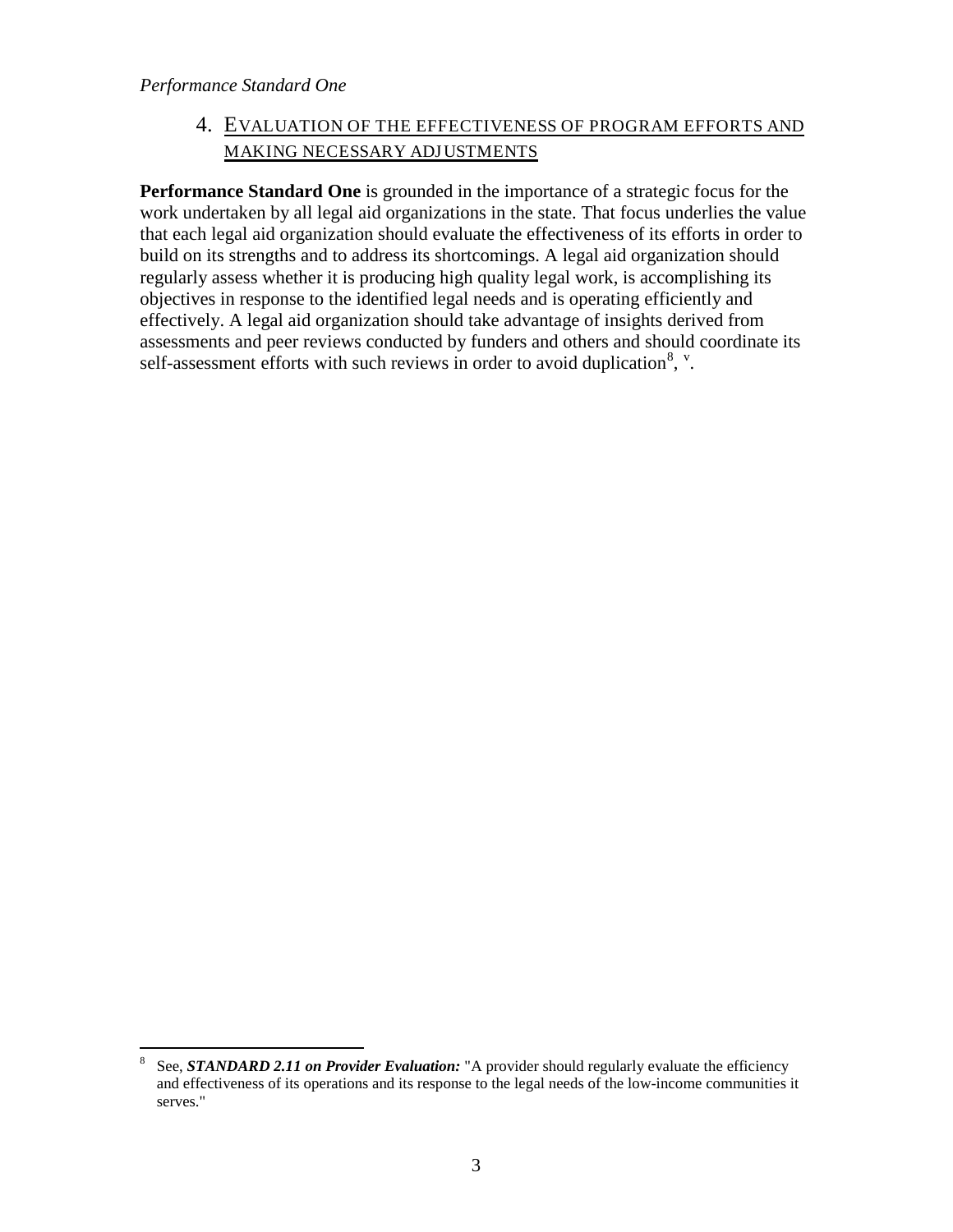## <span id="page-7-0"></span>PERFORMANCE STANDARD TWO: STRATEGIC DEPLOYMENT OF RESOURCES TO PROVIDE SERVICES THAT RESPOND TO THE COMPELLING NEEDS OF LOW-INCOME COMMUNITIES

The organization strives to achieve clients' objectives and to accomplish lasting results that respond to the low-income communities' most compelling legal needs. In collaboration with other partners and stakeholders of the Alliance for Equal Justice, it chooses delivery mechanisms and means of representation that support the availability of a full range of appropriate legal services for low-income persons in need.

### **Commentary**

Three important values underlie **Performance Standard Two**:

- 1. Within the context of the statewide Alliance for Equal Justice, deliberately choosing modes of representation and delivery mechanisms that efficiently and effectively respond to the needs of low-income communities, including the effective use of volunteer attorneys;
- 2. Achieving lasting results for individuals and low-income communities;
- 3. Working collaboratively with other legal aid organizations to support the availability of a full range of assistance to low-income communities.

## 1. CHOICE OF DELIVERY MECHANISMS THAT EFFECTIVELY AND EFFICIENTLY RESPOND TO CLIENT NEEDS

A legal aid organization needs to make deliberate choices about the mode of representation and the delivery mechanisms it will use to respond to clients needs.<sup>[9](#page-7-1)</sup> It should establish an approach to delivery that responds efficiently and effectively to the most important legal issues facing the low-income population it serves. To this end, a legal aid organization should be aware of new delivery methods that evolve with changes in the practice of law, with new technology and with new ways that are developed to reach out to and serve clients. Innovative delivery methods should be undertaken when they are able to assist low-income persons in resolving legal problems that they encounter, and should not be adopted simply because they can provide service to large numbers of individuals. While some legal problems can be resolved by properly supported self help efforts, many cannot be addressed effectively without representation. It is important, therefore, that the legal aid organization thoughtfully decide the range and mix of service it will offer and that it periodically assess if the services provided are effective in resol[vi](#page-48-0)ng the legal problems identified<sup>vi</sup>.

<span id="page-7-1"></span> <sup>9</sup> *ABA Standard 2.2 on Delivery Structure*: "*Within the context of its regional and statewide delivery system, a provider should establish delivery mechanisms that effectively and efficiently meet its lowincome communities' legal needs."*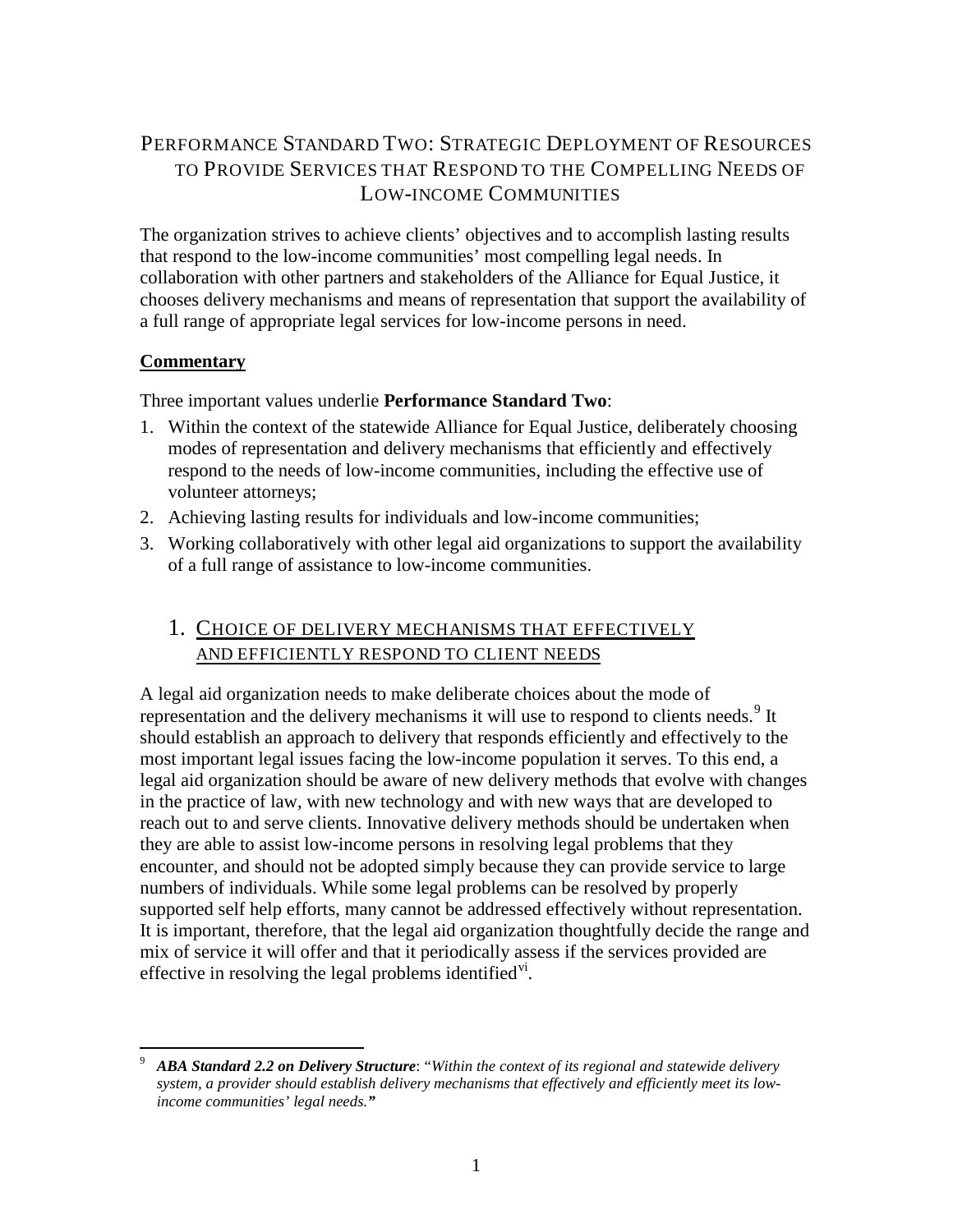### *Performance Standard Two*

Legal aid organizations comprised of professional, full-time staffed legal advocates play multiple roles within the context of the Alliance for Equal Justice. In addition to providing direct assistance to eligible clients, such programs often are expected to provide a range of other services including, but not limited to, training, mentoring and support for pro bono program staff and volunteer attorneys;

Legal aid organizations that rely on volunteer attorneys to represent low-income clients should make certain that those attorneys are properly supported and are engaged in work that takes advantage of the skills and experience of those attorneys to respond to the full range of low-income persons' legal needs. Use of volunteer attorneys is governed by **Performance Standard Eight** *on Effective Use of Volunteer Attorneys.* 

### 2. ACCOMPLISHING LASTING RESULTS FOR INDIVIDUALS AND LOW-INCOME COMMUNITIES

A legal aid organization should seek to achieve clients' objectives and lasting results that respond to the low-income communities' most compelling legal needs.<sup>[10](#page-8-0)</sup> There are a number of ways in which lasting results can be achieved: 1) by achieving the client's objective in individual legal problems; 2) by educating low-income persons how successfully to address legal problems that they face on their own; and 3) by systemic work that improves laws, practices and policies that adversely affect large numbers of low-income people.

Systemic work is often the most efficient way to address recurring issues encountered by low-income communities. Repetitive representation of individuals to obtain a limited remedy that does not ultimately resolve an underlying legal problem can be expensive and time-consuming. Addressing the underlying cause of such legal problems may, on the other hand, ultimately expend fewer resources with more lasting benefits for large numbers of low-income persons<sup>[vii](#page-48-1)</sup>.

Not all legal aid programs in Washington can undertake costly, broad-based strategies aimed at systemic change. Some will be restricted by limited resources, others face funding restrictions on certain kinds of advocacy and others will have a program mission that focuses on individual work. Such individual work should be undertaken with a commitment to achieving client objectives and being alert to the potential systemic benefit of repetitive successful individual representation<sup>[viii](#page-49-0)</sup>.

<span id="page-8-0"></span> <sup>10</sup> *Hallmarks of an Effective Statewide Civil Legal Services System —*

*<sup># 4</sup>*: "*A legal services delivery system is effective only to the degree that positive results are achieved for clients, particularly in areas of high priority client need.* "

**<sup>#6</sup>**: "*Resources must first be committed to those efforts and activities that are most likely to result in longest term benefits in areas of the most pressing client needs*."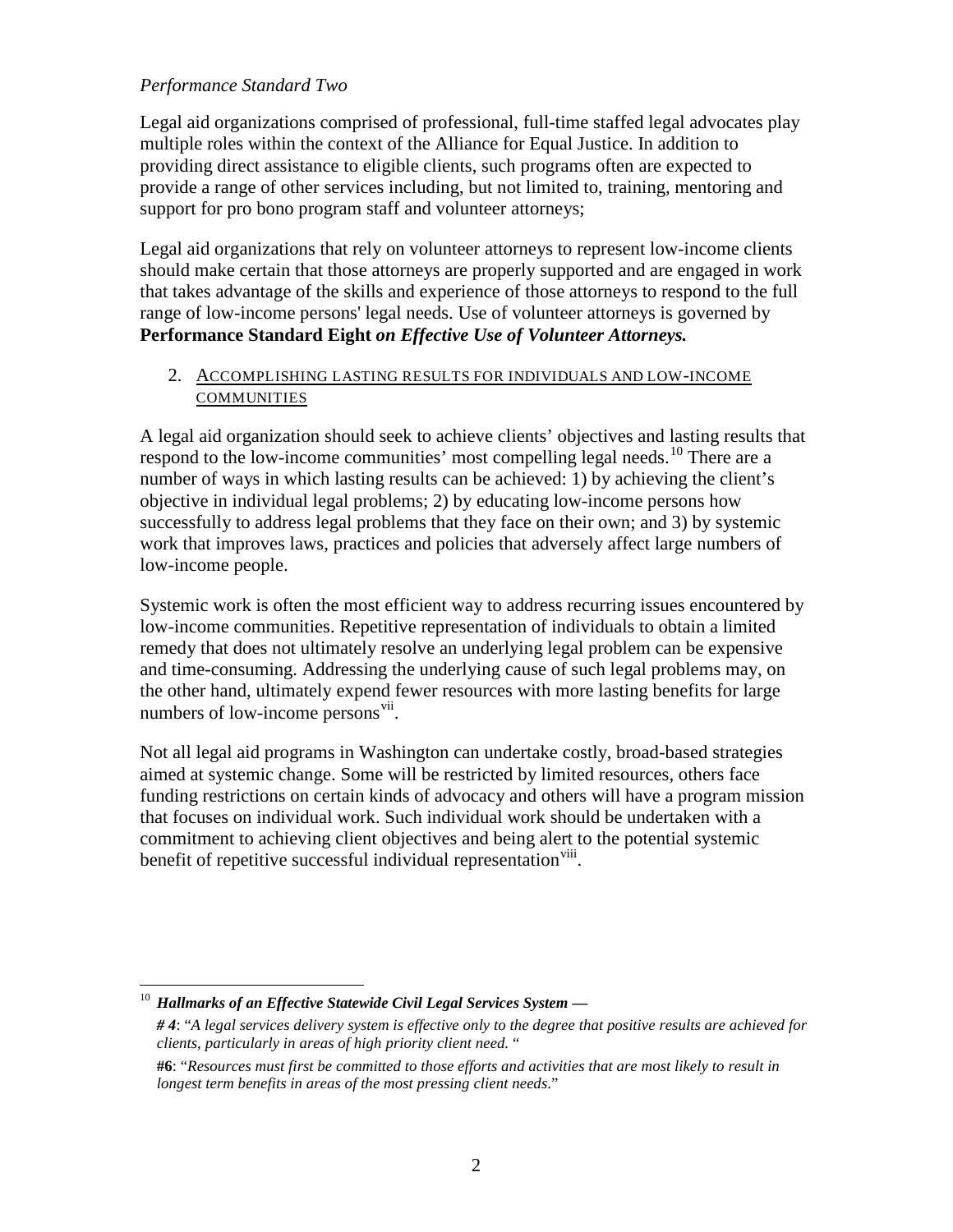## 3. WORKING COLLABORATIVELY TO SUPPORT THE AVAILABILITY OF A FULL RANGE OF ASSISTANCE TO LOW-INCOME COMMUNITIES

Not every legal aid organization in the state is able to provide a full range of representation. There are many limitations ranging from size of the organization to a narrow and targeted focus that may lead it to offer only one or a few types of possible representation. The choices about the kinds of representation that will be offered, however, should be made deliberately and with an awareness of the services provided by other providers.

Washington's legal aid organizations have a long-standing tradition of working collaboratively as part of an integrated state justice system. That collaboration is key to legal aid organizations' individually and collectively meeting this Performance Standard's charge to support a full range of services for low-income persons in the state. Decisions about the services that will be provided and the mechanisms for offering them should be made in concert with Alliance for Equal Justice partners in order to maximize the statewide system's capacity to respond to the full range of legal needs of the lowincome population*[11](#page-9-0)*, *[ix](#page-49-0)* .

The forms of representation that should be available in the system include:

- *Legal advice and referral;*
- *Assistance to pro se litigants; [14](#page-9-3)*
- *Full representation in the judicial system and in administrative adjudicatory processes; [16](#page-9-5)*
- *Transactional representation[17](#page-9-6)*
- *[12](#page-9-1) Brief legal services; [13](#page-9-2)*
	- *Representation in negotiation;[15](#page-9-4)*
	- *Community economic development;[18](#page-9-7)*
	- *Mediation and other alternate dispute resolution mechanisms;[19](#page-9-8)*

- <span id="page-9-2"></span><sup>13</sup> *See* **ABA Standard 3.4-2 on Representation Limited to Brief Service**.
- <span id="page-9-3"></span><sup>14</sup> *See* **ABA Standard 3.5 on Assistance to Pro Se Litigants.**
- <span id="page-9-4"></span><sup>15</sup> *See* **ABA Standard 7.9 on Negotiation.**
- <span id="page-9-5"></span><sup>16</sup> *See* **ABA Standard 3.1 on Full Legal Representation; Standard 7.11 on Litigation; Standard 7.12 on Administrative Hearings.**
- <span id="page-9-6"></span><sup>17</sup> *See* **ABA Standard 7.15 on Transactional Representation.**
- <span id="page-9-7"></span><sup>18</sup> *See* **ABA Standard 3.3 on Community Economic Development.**
- <span id="page-9-8"></span><sup>19</sup> *See* **ABA Standard 7.10 on Alternative Dispute Resolution.**

<span id="page-9-0"></span> <sup>11</sup> *ABA Standard 2.3 on Participation in Statewide and Regional Systems*: "*A provider should participate in regional and statewide delivery systems to improve the systems' capacity to deliver a full range of services that address the legal needs of low-income communities*."

<span id="page-9-1"></span><sup>12</sup> *See* **ABA Standard 3.4-1 on Representation Limited to Legal Advice and Standard 7.8 on Legal Counseling**.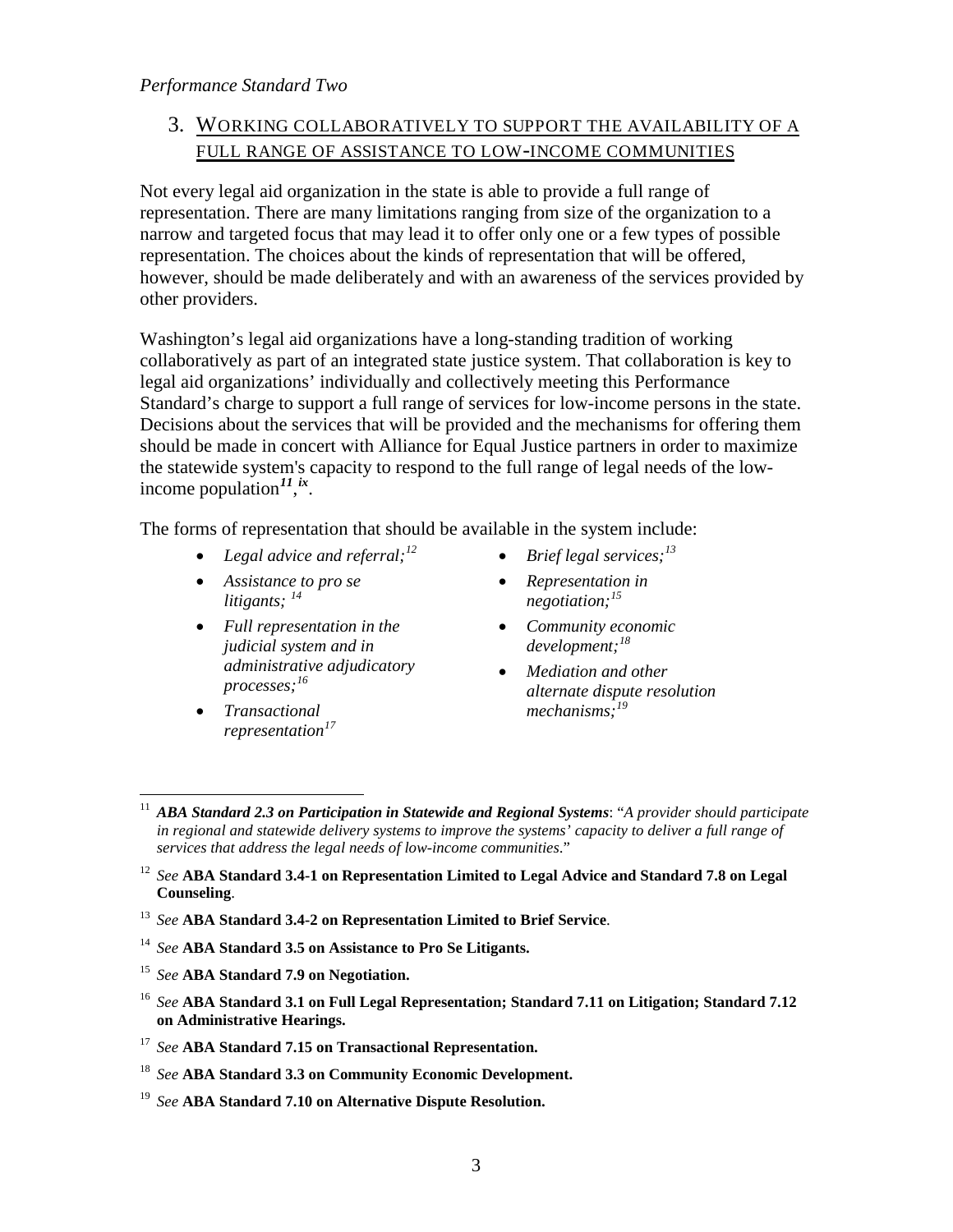### *Performance Standard Two*

- *Representation before state and local legislative, administrative and other governmental or private bodies that make law or policies affecting the legal rights and responsibilities of low-income persons; [20](#page-10-0)*
- *Community legal education, including providing legal information to low-income groups and individuals.[21](#page-10-1)*

The term, full range of service, also involves the challenge of providing access to services for all populations, including those isolated by geography, language, culture, race, disability or institutionalization as well as limitations imposed by work hours.<sup>[22](#page-10-2)</sup> A legal aid organization needs to take deliberate steps to reach out to such populations and to work with other organizations to ensure such access<sup>[x](#page-49-1)</sup>.

<span id="page-10-0"></span> <sup>20</sup> *See* **ABA Standard 3.2 on Legislative and Administrative Advocacy; Standard 7.13 on Legislative and Administrative Advocacy by Practitioners.**

<span id="page-10-1"></span><sup>21</sup> *See* **ABA Standard 3.6 on Provision of Legal Information.**

<span id="page-10-2"></span><sup>22</sup> See **Performance Standard Three on Client Access**.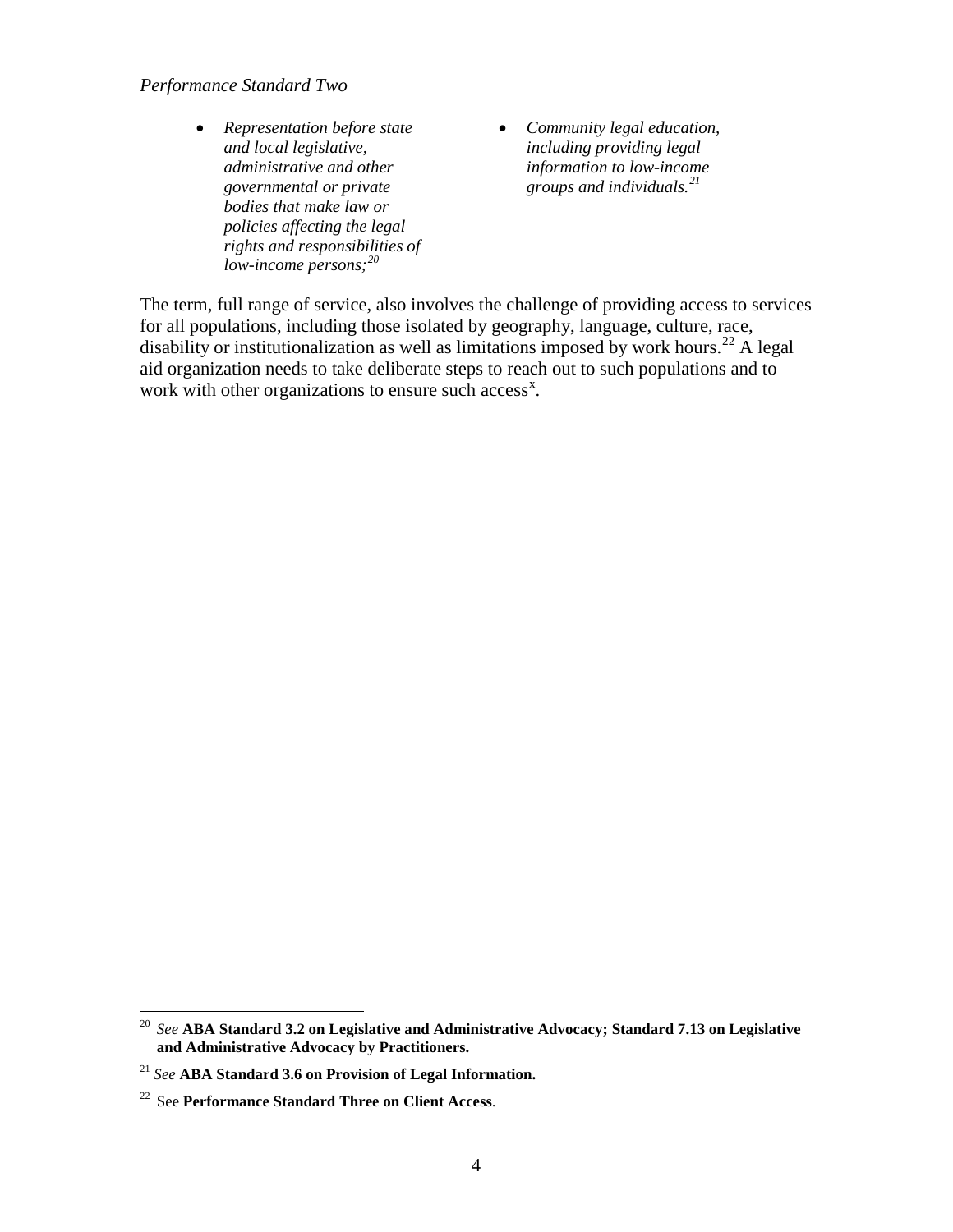## PERFORMANCE STANDARD THREE: CLIENT ACCESS

<span id="page-11-0"></span>The legal aid organization treats all persons seeking and utilizing its services with dignity and respect. It accurately identifies the legal needs of prospective clients and promptly responds to requests for assistance. It has policies and procedures to identify and address conflicts of interest and protect the confidentiality of clients' and prospective clients' information. The organization promotes access for all eligible populations including those that are isolated by geography, culture, language, disability and other factors that limit access. The organization coordinates with Alliance for Equal Justice partners and stakeholders to promote improved access to the civil justice system.

### **Commentary**

A number of values are expressed in this **Performance Standard**. Some correlate to the operation of systems such as intake as well as important ethical obligations related to confidentiality and conflicts of interest. Others relate to the responsibility of the legal aid organization to strive to overcome barriers that exist for many low-income populations, because of geographic isolation, cultural difference, limited English proficiency and disability. Finally, some values relate to how the program operates and the effect of its internal operation on persons seeking access. The values expressed in **Performance Standard Three** are:

- 1. Treating persons seeking and receiving services with dignity and respect and fostering trust in any attorney-client relationship that is formed;
- 2. Accurately assessing the legal problem of persons seeking assistance and advising prospective clients for service promptly of the level of assistance that they will receive, if any;
- 3. Identifying and addressing potential conflicts of interest in ways that are consistent with ethical obligations, but do not unduly burden access to needed services;
- 4. Protecting information provided by prospective clients and clients from unauthorized disclosure;
- 5. Operating in a way that facilitates access and overcomes barriers to isolated lowincome communities;
- 6. Operating in a way that reflects an understanding of and sensitivity to the values and cultures of all communities served;
- 7. Having the capacity to assist low-income persons in their primary language;
- 8. Being accessible to persons with disabilities;
- 9. Reaching out to all low-income communities, particularly to those with limited ability to identify and resolve their legal problems;
- 10. Promoting improved access to the justice system;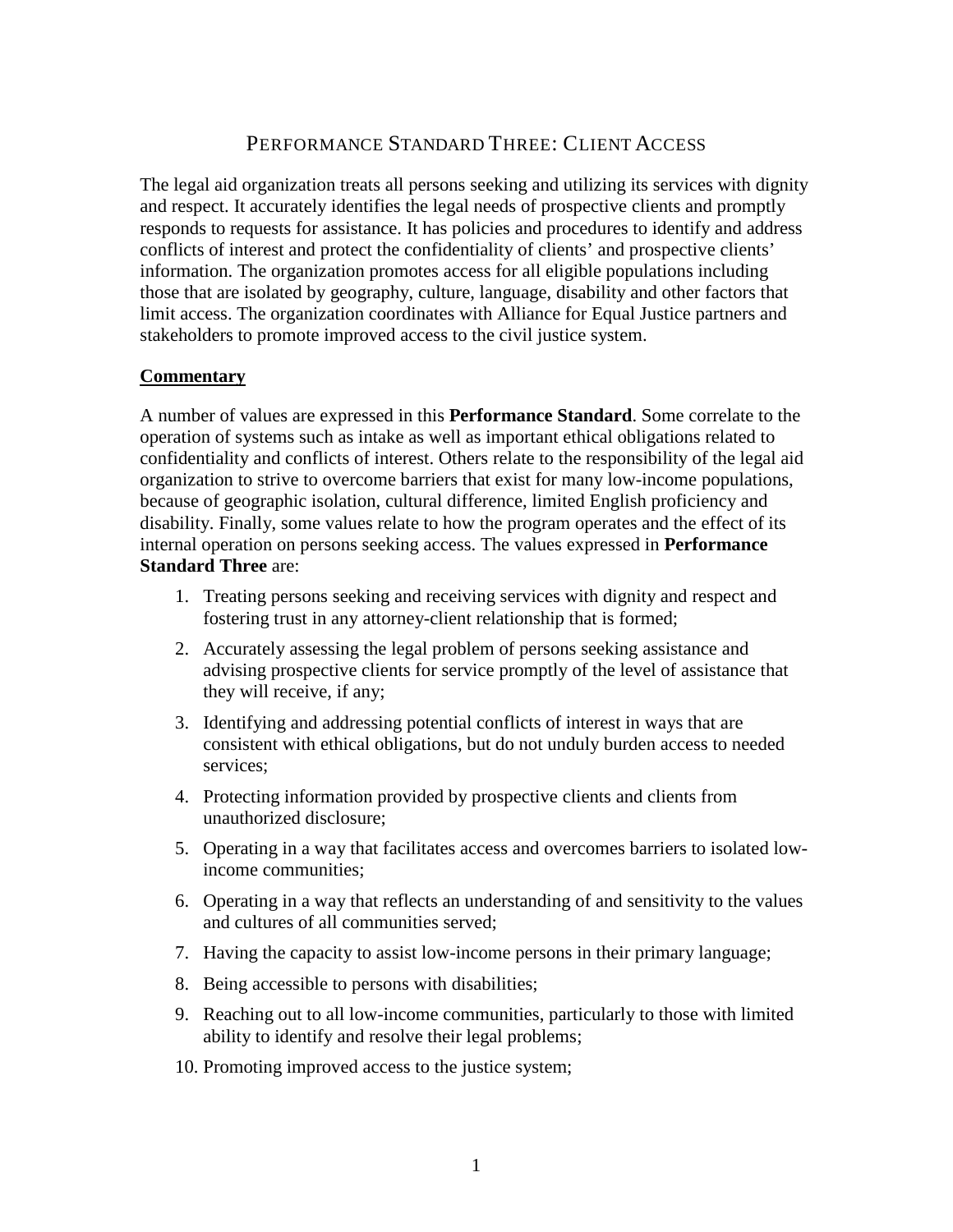11. Assuring that information technology is used in a way that promotes access to services and to the justice system.

## 1. TREATING PERSONS SEEKING AND RECEIVING SERVICES WITH DIGNITY AND RESPECT AND FOSTERING TRUST

A core value that underlies all Washington's Performance Standards is the importance of treating all persons who interact with the legal aid organization with dignity and respect. Because a potential client's first contact with the legal aid organization is often through its intake system, how that system functions is likely to have as affect on any attorneyclient relationship that is formed. It is important, therefore, that the process foster confidence in the professionalism and capability of the organization, and that it engender trust in the potential client. The process should be respectful of the time and resources of persons seeking services and, as much as resources will allow, should avoid long waiting times for prospective clients to seek services and should promptly advise them if services will be provided<sup>[23](#page-12-0)</sup>,<sup>[xi](#page-50-0)</sup>.

## 2. ACCURATELY ASSESSING THE LEGAL PROBLEM OF PERSONS SEEKING ASSISTANCE AND ADVISING THEM PROMPTLY OF THE LEVEL OF ASSISTANCE THAT THEY WILL RECEIVE

The intake process should accurately identify the legal needs of the person seeking assistance and should act promptly on the application and notify the individual of the level of assistance that will be offered, if any. Individuals who are not accepted for service should be notified promptly and provided legal information, if appropriate, on the steps they may take to protect their interests $^{24}$ ,  $^{xii}$  $^{xii}$  $^{xii}$ .

## 3. IDENTIFYING AND ADDRESSING POTENTIAL CONFLICTS OF INTEREST IN WAYS THAT ARE CONSISTENT WITH ETHICAL OBLIGATIONS AND DO NOT UNDULY BURDEN ACCESS TO NEEDED SERVICES

A legal aid organization and the lawyers who work for it are governed by the Rules of Professional Conduct, including the responsibility to avoid conflicts of interest with current and former clients in their acceptance of new matters.<sup>[25](#page-12-2)</sup> A legal aid organization

<span id="page-12-0"></span> <sup>23</sup> **ABA Standard 4.1 on the Provider's Intake System**: "*A provider should design and operate an intake system that treats all persons seeking assistance with respect, accurately identifies their legal needs and promptly determines the assistance to be offered.*

<span id="page-12-1"></span> $24$  Ibid.

<span id="page-12-2"></span><sup>&</sup>lt;sup>25</sup> See, Rules of Professional Conduct governing conflicts of interest: Rule 1.7, Conflicts of Interest Current Clients; Rule 1.8, Conflicts of Interest: Current Clients: Specific Rules; Rule 1.9, Duties to Former Client; Rule 1.10, Imputation of Conflict of Interest: General Rule; Rule 1.11, Special Conflicts of Interest for Former and Current Government Officers and Employees; Rule 1.18, Duties to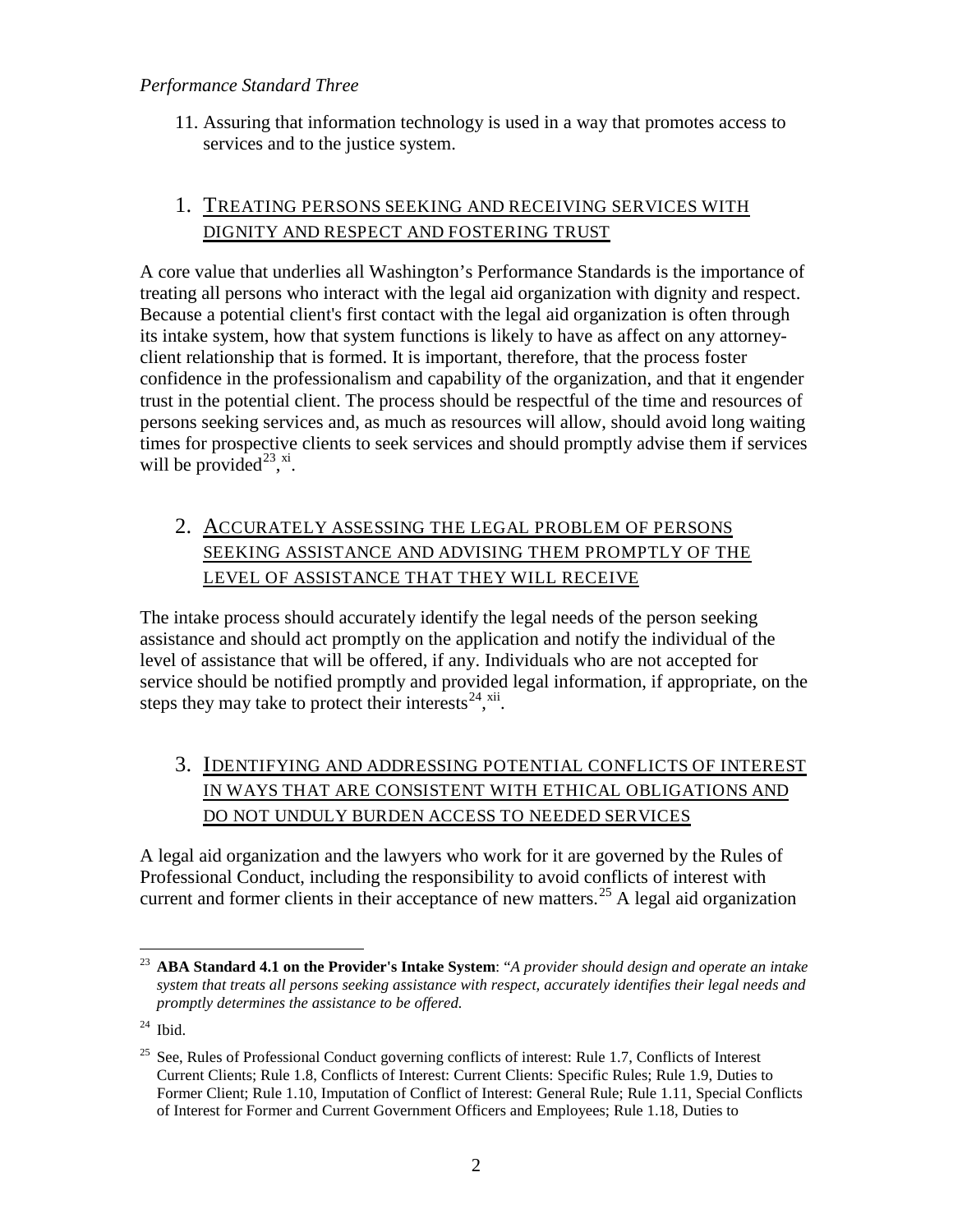$\overline{a}$ 

should adopt policies and procedures to identify potential conflicts of interest at intake and to take appropriate steps when they are identified.

Application of the rules governing conflicts of interest can be complex for legal aid organizations. A legal aid organization may be the only source of representation for two parties to a dispute, both of whom may be potentially eligible for services, may need legal representation and may seek the assistance of the organization. Sometimes, a person who is not eligible for representation may be the first to contact a legal aid organization, creating a potential conflict of interest for a person in need of assistance who would otherwise be eligible,<sup>[26](#page-13-0)</sup> It is important that the legal aid organization adopt policies and procedures, consistent with its ethical duties, that do not unnecessarily impede access to assistance for such individuals.

For conflicts which it does encounter, the legal aid organization should seek to create a capacity to refer the otherwise eligible prospective client to other sources of help. It may, for instance, reach an agreement with other legal aid organizations in the region or a panel of volunteer attorneys to process conflicts and recommend if representation is appropriate.<sup>[27](#page-13-1)</sup>

The rules governing conflicts of interest are complex and staff involved in making decisions about the acceptance and referral of cases should receive training in their application and have access to a lawyer with expertise in the area to help determine appropriate responses when necessary.

## 4. PROTECTING INFORMATION PROVIDED BY PROSPECTIVE CLIENTS AND CLIENTS FROM UNAUTHORIZED DISCLOSURE

The legal aid organization needs to adopt policies and procedures that assure its compliance with the Rules of Professional Conduct pertaining to confidentiality of information.<sup>[28](#page-13-2)</sup> Information obtained from both clients and prospective clients for service needs to be protected from unauthorized disclosure, and it is essential that the legal aid organization operate in a way to ensure that such information is protected by the attorney-

Prospective Client and Rule 6.5, Nonprofit and Court-Annexed Limited Legal Services Programs.

<span id="page-13-0"></span><sup>&</sup>lt;sup>26</sup> There had been reported instances of persons knowing they are not eligible for legal aid services, who nevertheless, contact a legal aid organization with the intent of creating a conflict of interest to prevent the organization from representing the adverse party—who may be a person with a compelling need for representation.

<span id="page-13-1"></span> $27$  In adopting its conflict policies and procedures, the legal aid organizations should be aware of how the duties to a prospective client set forth i[n Rule 1.18](http://www.courts.wa.gov/court_rules/?fa=court_rules.display&group=ga&set=RPC&ruleid=garpc1.18) of the Rules of Professional Conduct apply to it. It should also be familiar with the application of RPC, [Rule 6.5](http://www.courts.wa.gov/court_rules/?fa=court_rules.display&group=ga&set=RPC&ruleid=garpc6.5) that limits how the rules governing conflicts of interest apply to lawyers providing short-term, limited legal services through a legal aid organization.

<span id="page-13-2"></span><sup>28</sup> See, Rules of Professional Conduct, rule 1.6. See also, at the ABA Standard 4.3 on Protecting Client Confidences.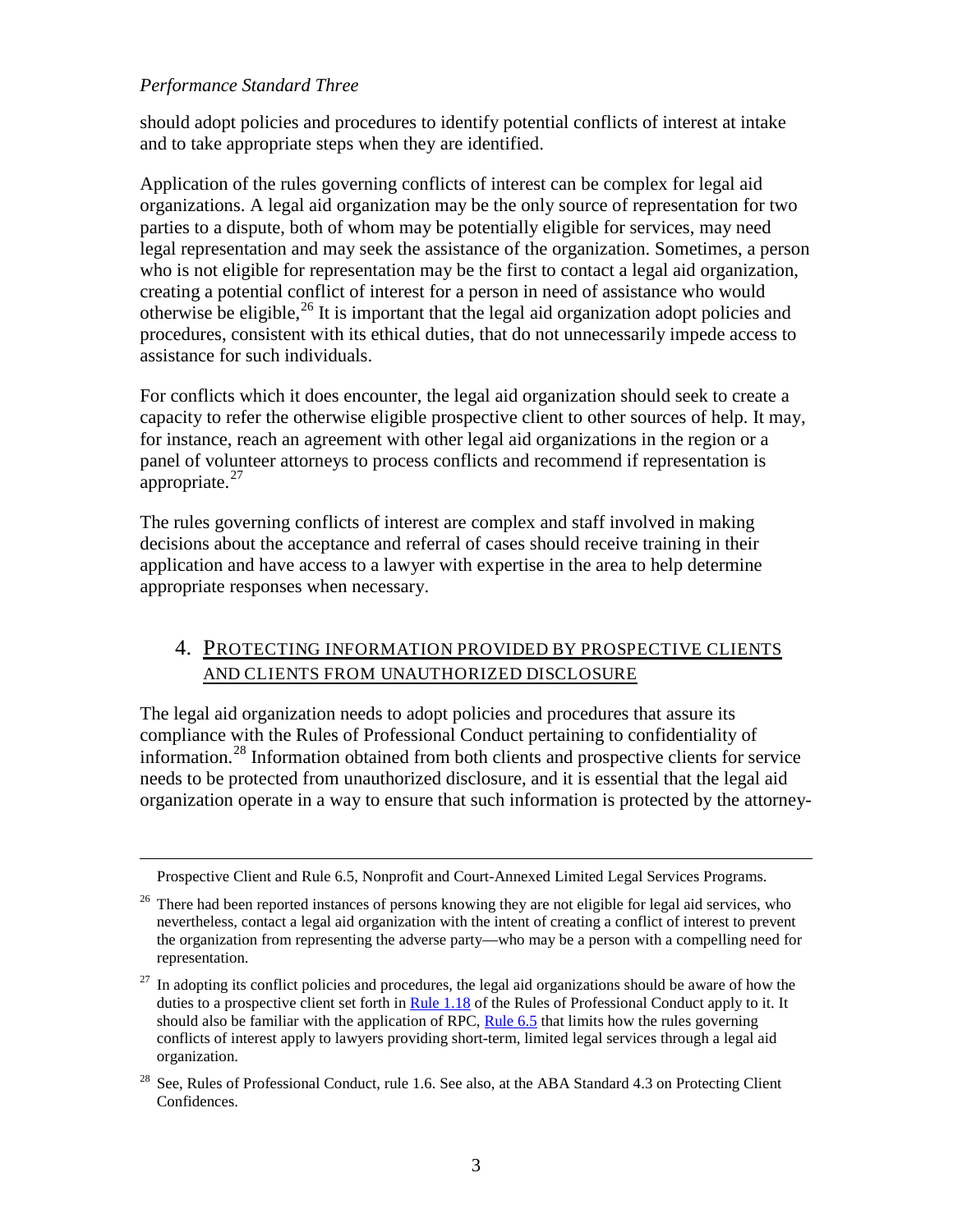client privilege.<sup>[29](#page-14-0)</sup> Interviews should be conducted in a private setting. The legal aid organization should protect against revealing confidential information to a funding source or other government agencies, unless such disclosure is consistent with the Rules of Professional Conduct

## 5. OPERATING IN A WAY THAT FACILITATES ACCESS AND OVERCOMES BARRIERS TO ISOLATED LOW-INCOME COMMUNITIES

To the degree possible, the legal aid organization should function in a way that facilitates access to its services. There are many aspects of program operation that affect the accessibility of its services. Office and intake hours, office location, use of technology, availability of public transportation and overall delivery strategy all affect the degree to which persons needing assistance can apply for and receive legal services. Office and intake hours, in particular, can determine whether employed persons are able to seek and utilize available legal assistance, and to the degree possible, they should be set to  $accountedate such needs <sup>30</sup>, <sup>xiii</sup>.$ 

The legal aid organization should be aware of the access needs of other isolated lowincome populations in its service area. Persons in remote geographic areas, persons with disabilities, the institutionalized and the elderly often encounter physical and other barriers to services. While telephone access can accommodate the access needs of many such persons, some will not have access to a telephone, or will not be comfortable seeking legal services through such means. The legal aid organization should strive to accommodate such needs through alternative means such as outreach, partnership with other organizations that serve the communities and creative use of technology<sup>[xiv](#page-51-1)</sup>.

Legal aid organizations that operate under restrictions that limit access to certain categories of clients or that limit their ability to provide certain types of client services should be aware of organizations and other resources otherwise capable of meeting client needs that they cannot serve and, within their legal capacity to do so, provide appropriate referrals to such organizations.<sup>[31](#page-14-2)</sup>

**ABA Standard 4.5 on Access to Services**: "*A provider should operate in ways that facilitate access to its service*."

### <span id="page-14-2"></span><sup>31</sup> **Hallmarks of an Effective Statewide Civil Legal Services System:**

Hallmark 11: Recruitment, coordination and thoughtful use of the components of a legal services delivery system are essential to the system's success, [including:].…

<span id="page-14-0"></span> $29$  See, Rules of Professional Conduct, Rule 1.18.

<span id="page-14-1"></span><sup>30</sup> **Hallmarks of an Effective Statewide Civil Legal Services System:**

**Hallmark 2: "***Those in poverty have an equal right to justice regardless of who they are, where they live, or the language they speak."*

**Hallmark 3.** "*The justice system must be barrier free*."

**Hallmark 14: "***While taking into consideration the needs of the clients statewide, the system should identify and respond to unique issues and special needs of clients within individual regions, communities and Indian nations*."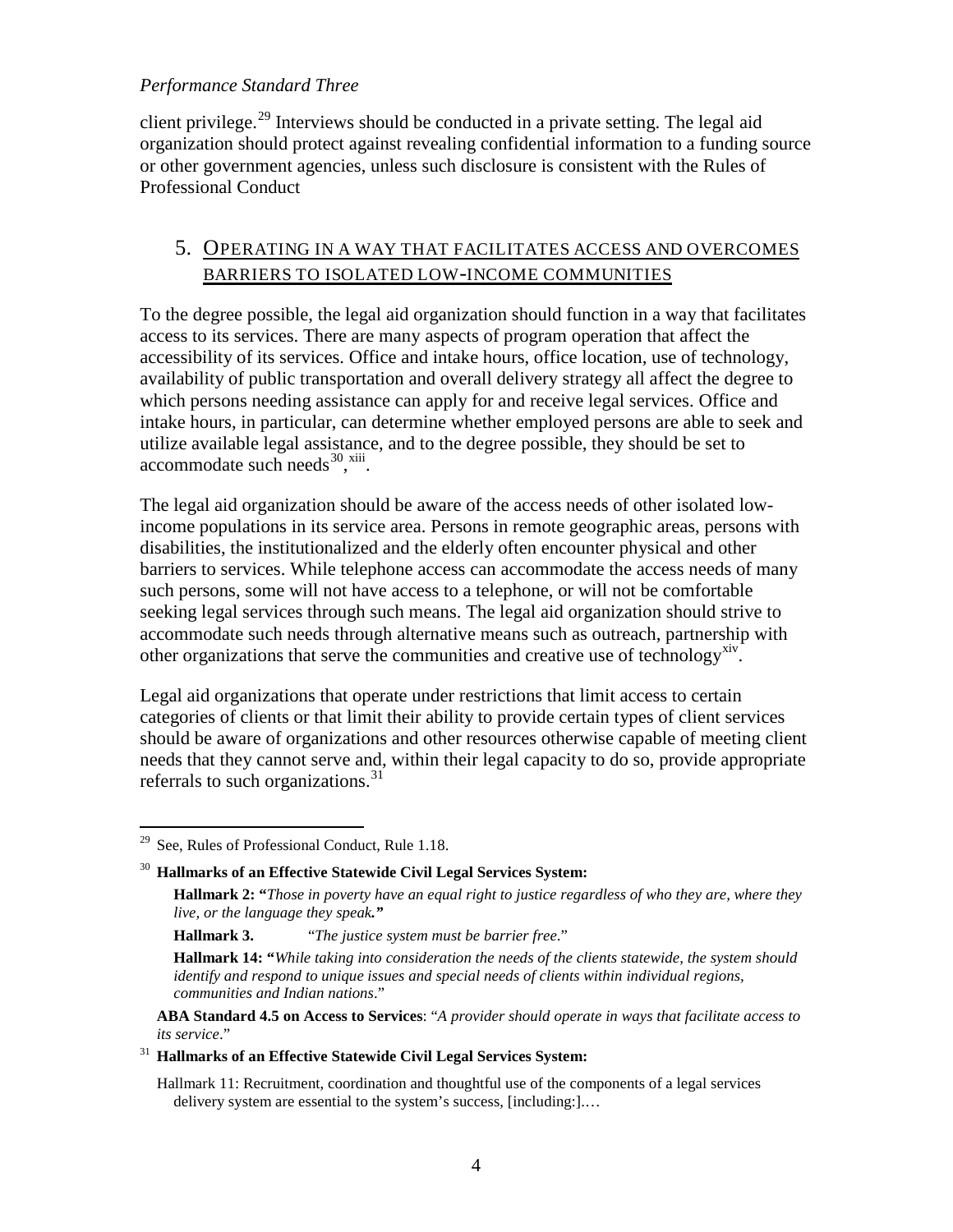## 6. OPERATING WITH UNDERSTANDING OF AND SENSITIVITY TO THE VALUES AND CULTURES OF ALL COMMUNITIES SERVED

It is essential that a legal aid organization operate with sensitivity to the diverse values, beliefs and customs of the populations it serves and with understanding of how those values, beliefs and customs affect communication with the legal aid organization, how the attorney-client relationship is viewed and how the conduct of the representation might be affected. To be culturally competent also involves understanding how diverse cultural mores influence how people react to their legal problems and how those problems should be addressed $x<sub>v</sub>$ .

A legal aid provider should demonstrate its commitment to cultural competence by striving for a workforce that reflects the diversity of the communities served. All legal aid organizations should make appropriate training available to their staff, both in sensitive cross-cultural interaction and in the cultural values of the various cultures in its service area. The development and implementation of training should be coordinated with others in the Alliance for Equal Justice to avoid duplication of effort<sup>[xvi](#page-52-1)</sup>.

Periodically, the legal services organizations should assess the degree to which persons from the communities it serves are not seeking and utilizing the legal assistance available to them and should make appropriate adjustments to increase their participation<sup>[32](#page-15-0)</sup>, <sup>[xvii](#page-52-2)</sup>.

## 7. HAVING THE CAPACITY TO ASSIST LOW-INCOME PERSONS IN THEIR PRIMARY LANGUAGE

A legal aid organization also has a responsibility to communicate in the language of persons seeking and using its services. The organization should be able to conduct intake in the languages prevalent in its service area. It should have the capacity to communicate with all clients who are not proficient in English either through bilingual staff or a qualified interpreter. Legal information and community legal education should be offered in common languages spoken among the low-income communities it serves $^{33}$  $^{33}$  $^{33}$ ,  $^{xviii}$ [.](#page-53-0)

- Maintenance of programs in as many varied configurations as are necessary to insure the lowincome population has a meaningful level of access to the broadest possible range of representation and other assistance.
- Collaborative relationships among staffed legal services programs; private attorneys; volunteer attorney programs; specialized advocacy programs; private and non-profit law firms; justice system workers; other professional disciplines; social service providers; client groups and individual clients themselves.
- Communication, cooperation and coordination among these various components.
- <span id="page-15-0"></span><sup>32</sup> **Standard 2.4 on Cultural Competence**: "*A provider should ensure that its staff has the skills, knowledge and resources necessary to provide assistance in a culturally competent manner*."
- <span id="page-15-1"></span><sup>33</sup> **Standard 4.6 on Communication in the Primary languages of Persons Served**: "*A provider should assure that all language groups within its low-income communities have access to its services and should assist persons using its services in their primary language.*"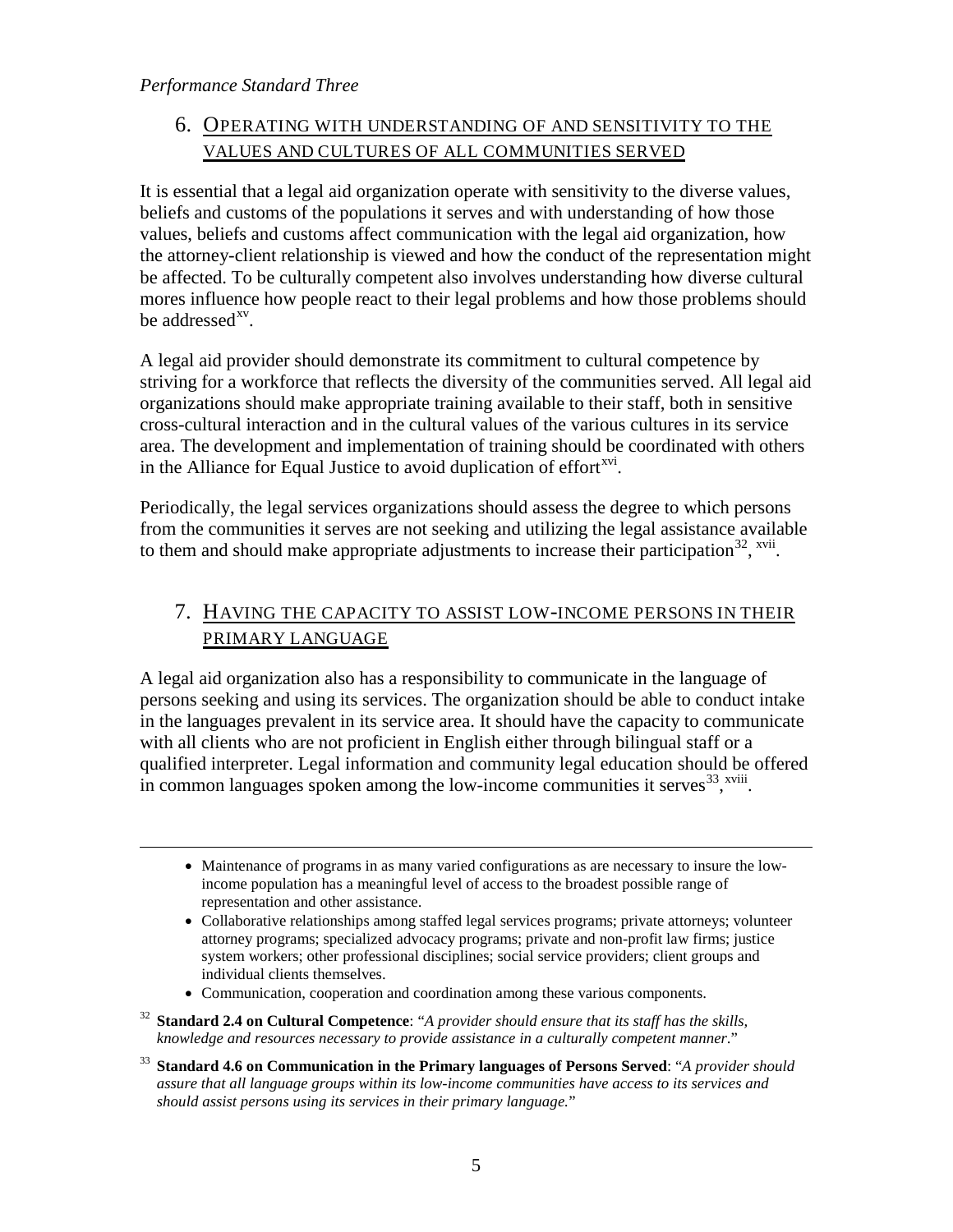## 8. ACCESSIBILITY TO PERSONS WITH DISABILITIES

The legal aid organization should eliminate barriers for persons with disabilities. It should periodically examine the degree to which its facilities and its technology are accessible to persons of limited mobility, cognitive disabilities and impaired sight and hearing. A legal services organization's attention to these accessibility issues may increase its awareness of and responsiveness to legal issues related to its disabled clients' access to other private and governmental services $\frac{\overline{x}^{i}x}{i}$ .

## 9. REACHING OUT TO ALL LOW-INCOME COMMUNITIES

This Performance Standard reflects the important value of reaching out to low-income communities, and particularly those that may need assistance in identifying and resolving legal problems. Targeted outreach can be an essential ingredient of a strategy to encourage utilization of legal aid services by isolated populations. Outreach should inform members of isolated communities about their basic legal rights and how to access necessary civil legal services. Intake may be conducted at outreach sites for populations, such as institutionalized persons, the frail elderly and migrant farm workers. Outreach to isolated populations is a regional responsibility that should be addressed through cooperative efforts of regional partners and stakeholders in the Alliance for Equal Justice<sup>[xx](#page-53-2)</sup>.

## 10.PROMOTING IMPROVED ACCESS TO THE JUSTICE SYSTEM

Consistent with the underlying notion that access to justice is a fundamental right, a legal aid organization should improve access to the legal system through its own direct services and its advocacy, through delivery approaches that assist low-income persons to help themselves and through collaboration with partners and stakeholders in the Alliance for Equal Justice<sup>[xxi](#page-54-0)</sup>.

## 11. USING INFORMATION TECHNOLOGY IN WAYS THAT PROMOTE ACCESS TO SERVICES AND TO THE JUSTICE SYSTEM

Each legal aid organization should strive to comply with **The Access to Justice Technology Principles** that relate to the delivery of legal aid services. Technology Principle I states: "*Use of technology in the justice system should serve to promote equal access to justice and to promote the opportunity for equal participation in the justice system for all. Introduction of technology or changes in the use of technology must not reduce access or participation and, whenever possible, shall advance such access and*  participation."<sup>[34](#page-16-0)</sup> To the degree possible, the development and implementation of

<span id="page-16-0"></span> <sup>34</sup> **Access to Justice Technology Principles** (Adopted by the Washington Supreme Court, December 3, 2004)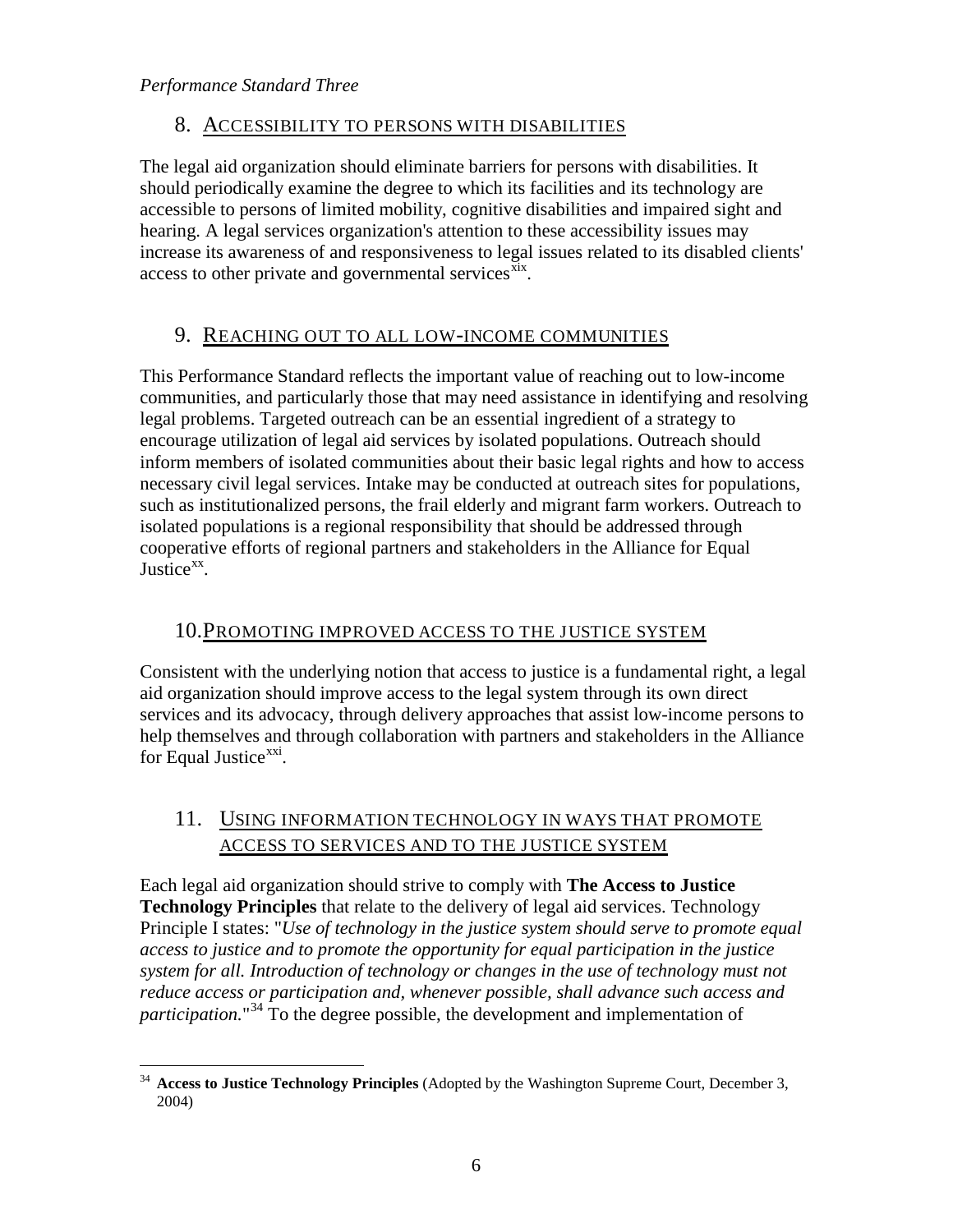technologically based approaches to reaching out to low-income communities should be coordinated among participants in the statewide justice system<sup>[xxii](#page-54-1)</sup>.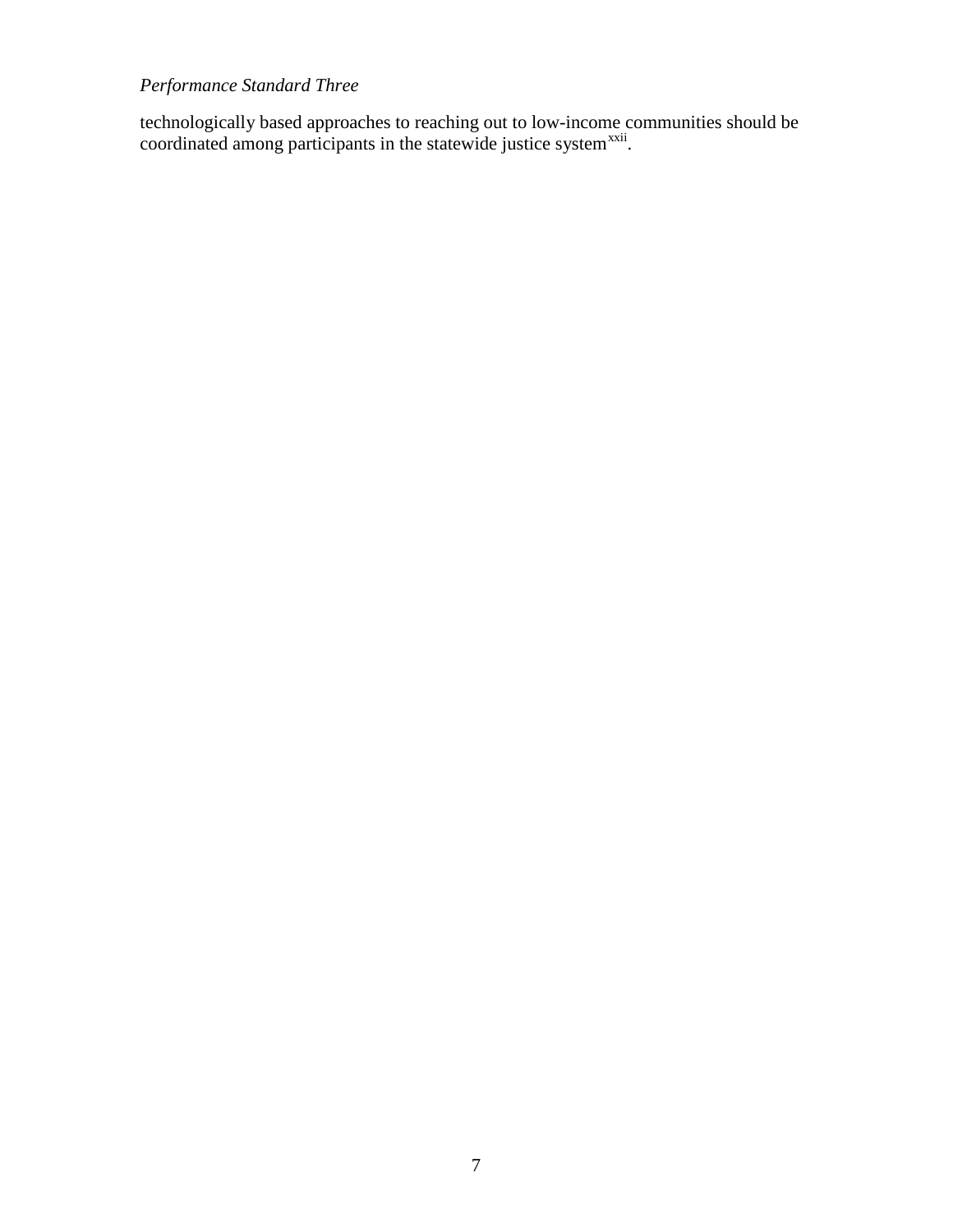## <span id="page-18-0"></span>PERFORMANCE STANDARD FOUR: THE PRODUCTION OF HIGH QUALITY LEGAL WORK

The organization produces high quality legal work. It seeks to recruit and retain a well qualified, client-sensitive and diverse workforce, and maintains systems, policies and standards that support the timely, efficient and effective practice of law.

### **Commentary**

A number of interrelated values underlie this **Performance Standard**. The first involves a commitment to produce high quality legal work. A second set has to do with the characteristics of the staff that produces the work. The third group of values relates to systems that are in place both to support the practice of law and to support the staff that produces it. A fourth cluster of values relates to the policies that should be in place to guide how work is undertaken. An additional value has to do with the existence of standards to guide practitioners in their representation of clients.

More specifically, the values expressed in this **Performance Standard** are:

- 1. Producing high-quality legal work efficiently;
- 2. Recruiting and retaining a well qualified, diverse client-sensitive workforce;
- 3. Having the ability to connect competently across cultural and linguistic lines;
- 4. Having systems that support the efficient production of high quality legal work including,
	- Access to technical support and substantive expertise,
	- Supervision of legal work,
	- Training,
	- Periodic evaluation:
- 5. Having policies and procedures that promote the timely, efficient and effective practice of law, including:
	- Case acceptance and work assignment guidelines,
	- Case file maintenance,
	- Appropriate caseload and productivity expectations, and
	- Record keeping;
- 6. Striving to achieve high standards of practice.

## 1. THE EFFICIENT PRODUCTION OF HIGH-QUALITY LEGAL WORK

The organization should efficiently produce high-quality legal work that is responsive to the needs of clients. [35](#page-18-1) At a minimum, the organization's advocates should meet the

<span id="page-18-1"></span> <sup>35</sup> See also, **Performance Standard** Two.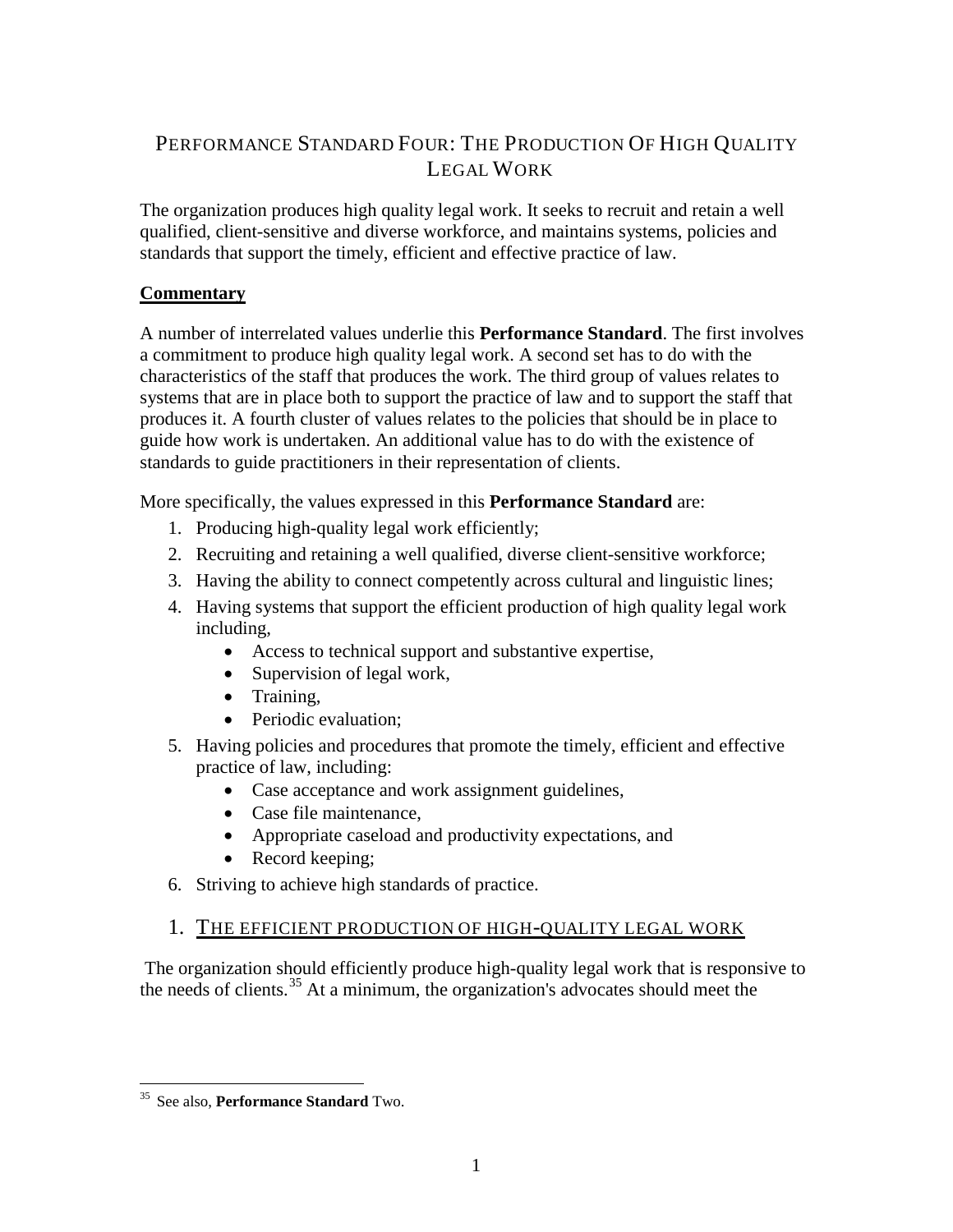standard of competency stated in the Washington Rules of Professional Conduct (RPC, Rule 1.1), but they should strive to achieve a standard of high quality representation.<sup>[36](#page-19-0)</sup>

To this end, the Performance Standard speaks to staff qualifications and training, supervision systems that support quality, specific quality assurance mechanisms and the fundamental elements of effective representation.

## 2. RECRUITMENT AND RETENTION OF HIGH-QUALITY, DIVERSE, CLIENT-SENSITIVE WORKFORCE

The key to high-quality representation is the recruitment and retention of a well qualified, diverse and client-sensitive staff. Having a reputation for producing high-quality, effective legal work itself enhances the capacity of a legal aid organization to attract well qualified individuals to the organization. Staff are more likely to continue their employment with a legal aid organization over time, if they are given the support they need for professional growth, engage in work which has discernible importance to the communities served and are adequately compensated<sup>[37](#page-19-1)</sup>.

## 3. HAVING THE ABILITY TO COMMUNICATE COMPETENTLY WITH PEOPLE OF DIFFERENT CULTURAL AND LINGUISTIC BACKGROUNDS

Cultural and linguistic competencies are values that directly relate to the capacity of a legal aid organization to provide high quality legal representation. An essential ingredient of an effective attorney-client relationship is the capacity of the advocate to understand the objectives of the client and to explain the options available to pursue those objectives. Moreover, effective representation is dependent on the advocate fully understanding the client's circumstances and the facts which are pertinent to the representation. An unsurmounted language barrier can lead the advocate to misinterpret or misunderstand key aspects of a case or the client's objective, leading to an inadequate outcome. Similarly, different cultural norms may lead a client to seek an objective or pursue a strategy which to the advocate may seem inopportune. Cultural and linguistic differences that stand in the way of effective communication can undermine the establishment of a trusting attorney-client relationship and defeat the purpose of the representation<sup>[38](#page-19-2)</sup>,  $\frac{x}{y}$ [.](#page-55-0)

<span id="page-19-0"></span> <sup>36</sup> **Introduction to the ABA Standards:** "*The legal work undertaken by a legal aid provider should be of high quality and should be effective in responding to the need it is intended to address. The Standards state that, at a minimum, a practitioner should meet the competency norm that is stated in the Model Rules of Professional Conduct and should aspire to a benchmark of high quality*." 37 **ABA Standard 6.1 on Characteristics of Staff**: "*A provider's staff should be diverse, well-qualified* 

<span id="page-19-1"></span>*and competent, sensitive to low-income persons and their legal needs, and committed to providing high quality legal services*."

**Standard 2.5 on Staff Diversity**: "A provider should take affirmative measures to hire and retain a diverse staff that enhance its ability to respond effectively to the legal needs of low-income communities."

<span id="page-19-2"></span><sup>38</sup> **ABA Standard 2.4 on Cultural Competence**: "*A provider should ensure that its staff has the skills, knowledge and resources necessary to provide assistance in a culturally competent manner."*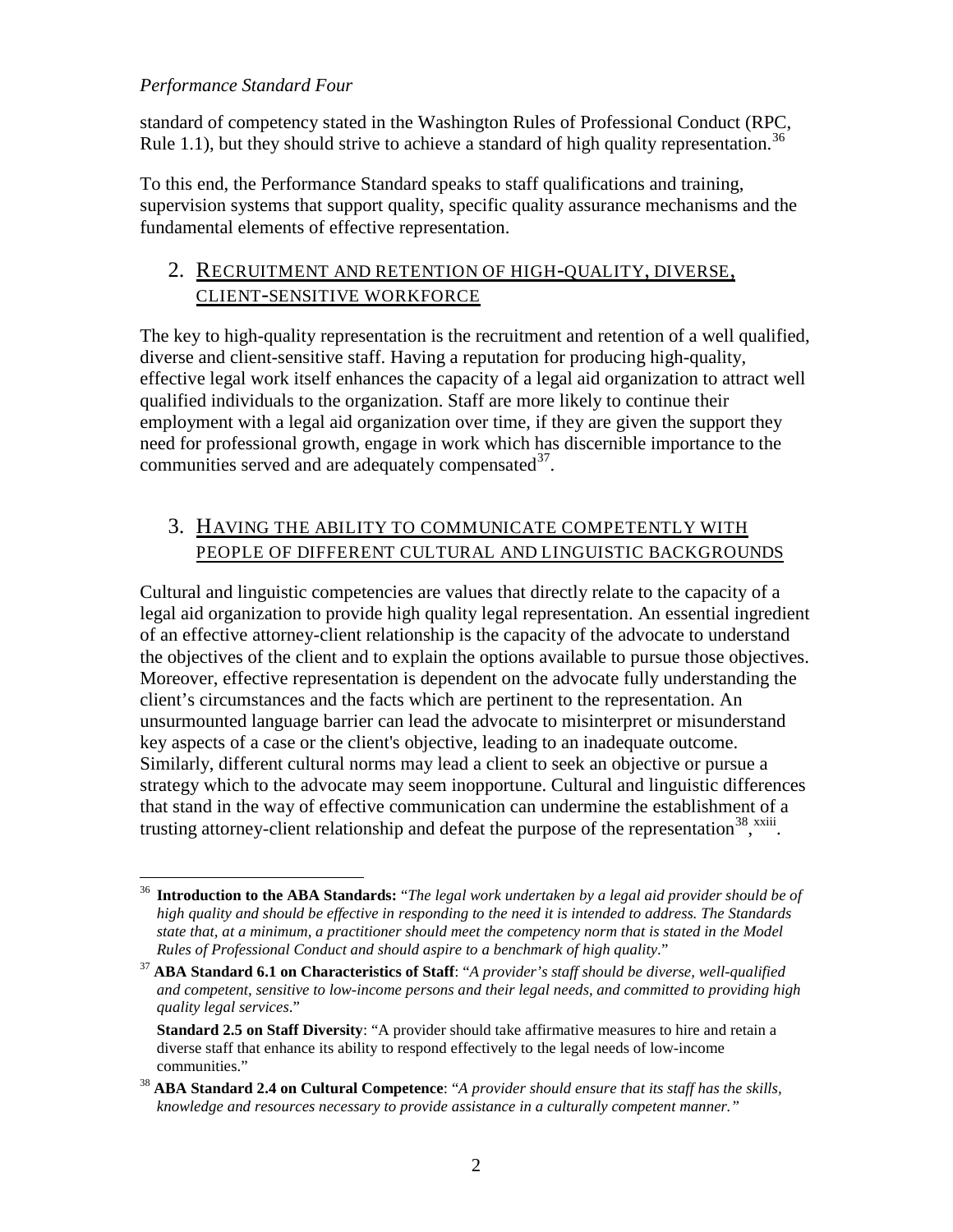<span id="page-20-4"></span> $\overline{a}$ 

## 4. SYSTEMS THAT SUPPORT THE EFFICIENT PRODUCTION OF HIGH-QUALITY LEGAL WORK

A legal aid organization should have systems in place that directly support the individuals providing representation. The program is ethically responsible for the conduct of the representation of its advocates and for assuring that it meets appropriate norms of quality. **Supervision and mentoring** of less experienced advocates is necessary, therefore, to assure that clients' interests are not jeopardized by inexperience and that advocates develop professionally at an appropriate pace<sup>[39](#page-20-0)</sup>,  $\frac{x}{y}$ . Advocates should have access to expertise in the law and procedures that pertain to the representation they have undertaken $40, xxy$  $40, xxy$ .

**Regular review of staff advocates' cases** and case loads provides a direct means for assuring the appropriate conduct of cases, the advocates' productivity in handling cases and for identifying areas in which training is appropriate. Case and case load review can help assure that cases proceed in a timely manner, that clients are informed of key developments in their cases and are consulted regarding important strategy decisions. If work is identified which is not acceptable, case and case load review can provide an opportunity to remedy mistakes and cure delays to protect the clients' interests.<sup>[41](#page-20-2)</sup> Ongoing review of the cases of volunteer attorneys is not always practical and, if the program is not a part of the attorney-client relationship maybe ethically proscribed.<sup>[42](#page-20-3)</sup> Nevertheless, the pro bono program should use means such as case tracking and client satisfaction follow-up to accomplish the purposes of this requirement<sup>[xxvi](#page-56-1)</sup>.

**Training**. A legal aid organization needs to assure that its staff has access to relevant training that is responsive to the continuum of substantive, skills and related professional development needs of staff at every level of their professional careers. Program budgeting and investment in training and professional development (including leadership development) should be considered to be a part of an investment in essential infrastructure necessary to efficiently provide high quality legal assistance consistent with these standards<sup>43</sup>,  $\frac{x}{y}$ [.](#page-56-2)

**ABA Standard 4.6 on Communication in the Primary Languages of Persons Served**: "*A provider should assure that all language groups within its low-income communities have access to its services and should assist persons using its services in their primary language*."

- <span id="page-20-0"></span><sup>39</sup> **ABA Standard 6.3 on Responsibility for the Conduct of Representation**: "*A provider is responsible for the conduct of representation undertaken by its practitioners and should supervise the work to assure that each client is competently represented.*"
- <span id="page-20-1"></span><sup>40</sup> ABA Standard 6.6 on Providing Adequate Resources for Research and Investigation: "*A provider should assure the availability of adequate resources for appropriate legal research and factual investigation*."
- <span id="page-20-2"></span><sup>41</sup> **ABA Standard 6.4 on Review of Representation**: "A provider should review representation provided to clients to assure that they receive high quality assistance and to identify areas in which the provider should offer training and support to its practitioners."
- <span id="page-20-3"></span> $42$  See Performance Standard Eight on the Effective Use of Volunteer Attorneys.
- <sup>43</sup> *ABA Standard 6.5 on Training: "A provider should provide access to ongoing and comprehensive training for all personnel*."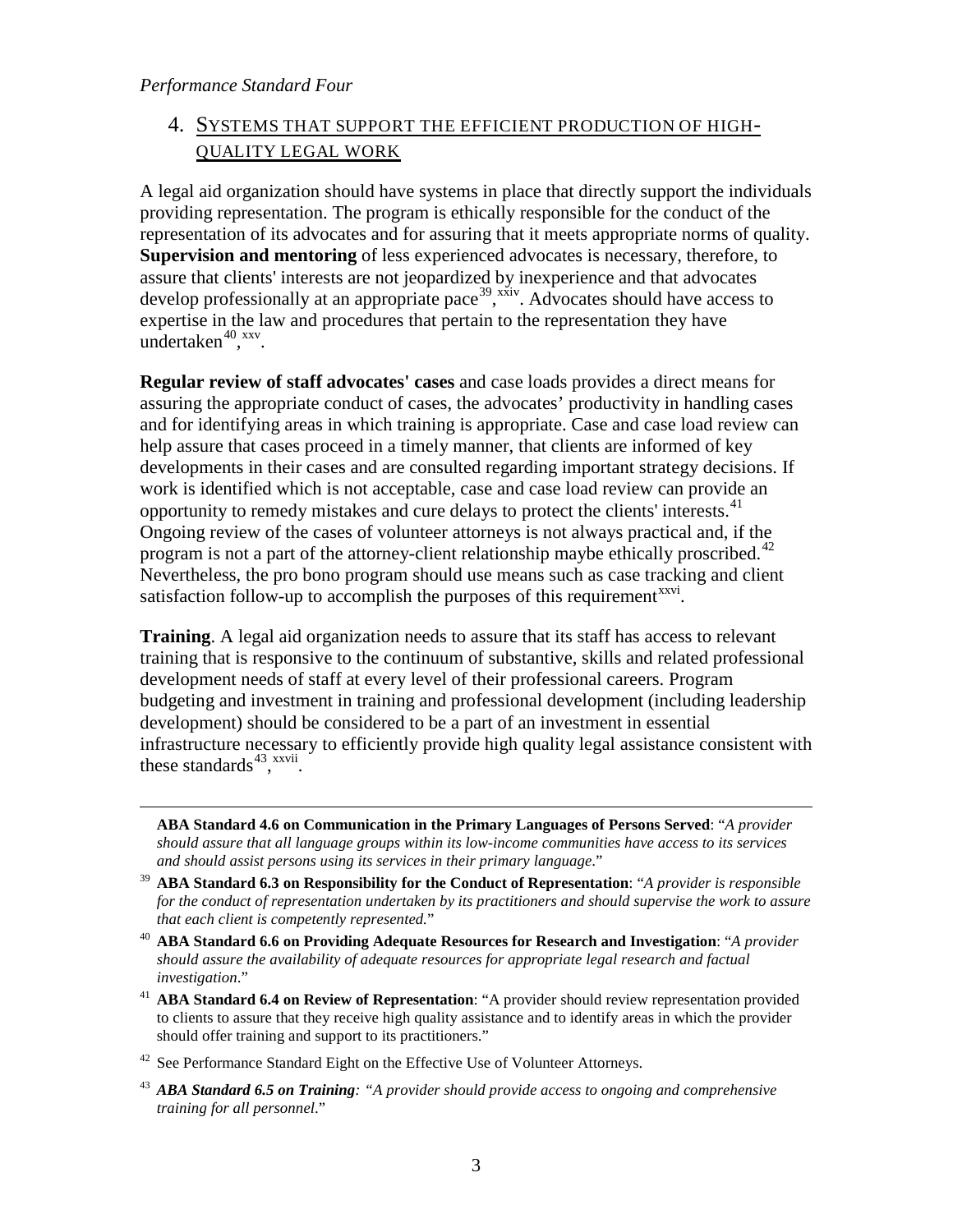$\overline{a}$ 

## 5. POLICIES THAT PROMOTE THE TIMELY, EFFICIENT AND EFFECTIVE PRACTICE OF LAW

A legal aid organization should also have policies in place which promote the timely, efficient and effective practice of law. Those policies relate to case acceptance, assignment and management of cases and work load, and maintenance of records.

- **Case Acceptance** A legal aid organization should have criteria that guide its decisions regarding whom it will assist and the level of assistance it will offer. Case acceptance criteria should help assure that legal work that is undertaken relates to the compelling need of clients and that demands on case handlers' time is controlled so that high-quality assistance can be provided to the person served<sup>[44](#page-21-0)</sup>, xxviii.
- **Assignment and management of cases and workload —** The legal aid organization should have a process for assigning cases and other legal work and to establish performance expectations that assure that the individual undertaking the work has necessary substantive expertise or support, understands productivity expectations and has adequate time to carry out the work at an acceptable level of quality<sup>45</sup>, [xxix](#page-57-1).
- **Case files and records —** The legal aid organization should have procedures on the maintenance of files to assure that all material facts and transactions are recorded and that there is a clear notation of the work done and planned<sup>46</sup>, [xxx](#page-58-0). The organization should also have case handling systems to ensure that deadlines are met, conflicts of interests are identified and that client trust funds are appropriately handled $47$ .

## 6. STANDARDS FOR THE EFFECTIVE PRACTICE OF LAW

To the degree practical, a legal aid organization should have clear standards governing its practice of law. The *Hallmarks of an Effective Statewide Civil Legal Services System*

**Standard 7.17 on Maintenance of Professional Competence**: "*The practitioner should seek ongoing education, training and expertise to meet assigned responsibilities and to keep abreast of changes in the law and its practice*."

- <span id="page-21-0"></span><sup>44</sup> **ABA Standard 5.2 on Policy for acceptance of applicants for service**: "*A provider should establish a policy to guide its decisions regarding the assistance it will provide to persons accepted for service*." 45 **ABA Standard 6.2 on Assignment and Management of Cases and Workload**: "*A provider should*
- <span id="page-21-1"></span>*assign and manage cases and individual workloads for practitioners and other staff to promote high quality representation and legal work*."
- <span id="page-21-2"></span><sup>46</sup> **Standard 5.4 on Case Files**: "*A provider should establish and maintain an electronic file in its case management system or a hard-copy file for each of its cases that records all material facts and transactions, provides a detailed chronological record of work done and sets forth a planned course of action*."
- <span id="page-21-3"></span><sup>47</sup> **ABA Standard 5.3 on Maintenance of Records**: "*A provider should have internal file maintenance and calendaring systems to help manage its legal work, note important deadlines, check for potential conflicts of interest and properly account for client trust funds*." See also Rules of Professional Conduct, Rules 1.15A and 1.15B.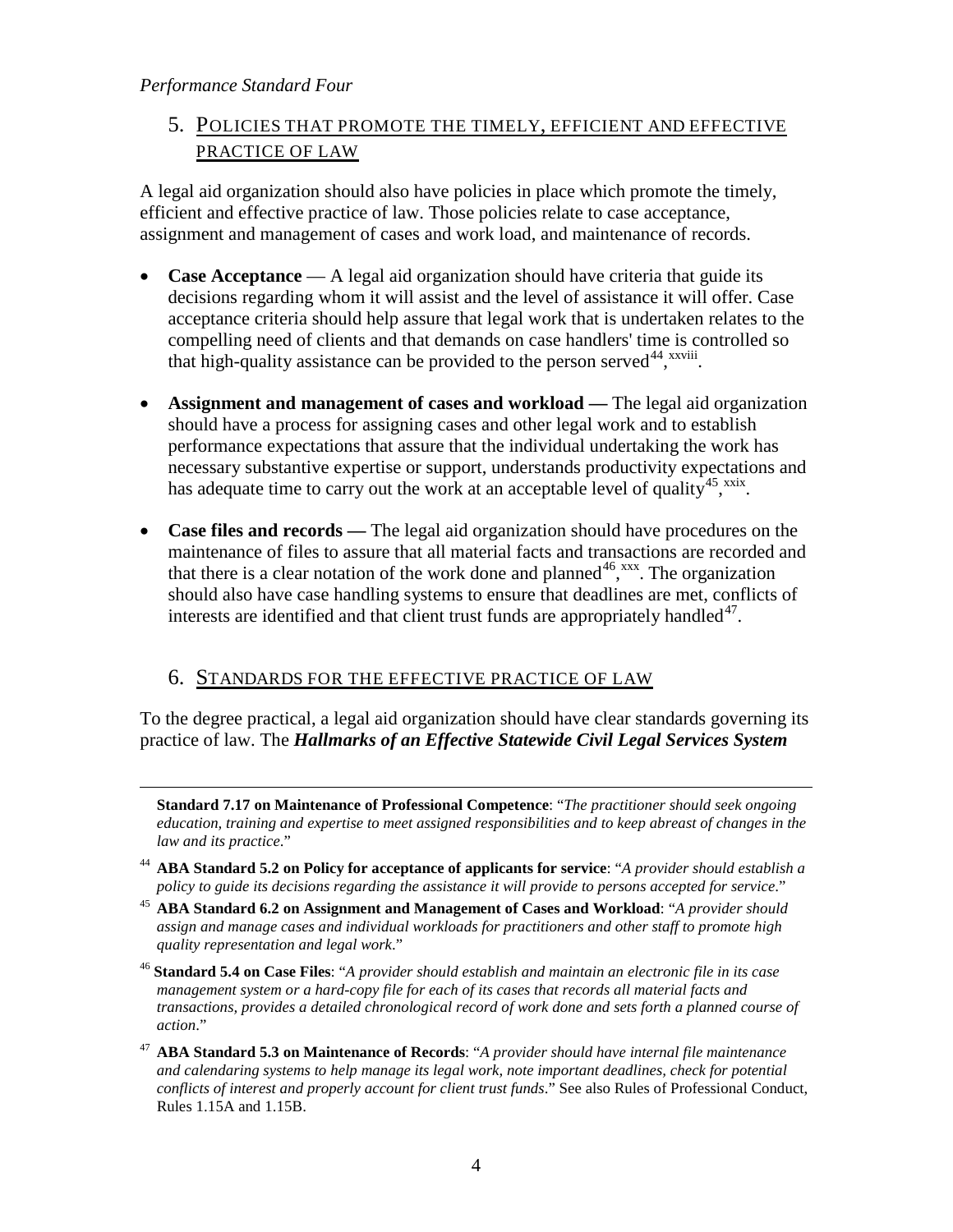have long presumed adherence to appropriate ethical and practice standards that apply to all lawyering, and in particular to legal aid representation. *Hallmark 13* states:

The system must embrace and reflect appropriate professional ethical and performance standards in every aspect of its practice.

Ethical rules.<sup>[48](#page-22-0)</sup>

Program policies.

Performance expectations in ABA Standards for Providers of Civil Legal Services to the Poor. [49](#page-22-1)

ABA Standards for Programs Providing Civil Pro Bono Legal Services to Persons of Limited Means.

In addition to the requirements set forth in the Rules of Professional Conduct, the ABA Standards provide additional guidance regarding specific aspects of law practice. Not all the ABA practice Standards apply to every legal aid organization and its advocates in Washington. Many legal aid organizations only engage in selected forms of representation, and most will not undertake every mode of representation which is addressed in the Section 7 of the ABA Standards. [50](#page-22-2) There are, however, nine ABA practice Standards which apply to all forms of representation, which are set out in the attached footnote.<sup>[51](#page-22-3)</sup> There are six additional ABA Standards that provide guidance to

[Rule 1.1 Competence.](http://www.courts.wa.gov/court_rules/?fa=court_rules.display&group=ga&set=RPC&ruleid=garpc1.01)

[Rule 1.2 Scope of Representation and Allocation of Authority Between Client and Lawyer.](http://www.courts.wa.gov/court_rules/?fa=court_rules.display&group=ga&set=RPC&ruleid=garpc1.02)

- [Rule 1.3 Diligence.](http://www.courts.wa.gov/court_rules/?fa=court_rules.display&group=ga&set=RPC&ruleid=garpc1.03)
- [Rule 1.4 Communication.](http://www.courts.wa.gov/court_rules/?fa=court_rules.display&group=ga&set=RPC&ruleid=garpc1.04)

RPC, Rule 1.10, [Imputation Of Conflicts Of Interest:](http://www.courts.wa.gov/court_rules/?fa=court_rules.display&group=ga&set=RPC&ruleid=garpc1.10) General Rule. See also, Performance Standard Three. Rule 1.14 [Client with Diminished Capacity.](http://www.courts.wa.gov/court_rules/?fa=court_rules.display&group=ga&set=RPC&ruleid=garpc1.14) 

[Rule 1.16 Declining or Terminating Representation.](http://www.courts.wa.gov/court_rules/?fa=court_rules.display&group=ga&set=RPC&ruleid=garpc1.16)

<span id="page-22-1"></span><sup>49</sup> Now revised and renamed: *Standards for the Provision of Civil Legal Aid*.

<span id="page-22-2"></span> $50$  The practice standards are all set forth in Section 7 of the ABA Standards.

<span id="page-22-3"></span> $<sup>51</sup>$  The first is Standard 7.1 on establishing an Effective Relationship and a Clear Understanding with the</sup> Client. It reads:

The practitioner should establish an effective, professional relationship and a clear understanding about the representation with each client.

#### The second ABA Standard that applies to all representation is **Standard 7.2 on Client Participation in the Conduct of Representation.** It reads:

Consistent with ethical and legal obligations, a practitioner must abide by the client's decision regarding the objectives of representation, must reasonably consult with the

<span id="page-22-0"></span> <sup>48</sup> The Rules of Professional Conduct govern the conduct of attorneys and it is, of course, expected that the legal aid organization and its advocates will comply with those requirements. Rules of particular importance to the practice of law by practitioners in a legal aid organization include the following:

[Rule 1.6 Confidentiality of Information.](http://www.courts.wa.gov/court_rules/?fa=court_rules.display&group=ga&set=RPC&ruleid=garpc1.06) See also, Performance Standard Three.

Rules 1.7 — 1.10 Conflict of interest:

[RPC, Rule 1.7, Conflict of Interest; Current Client](http://www.courts.wa.gov/court_rules/?fa=court_rules.display&group=ga&set=RPC&ruleid=garpc1.07)

[RPC, Rule 1.8, Conflict of Interest; Current Client: Specific Rules](http://www.courts.wa.gov/court_rules/?fa=court_rules.display&group=ga&set=RPC&ruleid=garpc1.08)

[RPC, Rule 1.09, Duties to Former Clients](http://www.courts.wa.gov/court_rules/?fa=court_rules.display&group=ga&set=RPC&ruleid=garpc1.09)

[Rule 1.18 Duties to Prospective Client.](http://www.courts.wa.gov/court_rules/?fa=court_rules.display&group=ga&set=RPC&ruleid=garpc1.18)<br>Note also, the Rules in Title 3 (Advocate) and Title 4 (Transactions with Persons Other than Client).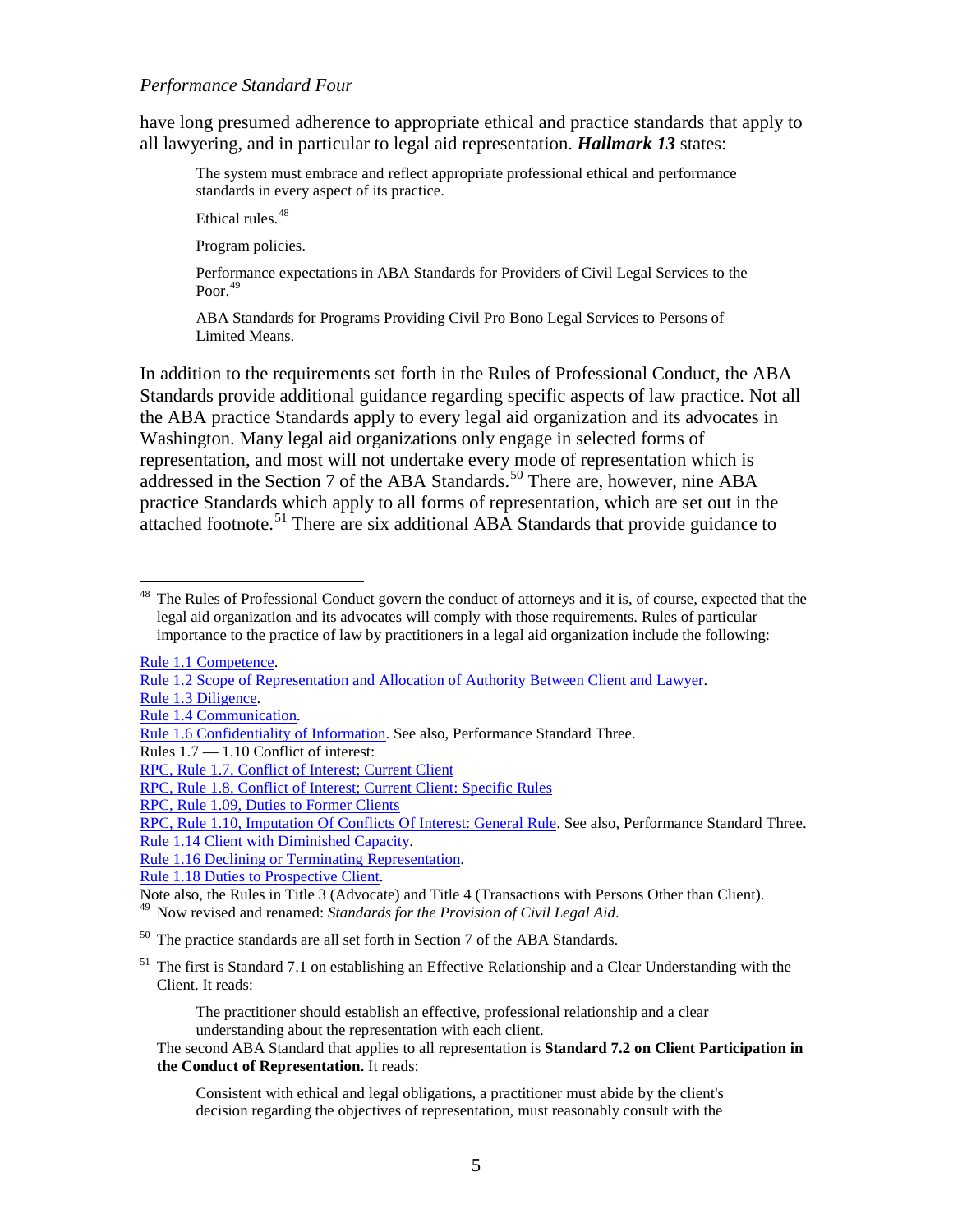$\overline{a}$ 

practitioners of various forms of representation. Legal aid organizations in Washington Stage should be aware of those which apply to their form of practice. Those Standards without Commentary are set forth in endnotes.<sup>[xxxi](#page-59-0)</sup>

client regarding the means used to achieve those objectives and must keep the client reasonably informed of the status of the matter.

The third ABA Standard which applies to all forms of assistance provided a client is **Standard 7.3 on the Practitioner's Responsibilities to Protect Client Confidences.** The Standard which reflects the ethical duties which apply to all Washington lawyers reads:

#### **A practitioner must not disclose information relating to representation of a client except as authorized by the client or by pertinent ethical rules and laws.**

Note that Washington rejected the provision of Model Rule 1.6(b)(6) that permits a lawyer to reveal information related to the representation in order to comply with "other law." The commentary to the Rule states in part. "Washington's omission of this phrase arises from a concern that it would authorize the lawyer to decide whether a disclosure is required by "other law," even though the right to confidentiality and the right to waive confidentiality belong to the client. The decision to waive confidentiality should only be made by a fully informed client after consultation with the client's lawyer or by a court of competent jurisdiction." See Washington Rules of Professional Conduct, Rule 1.6 and Comment.

The fourth generally applicable Standard is **Standard 7.4 on Initial Exploration of the Client's Legal Problem**, which reads:

The practitioner should interview each client to explore the legal problem, elicit pertinent facts and circumstances, identify legal issues and the client's objectives and inform the client about the steps needed to address the legal problem.

The fifth generally applicable ABA Standard is **Standard 7.5 on Investigation**. It reads:

The practitioner should investigate each client's legal problem to establish accurate and complete knowledge of all relevant facts.

#### The sixth **is Standard 7.6 on Legal Analysis and Research**.

The practitioner should conduct a legal analysis of each client's legal problem and research pertinent legal issues, when necessary and appropriate.

#### The seventh is **Standard 7.7 on Case Planning.**

The practitioner should determine a course of action for handling the client's case that identifies applicable law and available remedies and enables the client and practitioner to make knowledgeable decisions to pursue the client's objectives.

#### The eighth is *Standard 7.8 on Legal Counseling*.

The practitioner should effectively counsel the client throughout the representation to assure the client understands available options and the potential benefits and risks of each.

#### And, the ninth is **Standard 7.9 on Negotiation**.

The practitioner should conduct negotiations when appropriate to further the client's objective, but should enter into an agreement with the adversary only when specifically authorized by the client.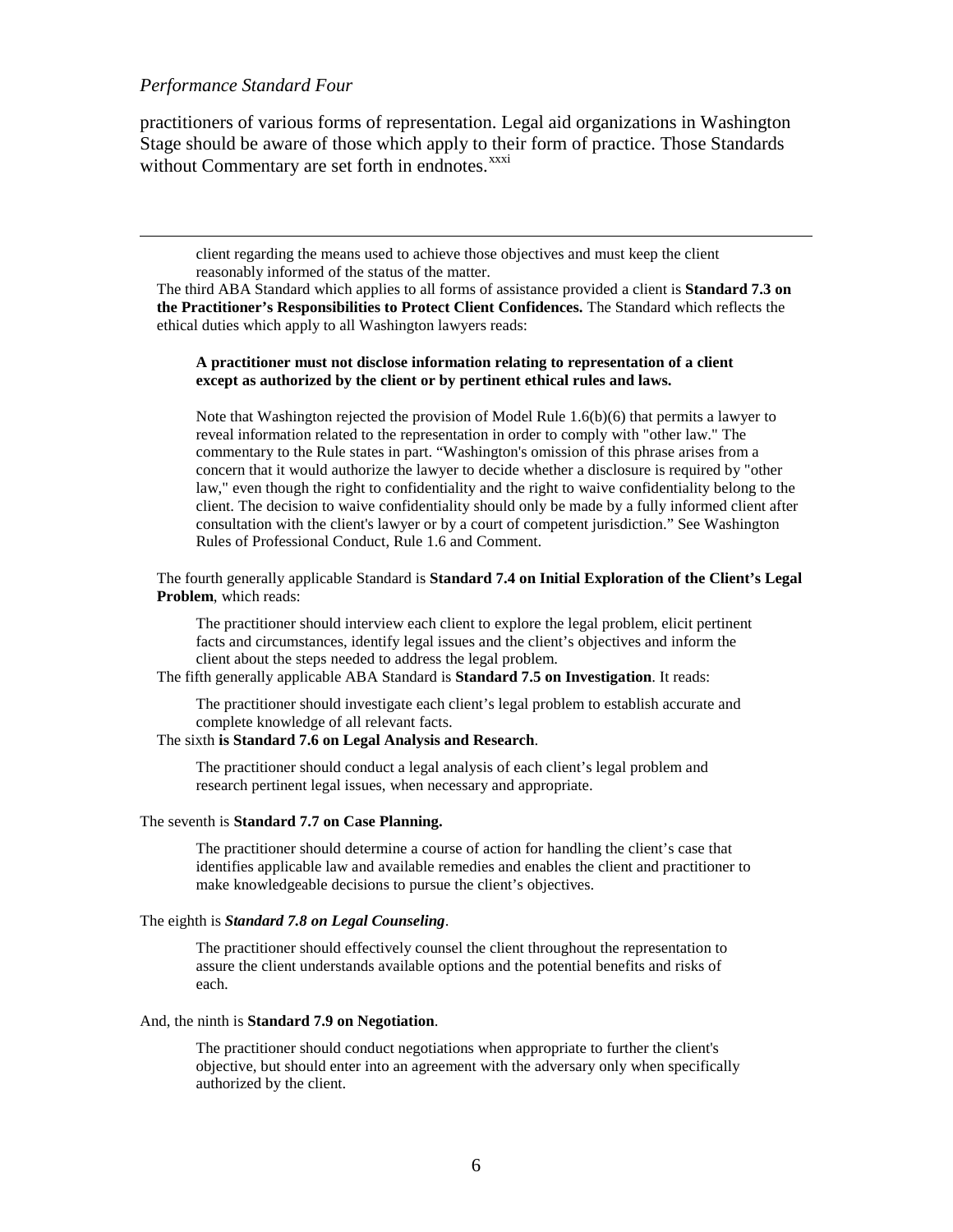## <span id="page-24-0"></span>PERFORMANCE STANDARD FIVE: EFFECTIVE LEADERSHIP, MANAGEMENT AND ADMINISTRATION

The organization has leadership that establishes and maintains a shared mission and vision for the organization and a commitment to carrying out the organization's roles and responsibilities within the Alliance for Equal Justice, and gives it institutional stature and credibility in low-income and legal communities. The organization is well managed and administered and has in place appropriate systems that enable staff to carry out work consistent with these Performance Standards.

## **Commentary**

Five related values underlie this **Performance Standard**:

- 1. Leadership that establishes and maintains a shared mission and vision for the organization and a commitment to carrying out the organization's roles and responsibilities within the Alliance for Equal Justice, and that helps it achieve institutional relevancy and credibility in the low-income and legal communities,;
- 2. Management that supports the production of high-quality, responsive legal work consistent with the Performance Standards;
- 3. Effective administration of the organization;
- 4. Compliance with grant and contract requirements and other legal responsibilities;
- 5. Effective use of technology to support the operation of the organization, the production of legal work, and service to clients, consistent with technological capacities and needs of the Alliance for Equal Justice, the organization's mission and vision and the Access to Justice Technology Principles.

## 1. LEADERSHIP THAT HELPS ESTABLISH AND MAINTAIN A SHARED MISSION AND VISION FOR THE ORGANIZATION AND HELPS IT ACHIEVE INSTITUTIONAL RELEVANCY AND CREDIBILITY

One of the principal tasks of a legal services organization's leadership is to help establish and maintain a shared commitment to the organization's mission, including its roles and responsibilities as a member of the Alliance for Equal Justice, and the means by which to accomplish it. The organization should operate strategically and focus its legal work on the most compelling legal needs of the low-income communities it serves.<sup>[52](#page-24-1)</sup>

Leadership of the legal aid organization should support its achievement of *institutional relevancy and credibility* in the low-income and legal communities, as well as the public at-large. Institutional relevancy and credibility means that the organization is understood to provide services that are relevant and responsive to the needs of low-income

<span id="page-24-1"></span> <sup>52</sup> See Performance Standard One.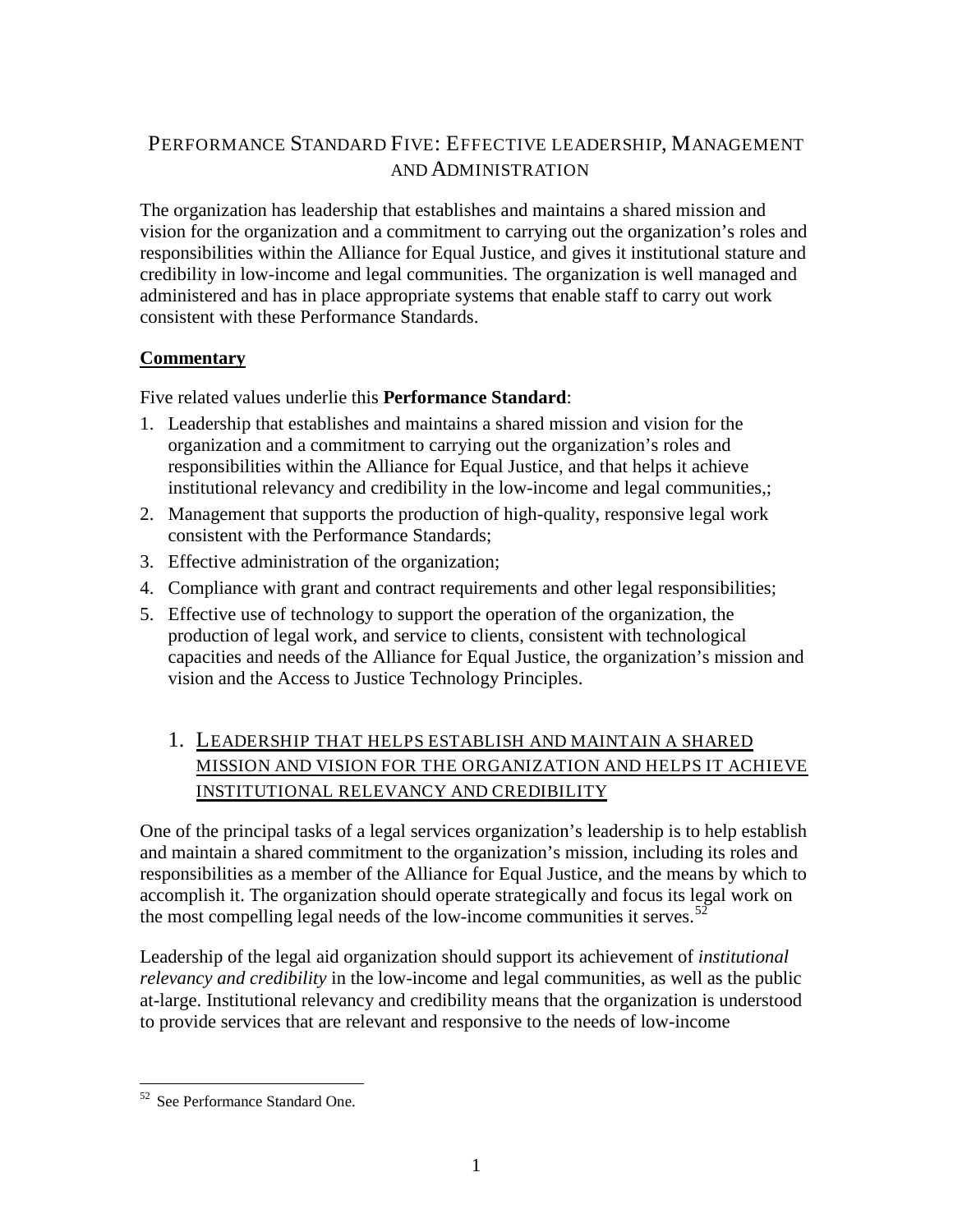### *Performance Standard Five*

communities and that the organization and its staff are viewed as credible and effective advocates for its clients. Institutional relevancy and credibility promote the organization's institutional stature within the community. This enhances the efforts of advocates as decision-makers, adverse counsel and clients perceive the organization as one which conveys responsiveness, effectiveness, professionalism and competence in its operations<sup>[53](#page-25-0)</sup>, xxxii[.](#page-59-1)

## 2. MANAGEMENT THAT SUPPORTS THE PRODUCTION OF HIGH-QUALITY, RESPONSIVE LEGAL WORK CONSISTENT WITH THE PERFORMANCE **STANDARDS**

For a legal aid organization to excel, it must have good management as well as effective leadership. Good management relates to the organization's capacity to get its work done efficiently to accomplish its intended objectives. A program that is well managed will have an effective management structure with well trained managers who can respond quickly and effectively to challenges and opportunities that confront the organization. Management should be diverse. All levels of management should be clear on their assigned authority and responsibility. The organization should create effective administrative procedures and effectively use technology and other tools that support internal operations as well as service to clients. It should periodically evaluate the effectiveness of internal and administrative operations<sup>xxxiii</sup>.

## 3. EFFECTIVE ADMINISTRATION OF THE ORGANIZATION

An effective legal aid organization needs solid administrative systems to address its internal operational needs, including particularly its fiscal and personnel responsibilities.

*Fiscal responsibilities.* Fiscal planning and oversight are essential to a program's success. The organization's board of directors is ultimately responsible for its fiscal integrity and needs to assure that competent managers are in charge. [54](#page-25-1) The organization's management budget and consistent with the requirements of its funders<sup>xxxiv</sup>. should see its financial oversight, including the budget process, as integral to its implementation of major policy decisions affecting the organization's direction and operation. It should also assure that funds are spent in conformance with the adopted

*Personnel.* Effective personnel management is an important part of attracting and retaining high quality staff. It calls for effective supervision, as well as training and other opportunities for professional growth.<sup>[55](#page-25-2)</sup> In addition, the organization should seek to retain

<span id="page-25-0"></span> <sup>53</sup> **Standard 2.12 on Institutional Stature and Credibility**: "*A provider should actively seek to achieve institutional stature and credibility in the communities in which it operates.*"

<span id="page-25-1"></span><sup>54</sup> **Standard 1.1-3 on Fiscal Matters: "***The governing body should assure the financial integrity and viability of the provider*." See also, Performance Standard Six.

<span id="page-25-2"></span><sup>55</sup> See **Performance Standard Four on the Production of High-Quality Legal Work.**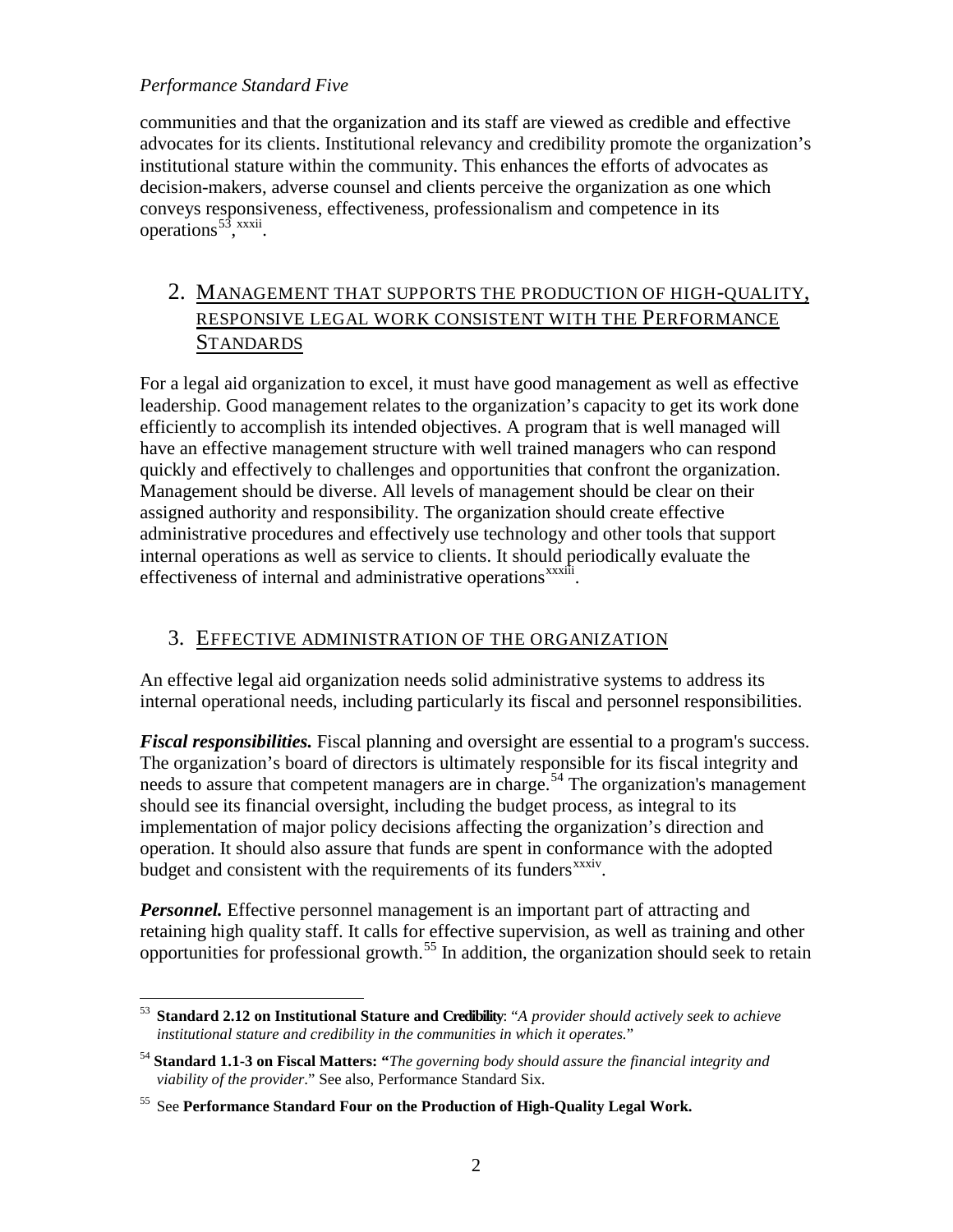### *Performance Standard Five*

staff by providing satisfactory working conditions along with fair compensation and benefits $\frac{\bar{x}xxv}{\bar{x}}$ .

## 4. COMPLIANCE WITH GRANT AND CONTRACT REQUIREMENTS AND OTHER LEGAL RESPONSIBILITIES

It is important that the legal aid organization comply with grant and contract requirements and its other legal responsibilities. Careful attention to such requirements is important not only to assure retention of existing funds, but also to support the capacity of the organization and its partners in the Alliance for Equal Justice to attract new funds.

## 5. USE OF TECHNOLOGY TO SUPPORT THE OPERATION OF THE ORGANIZATION, THE PRODUCTION OF LEGAL WORK AND SERVICE TO CLIENTS, CONSISTENT WITH **THE TECHNOLOGICAL CAPACITIES AND NEEDS OF THE ALLIANCE FOR EQUAL JUSTICE,** THE ORGANIZATION'S MISSION AND VISION AND THE ACCESS TO J USTICE TECHNOLOGY **PRINCIPLES**

Technology plays an increasingly important role in the operation of legal aid organizations, in the production of legal work and in direct service to clients. With the assistance of and in coordination with the Alliance for Equal Justice, the legal aid organization should plan for how it will acquire and deploy technology to accomplish its objectives. In compliance with **The Access to Justice Technology Principles,** it should guard against any use of technology that might reduce access to the justice system and should participate in the promotion of public knowledge and understanding of technologies that can increase access to justice*.* [56](#page-26-0)

The organization should consider the use of technology to respond to a variety of needs: 1) the production and management of legal work (including case management, document assembly, legal and factual research, collaboration and project management); 2) training and support of staff**;** 3) internal operations (including software for accounting, human resources and personnel management); and 4) expanding the range of services to clients and others in the community. The organization should stay informed of new developments and analyze the degree to which new strategies for serving low-income communities may be possible as a result of technological innovations<sup>[57](#page-26-1)</sup>,  $\frac{x}{x}$ [.](#page-61-0)

<span id="page-26-0"></span> <sup>56</sup> **Access to Justice Technology Principles** (Adopted by the Washington Supreme Court, December 3, 2004). See also,<http://atjweb.org/principles> which provides guidance to the effective implementation of the Technology Principles into organizational culture and decision making.

<span id="page-26-1"></span><sup>57</sup> **ABA Standard 2.10 on Effective Use of Technology**: "*A provider should utilize technology to support efficient operations and the provision of high quality and responsive services*."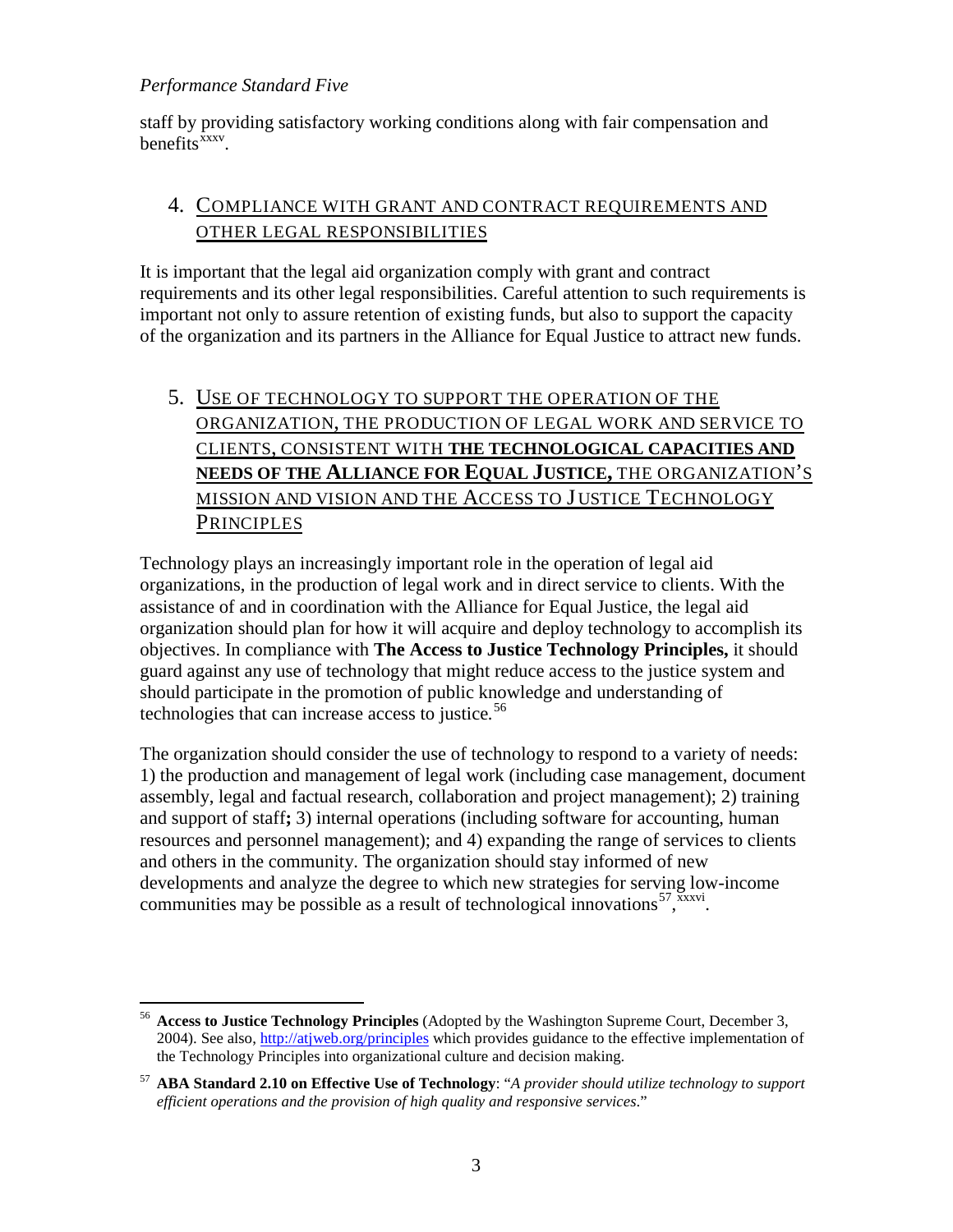## PERFORMANCE STANDARD SIX: GOVERNANCE

<span id="page-27-0"></span>The organization has a governing body that sets policy and oversees program operation and participation in the statewide Alliance for Equal Justice. The members of the governing body are knowledgeable about and supportive of legal aid services and the statewide Alliance for Equal Justice. The governing body and its individual members serve as a resource to the legal aid organization.

### **Commentary**

In most legal aid organizations, governance will be the responsibility of a board of directors. Not all legal aid organizations, however, are independent corporations; some pro bono programs, for instance, are operated as part of the activities of a Bar Association. In such cases, the functions described in this Performance Standard and Commentary may be carried out by a committee empowered to oversee the legal aid activities. The term, "governing body," is intended to encompass such committees, as well as board of directors of non-profit corporations dedicated to legal aid services.

This **Performance Standard** expresses a number of values that relate to different aspects of governance of a legal aid organization. One has to do with the proper functioning of the governing body, particularly with regard to policy making and oversight. The second reflects the appropriate characteristics of governing body members. Two others relate to activities of governing body members on behalf of the organization. The values are:

- 1. The governing body carries out its governance and oversight responsibilities effectively;
- 2. Governing body members are knowledgeable about legal aid services and supportive of the mission of the organization; and
- 3. Governing body members understand the role of the legal aid organization and its active participation in the Alliance for Equal Justice, and participate actively themselves, as appropriate;
- 4. The governing body serves as a resource for the legal aid organization.

## 1. THE GOVERNING BODY CARRIES OUT ITS GOVERNANCE AND OVERSIGHT RESPONSIBILITIES EFFECTIVELY

The governing body of a legal aid organization has six fundamental responsibilities that underlie its governance and oversight roles.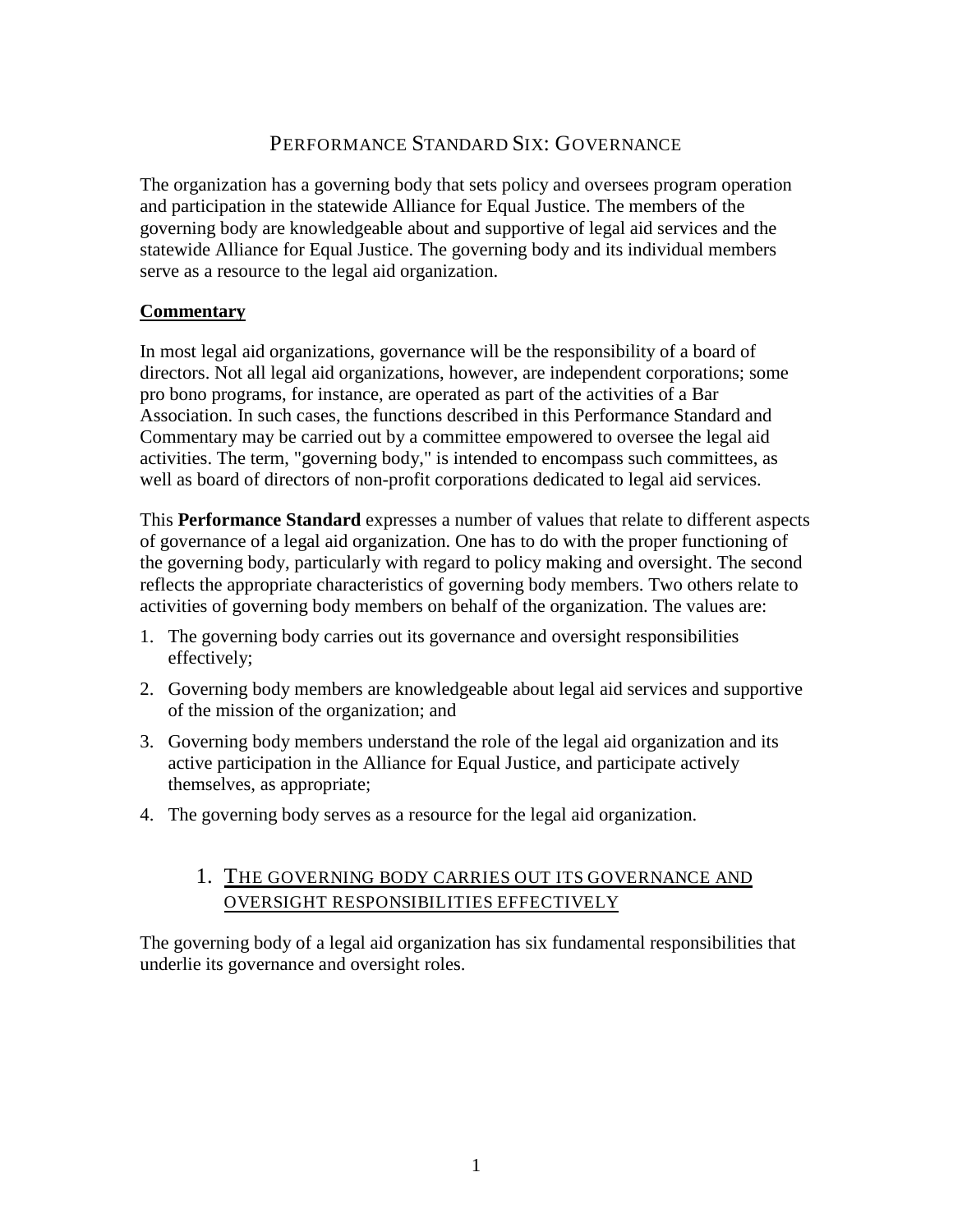### *Performance Standard Six*

• *To determine the organization's mission and vision, consistent with its role as a member of the Alliance for Equal Justice[58](#page-28-0)* .

The governing body should formally adopt the legal aid organization's mission and vision. The mission and vision should reflect the responsibilities of the organization in the context of the Alliance for Equal Justice. It is the responsibility of the executive leadership of the organization to ensure that there is a shared commitment to the mission and vision among staff of the organization<sup>xxxvii</sup>[.](#page-61-1)

• *To adopt broad general policies for the organization to carry out its mission within the overall framework of the Alliance for Equal Justice[59](#page-28-1) .*

The governing body of a legal aid organization generally has decision-making authority and responsibility over broad items, such as setting substantive priorities, determining delivery structure and office location, creating a salary structure and determining fringe benefits<sup>xxxviii</sup>[.](#page-61-2)

• *To engage in planning, along with the staff and executive management and in concert with planning efforts by the Alliance for Equal Justice, to guide how the organization responds to the legal needs of the low-income communities it serve[60](#page-28-2) s.*

The governing body should assure that the legal aid organization engages in planning consistent with Performance Standard One, and should participate actively in such efforts.

• *To oversee the financial integrity of the organization. [61](#page-28-3)*

Oversight of financial integrity encompasses financial planning and accountability. Financial planning begins with the adoption of a budget that commits available resources to the provider's priorities. The organization's management is responsible for spending resources according to the budget approved by the governing body Financial accountability also involves the governing body's responsibility to assure that the organization's funds are spent for the purposes for which they were granted, are properly accounted for and that there is no fraud or misuse of funds<sup>xxxix</sup>.

• *To hire and supervise the chief executive officer; [62](#page-28-4)*

<span id="page-28-1"></span> $59$  Ibid.

 $\overline{a}$ 

- <span id="page-28-3"></span>viability of the provider."
- <span id="page-28-4"></span><sup>62</sup> **ABA Standard 1.1-4 on Relations with the Chief Executive**: "*The governing body has the responsibility to hire the provider's chief executive and should hold the chief executive accountable for the provider's operations*."

<span id="page-28-0"></span><sup>58</sup> **ABA Standard 1.1 on Overall Functions and Responsibilities of the Governing Body**: "*A provider should have a governing body that establishes its mission, sets and oversees implementation of broad general policies to guide the provider and actively participates in planning for its future.*"

<span id="page-28-2"></span><sup>60</sup> **Ibid.; Performance Standard One; See also ABA Standard 2.1 on Identifying Legal Needs and Planning to Respond: "**A provider should interact with low-income individuals and groups serving lowincome communities to identify compelling legal needs and should implement plans to address those needs most effectively."<br><sup>61</sup> **ABA Standard 1.1-3 on Fiscal Matters**: "The governing body should assure the financial integrity and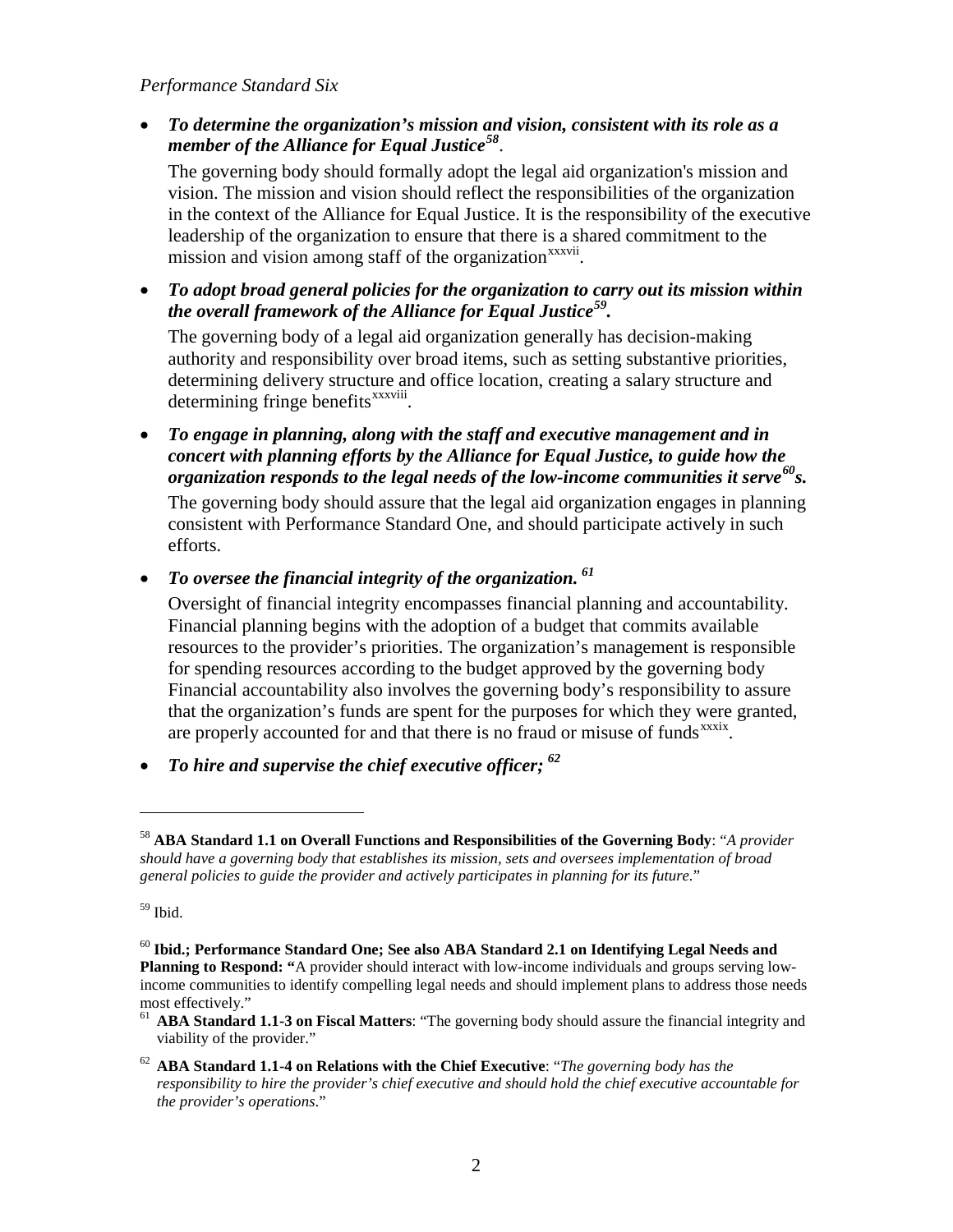### *Performance Standard Six*

The governing body is responsible for hiring the executive director and for assuring that the individual carries out the governing body's policies and leads and manages the organization effectively. Not less than every two years, the governing body should assure that a standards-based review of is conducted of the performance of the legal aid organization's executive director officer or equivalent<sup>[xl](#page-62-1)</sup>.

• *To ensure that its policies are being implemented and that the organization is in compliance with statutory and regulatory requirements*. [63](#page-29-0)

The governing body should receive regular reports regarding the legal aid organization's operation to allow it to confirm that its policies are being pursued and that the organization is functioning effectively and that clients are being effectively served. It should regularly review reports on assessment conducted by the organization's management as well as others outside the organization, including funders $^{xli}$  $^{xli}$  $^{xli}$ .

*Limitations on governing body members' activities.* Governing body members should be aware of limitations on their role. The first involves the prohibition against interference with the representation of clients.<sup>[64](#page-29-1)</sup> A governing body is permitted to set priorities which may limit a legal aid organization's involvement in a broad category of cases, but such limits have to be established before a case is accepted.<sup>[65](#page-29-2)</sup> Interference by the governing body in the conduct of representation or in the referral of a case to a volunteer attorney is strictly prohibited<sup>[xlii](#page-63-0)</sup>.

The governing body of a legal aid organization should adopt policies that guard against conflicts of interest and offer guidance to members regarding what to do in the event that a conflict arises. Those policies should assure that no member of the governing body participates in a decision in which the member has a personal, professional, organizational or institutional interest that is in conflict with the interests of the provider or its clients  $66,$  $66,$  xliii[.](#page-63-1)

**ABA Pro Bono Standard 1.1-5 on Role in Responsibility of the Governing Body — Non-Interference in Attorney-Client Relationship: "The governing body and its individual members should not interfere directly or indirectly in the representation of a client by a volunteer attorney."**

<span id="page-29-0"></span> <sup>63</sup> **ABA Standard 1.1-1 on Governing Body Oversight of the Provider**: "*The governing body should regularly review the provider's operations to assure effective operation as well as compliance with its policies and with pertinent legal requirements*."

<span id="page-29-1"></span><sup>64</sup> **ABA Standard 1.1-2 on Prohibition against Interference in the Representation of Clients**: "*The governing body and its individual members must not interfere directly or indirectly in the representation of any client by a practitioner."*

<span id="page-29-2"></span><sup>65</sup> *See* ABA Committee on Ethics and Professional Responsibility, Formal Op. 334 (1974).

<span id="page-29-3"></span><sup>66</sup> **ABA Standard 1.2-4 on Governing Body Members' Conflicts of Interest**: "*Governing body members must not knowingly attempt to influence any decisions in which they have a conflict with the provider or its clients.*"

ABA Pro Bono Standard 1.1-7 on Role and Responsibility of the Governing Body — Conflicts of Interest: "Governing body members should not attempt to influence any decisions in which they have a conflict of clients served by or through the pro bono program."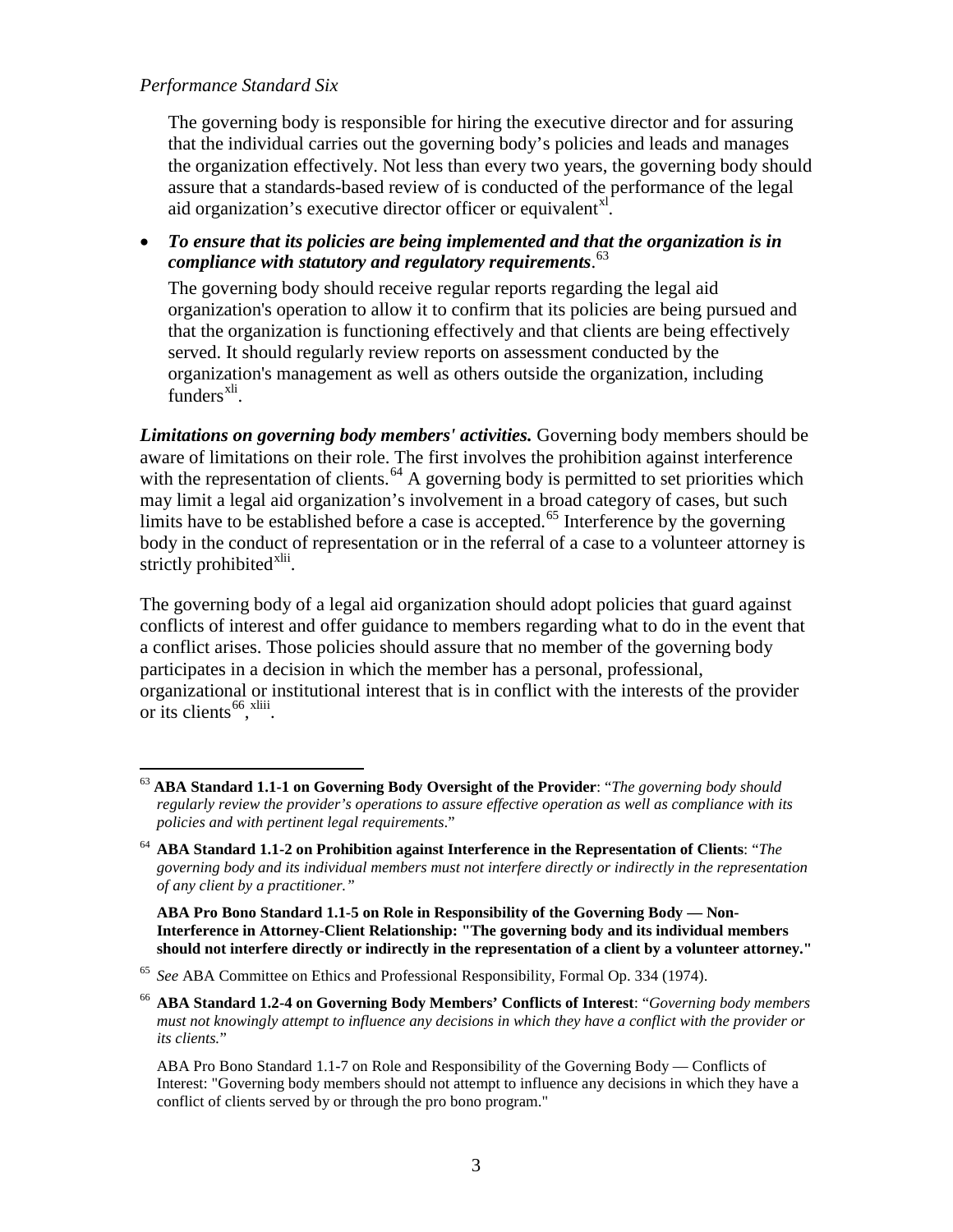*Performance Standard Six*

## 2. GOVERNING BODY MEMBERS ARE KNOWLEDGEABLE ABOUT LEGAL AID SERVICES AND SUPPORTIVE OF THE MISSION OF THE ORGANIZATION

It is important that members of the governing body be individuals who are knowledgeable about legal aid and support the mission of the organization, including its role in the Alliance for Equal Justice. The governing body is key to the legal aid organization being responsive to the needs of the low-income communities served.<sup>[67](#page-30-0)</sup> It needs to be aware of the needs of the communities served and, therefore, should reflect the diversity of the communities served. It also needs members who bring a variety of skills, knowledge and understanding to governance of the organization, and should strive to include individuals who are or have been eligible for services from the organization<sup>68</sup>, [xliv](#page-64-0).

Governing body members should receive training to assure that its members are fully informed regarding their responsibilities to the organization and as participants in the Alliance for Equal Justice. They should receive training regarding the diverse lowincome communities served and the services provided to them by the organization. Governing body members should be trained regarding the sources of funding received by the organization, and any restrictions that accompany the funding  $69,$   $\frac{1}{10}$ .

3. GOVERNING BODY MEMBERS WHO UNDERSTAND THE IMPORTANCE OF ACTIVE PARTICIPATION BY THE LEGAL AID ORGANIZATION IN THE STATE JUSTICE SYSTEM

A value which is woven throughout all of these **Performance Standards** is active participation in the state justice system and coordination and collaboration with Alliance for Equal Justice partners, including collaborative participation in public and private resource development efforts, consistent with the expectations set forth in Performance Standard Seven. The governing body should be aware of the legal aid organization's role in the Alliance as well as the activities and roles of other Alliance partners. The governing body is called upon to support such endeavors and to participate actively itself when appropriate.

<span id="page-30-0"></span> <sup>67</sup> **ABA Standard 1.2 on Governing Body Members' Responsiveness to the Communities Served**: "*<sup>A</sup> provider should have a governing body whose membership and manner of operating are responsive to the low-income communities served*."

<span id="page-30-1"></span><sup>68</sup> **ABA Standard 1.2-2 on Governing Body Members from the Communities Served by the Provider**: "*The governing body should include members who are or have been eligible to receive legal assistance from the provider."*

<span id="page-30-2"></span><sup>69</sup> **ABA Standard 1.2-3 on Training of Members of the Governing Body**: "*The provider should assure that all members receive orientation and training necessary for full and effective participation on the governing body.*"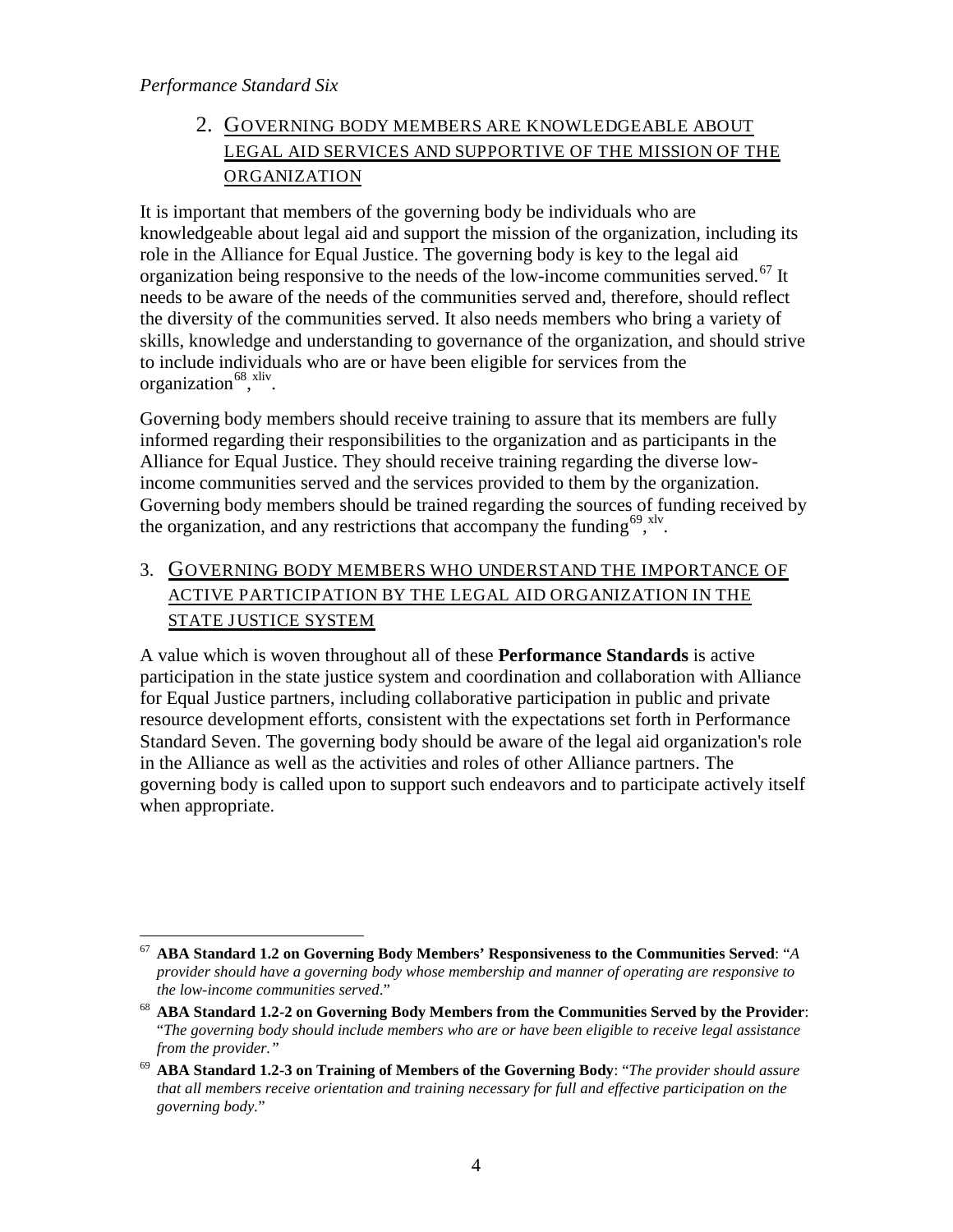## **4.** THE GOVERNING BODY SERVES AS A RESOURCE FOR THE LEGAL AID ORGANIZATION

Members of the governing body are an important resource for the organization. When appropriate, the governing body may speak for the organization and explain its proper role as an advocate for low-income persons and may assist in fundraising<sup>[70](#page-31-0)</sup> and community relations<sup>[71,](#page-31-1)[xlvi](#page-64-2).</sup>

<span id="page-31-0"></span> <sup>70</sup> **ABA Standard 1.1-6 on Resource Development**: "The governing body should assure that the provider engages in resource development and should directly assist in those efforts."

<span id="page-31-1"></span><sup>71</sup> **ABA Standard 1.1-5 on Serving as a Resource to the Provider**: "*The governing body should serve as a resource for a provider, assist in community relations and, when appropriate, engage in forceful advocacy on behalf of the provider.*"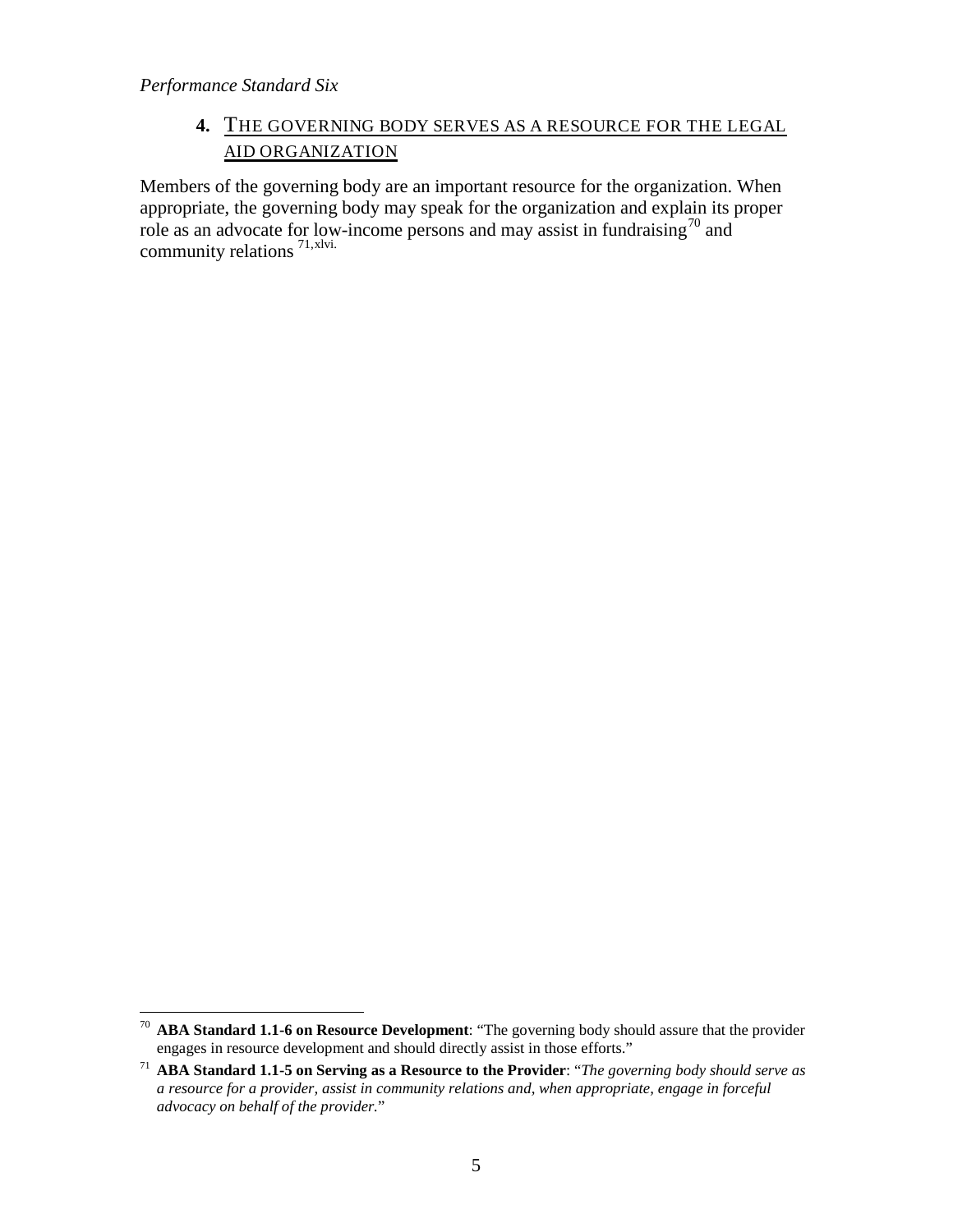## PERFORMANCE STANDARD SEVEN: RESOURCE DEVELOPMENT

<span id="page-32-0"></span>The organization works collaboratively and strategically with the unified statewide Campaign for Equal Justice and the Equal Justice Coalition to increase and leverage private and public financial support for civil legal aid.

## **Commentary**

Civil legal aid is dependent on an intricate mix of private and public funding sources. Alliance members should approach resource development mindful of the importance of not disturbing the harmony of efforts to work cooperatively and collaboratively in preserving and expanding resources available to civil legal aid. History and experience throughout the country and in the State of Washington demonstrate that active coordination of resource development efforts maximizes the statewide legal aid system's capacity to secure, expand and protect private and public civil legal aid funding. In accord with this insight, four core values underlie this Performance Standard:

- 1. Coordination and cooperation with the Equal Justice Coalition (EJC) in efforts to preserve and expand *public* resources committed to the support of civil legal aid;
- 2. Participation in and cooperation with the Campaign for Equal Justice in efforts to develop and expand *private* resources to support civil legal aid;
- 3. Creation and dissemination of consistent messages and communications related to the goals and objectives of the Alliance for Equal Justice;
- 4. Equitable allocation of private and public resources for civil legal aid delivery consistent with the Access to Justice Board's Hallmarks and State Plan for the Delivery of Civil Legal Aid in Washington.

## **1. COORDINATION AND COOPERATION IN EFFORTS TO PRESERVE AND EXPAND** *PUBLIC* **RESOURCES COMMITTED TO THE SUPPORT OF CIVIL LEGAL AID**

Since 1996, the ATJ Board's Equal Justice Coalition has coordinated all Alliance-based efforts relating to federal and state public funding. Recognizing that the Alliance must speak with a common voice on public resource development efforts, the ATJ Board determined that the Equal Justice Coalition (EJC) should serve as the principal voice of the Alliance on matters relating to the core federal and state funding, currently provided through the Legal Services Corporation (LSC) and the Office of Civil Legal Aid (OCLA).

The EJC has a long history of success. First, it successfully defended against proposed cuts in LSC funding, as well as cuts in state funding dedicated to civil legal aid. In recent years, it successfully coordinated efforts to secure the significant increases in statewide funding currently administered by the OCLA to support the civil legal aid system. All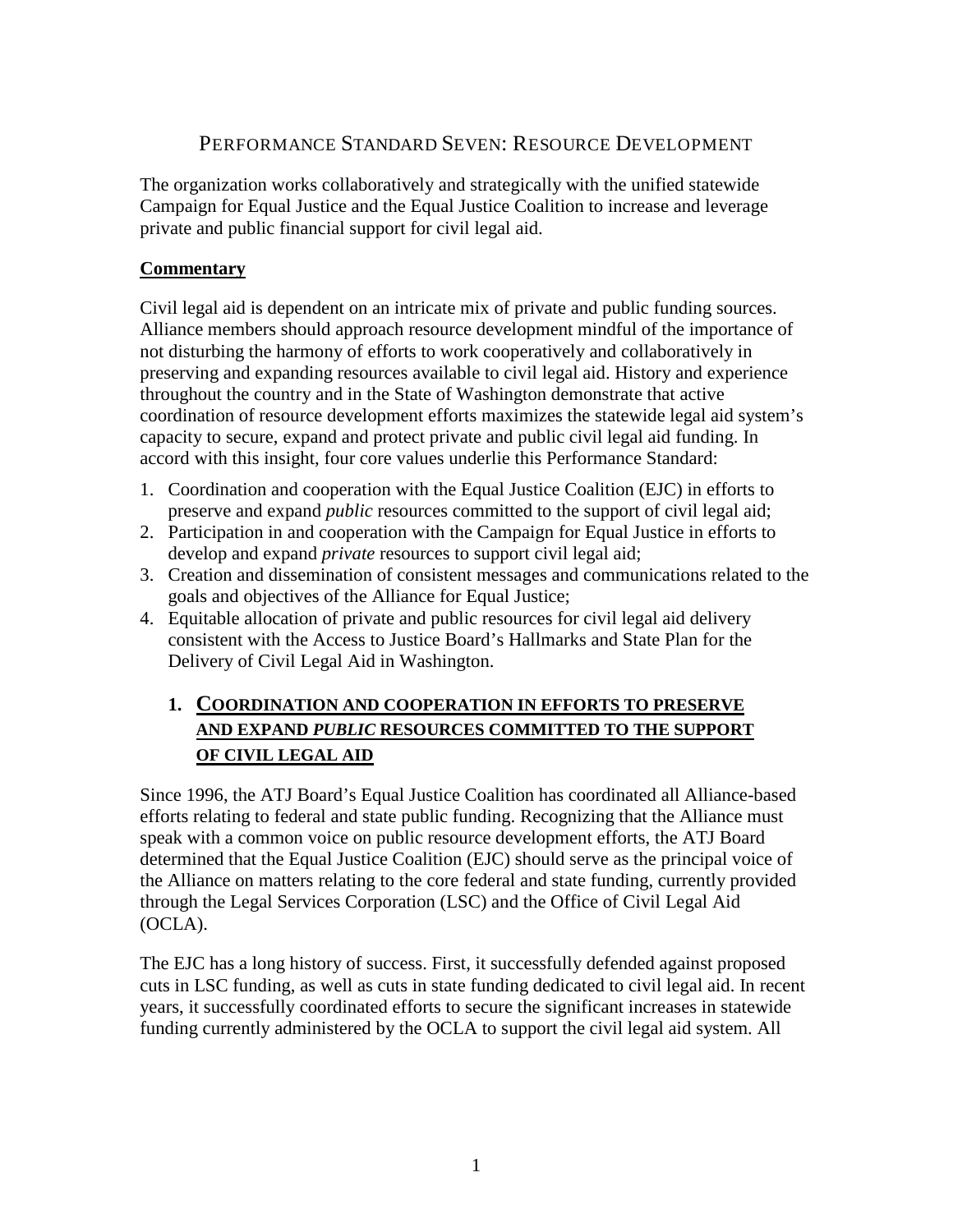### *Performance Standard Seven*

Alliance members are expected to support efforts of the EJC to preserve and expand these two important resources.  $72$ 

Over the years, the EJC has also helped Alliance members secure and protect other public funding that is available locally or is targeted on a specific issue or population and not available for general support of civil legal aid. Each member is expected to inform the EJC of any intent to seek or defend any such public funding and to coordinate such efforts with the  $EIC.<sup>73</sup>$  $EIC.<sup>73</sup>$  $EIC.<sup>73</sup>$ 

## 2. **PARTICIPATION IN AND COOPERATION WITH THE CAMPAIGN FOR EQUAL JUSTICE IN EFFORTS TO DEVELOP AND EXPAND** *PRIVATE*  **RESOURCES TO SUPPORT CIVIL LEGAL AID**

After many years of discussion, the ATJ Board adopted the 2004 recommendations of its Resource Development Committee which called for the establishment of a unified, statewide private resource development effort – the Campaign for Equal Justice.<sup>[74](#page-33-2)</sup> Subsequent state plans have confirmed the importance of a unified, coordinated statewide private resource effort, calling upon all Alliance members to participate actively in and support the Campaign for Equal Justice to develop operating support from within the legal community.<sup>[75](#page-33-3)</sup>

Alliance member organizations should not engage in private resource development activities that compete with those being carried out at the statewide level.

Each Alliance member organization is expected to advise staff at the Campaign for Equal Justice about its private resource development efforts, including planned submissions to philanthropic organizations,<sup>[76](#page-33-4)</sup> and to consult about potential coordination of such efforts with the Campaign. Such coordination ensures that opportunities are effectively evaluated for consistency with statewide strategies, are grounded in messages that complement the Alliance's overall resource development efforts, and reduce confusion among prospective charitable donors about civil legal aid.

<span id="page-33-0"></span>EJC's assigned role as the "principal voice" of the Alliance, using its name and direct advocacy to protect and expand core funding, is primarily focused on LSC and OCLA funding. Depending on funding needs and opportunities, the Access to Justice Board may determine that it should assume the same responsibility for protecting and expanding other funding sources.

<span id="page-33-1"></span>It is recognized that some grant submissions will be for funds that are only available locally and in small amounts. Alliance members are not expected to advise and consult the Campaign regarding such applications.

<span id="page-33-2"></span><sup>74</sup> The Resource Development Committee Report is found at <http://www.wsba.org/atj/documents/200405rdcreporttoatjboardwithattachments.doc>

<span id="page-33-3"></span><sup>&</sup>lt;sup>75</sup> See for example, The 2006 State Plan for the Delivery of Civil Legal Aid at 27.

<span id="page-33-4"></span> $76$  Alliance members are not expected to advise and consult the Campaign regarding applications for funds that are only available locally and in small amounts.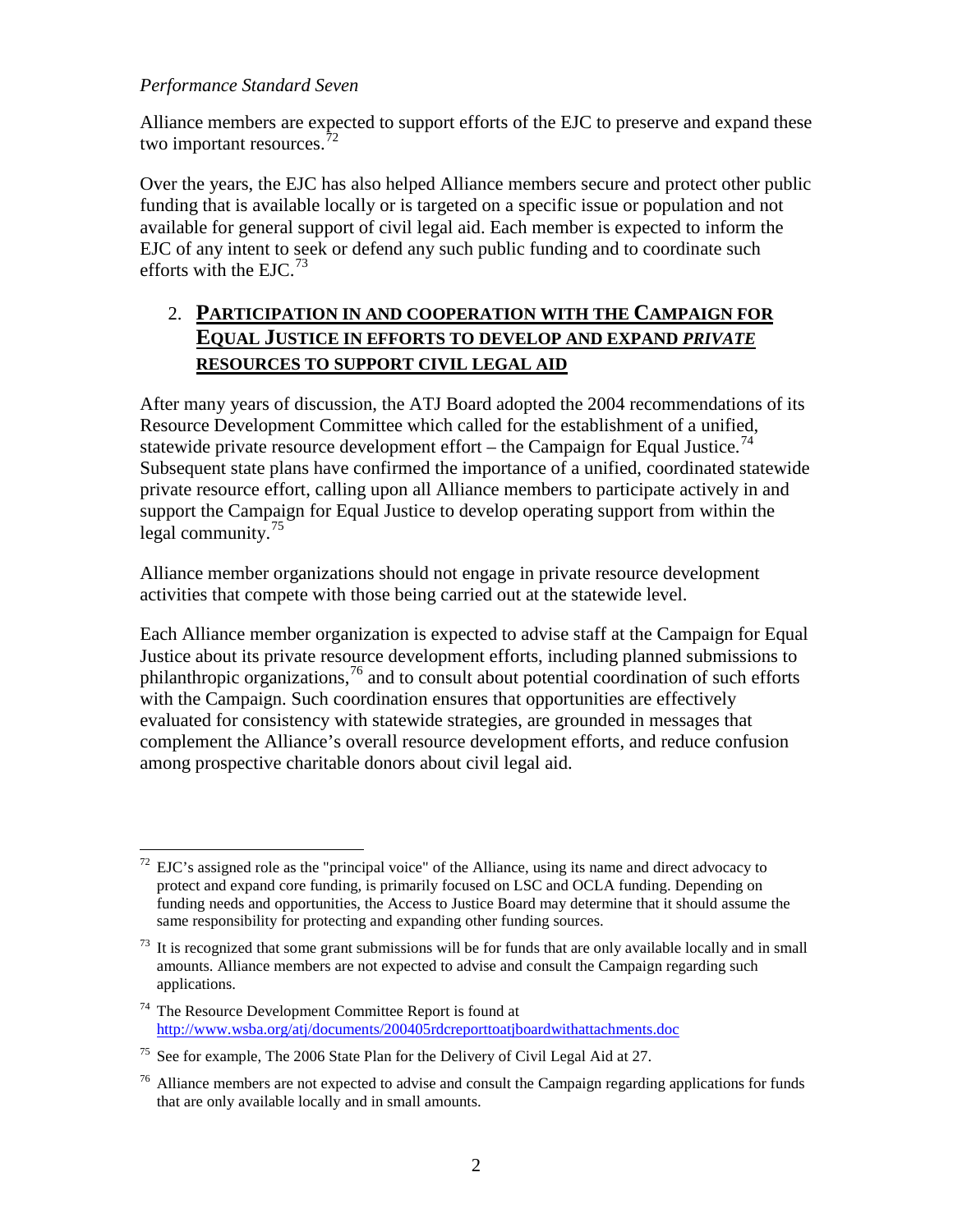### *Performance Standard Seven*

## 3. CREATION AND DISSEMINATION OF CONSISTENT MESSAGES AND COMMUNICATIONS RELATED TO THE GOALS AND OBJECTIVES OF THE ALLIANCE FOR EQUAL JUSTICE

The 2006 State Plan recognizes that it is critical to develop and implement "a strategic, planned and sustained effort to build and maintain understanding and support for the work and vision of the Alliance."<sup>[77](#page-34-0)</sup> Consistent and coordinated messaging is particularly critical to private and public resource development efforts. Alliance member organizations are expected to work proactively with staff at the Legal Foundation of Washington responsible for developing and disseminating consistent messages around the need for civil legal aid and its value, as well as the work of the Alliance for Equal Justice.

## 4. EQUITABLE ALLOCATION OF PRIVATE AND PUBLIC RESOURCES FOR CIVIL LEGAL AID DELIVERY CONSISTENT WITH THE ACCESS TO J USTICE BOARD'S HALLMARKS AND STATE PLAN FOR THE DELIVERY OF CIVIL LEGAL AID IN WASHINGTON

Responsibility for underwriting the civil legal aid system falls principally to the statewide funding entities – the Legal Foundation of Washington (LFW) and the Office of Civil Legal Aid (OCLA). Legal aid organizations recognize that these funders, consistent with their statutory and other legal obligations, have a responsibility to allocate legal aid funding to respond to the most pressing needs of low-income persons, to support a full range of legal services and to ensure equitable access to legal aid throughout the state, in conformance with the ATJ Board's Hallmarks and the State Plan for the Delivery of Civil Legal Aid in Washington.

In carrying out these responsibilities, the Legal Foundation of Washington administers and distributes funds that originate from IOLTA accounts, the Campaign for Equal Justice, CR 23(e) (cy pres), the Office of Civil Legal Aid (through a subcontract with the Northwest Justice Project) and other available resources. Robust coordinated statewide private and public resource development efforts described in the commentary to the previous four core values are essential to the Legal Foundation's capacity to discharge its grant making responsibilities. The Office of Civil Legal Aid distributes funds made available by the State Legislature in accordance with applicable statutory authority.[78](#page-34-1)

 $\overline{a}$ 

<span id="page-34-1"></span><span id="page-34-0"></span><sup>&</sup>lt;sup>77</sup> State Plan for the Delivery of Civil Legal Aid (2006) at 29.<br><sup>78</sup> RCW 2.53, et. seq.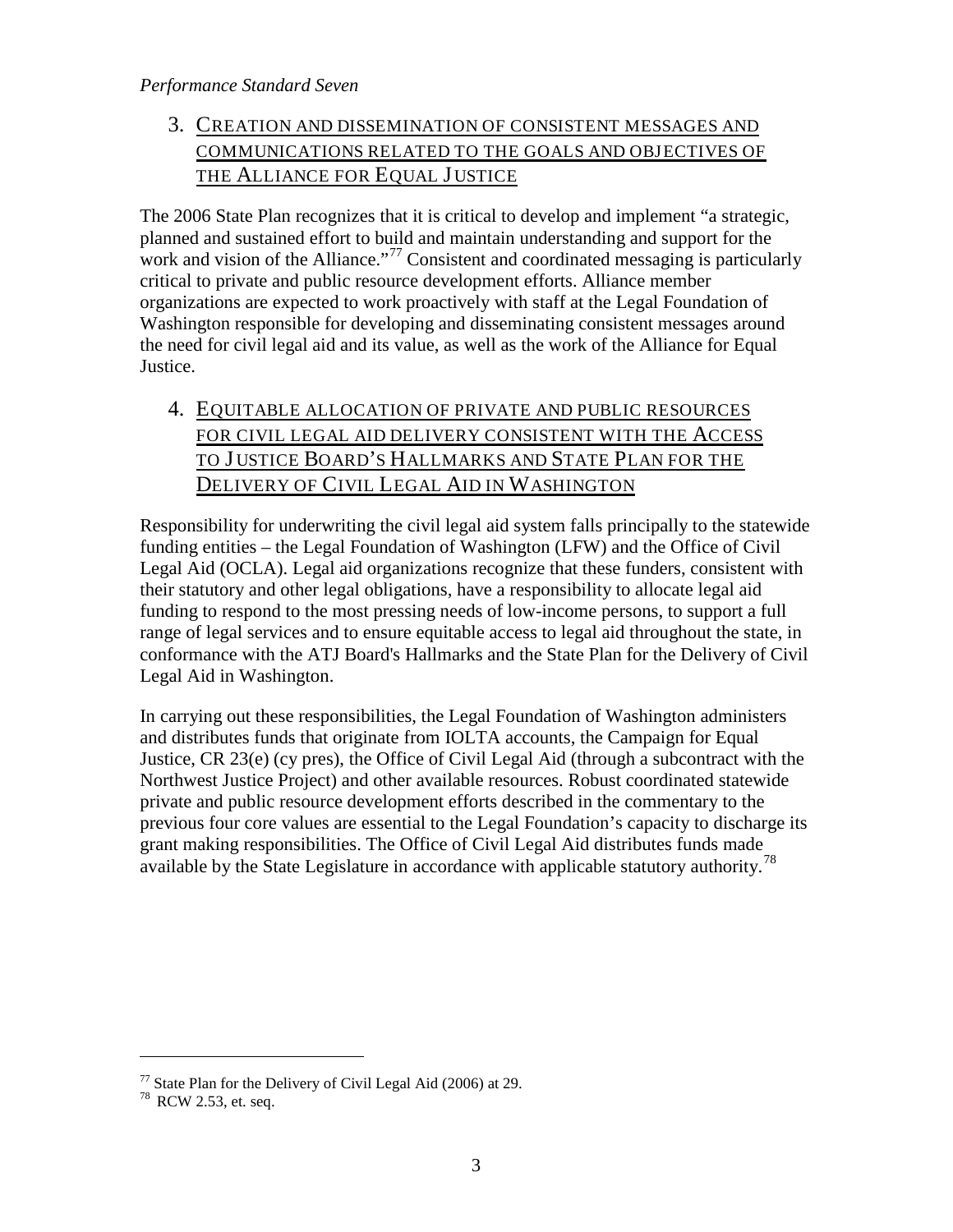## <span id="page-35-0"></span>PERFORMANCE STANDARD EIGHT: EFFECTIVE USE OF VOLUNTEER **ATTORNEYS**

A legal aid organization that uses volunteer attorneys, adopts and implements policies and procedures that support the provision of high quality legal assistance responsive to the needs of the low-income communities and individuals served. To that end, the legal aid organization successfully recruits and retains volunteers, and offers them a variety of ways to use their skills and abilities to assist clients or to support the organization. The legal aid organization offers access to training when necessary and implements systems to support the volunteer attorneys and to assure appropriate intake, placement and followup on cases. The legal aid organization establishes a clear understanding of the respective responsibilities among the organization, the volunteer attorney and the client.

## **Commentary**

Volunteer attorneys who represent low-income persons and support the activities of legal aid organizations are an important resource in the legal aid system in Washington.<sup>[79](#page-35-1)</sup> Volunteer attorneys provide assistance through a variety of institutional structures. Some legal aid organizations principally use staff attorneys to represent clients and augment their services with volunteer attorneys who engage in a variety of supportive activities, including the direct representation of clients. Others are freestanding pro bono programs that rely principally or exclusively on volunteer attorneys to assist clients. How this **Performance Standard** and **Performance Standards One** through **Seven** apply in practice will be affected by the size and organizational structure of the entity. All such legal aid organizations, however, should strive to meet the requirements of this **Performance Standard**, as well as **Performance Standards One** through **Seven**. It is essential that they function in ways that assure that they are able to protect the confidentiality of information provided by their clients and prospective clients.

There are seven interrelated values reflected in this **Performance Standard**:

- 1. To support the provision of high-quality legal assistance and other activities by volunteer attorneys that responds to the needs of the low-income communities and persons served;
- 2. To recruit volunteers successfully on an ongoing basis and to maintain their participation in the program;
- 3. To offer access to training when necessary and to provide appropriate support to volunteer lawyers assisting clients;
- 4. To implement internal systems that support the quality and effectiveness of work performed for clients—

<span id="page-35-1"></span>Legal aid organizations also use volunteers who are not attorneys to help support their operation. This standard does not apply directly to the participation of such volunteers, though it may offer guidance regarding their use.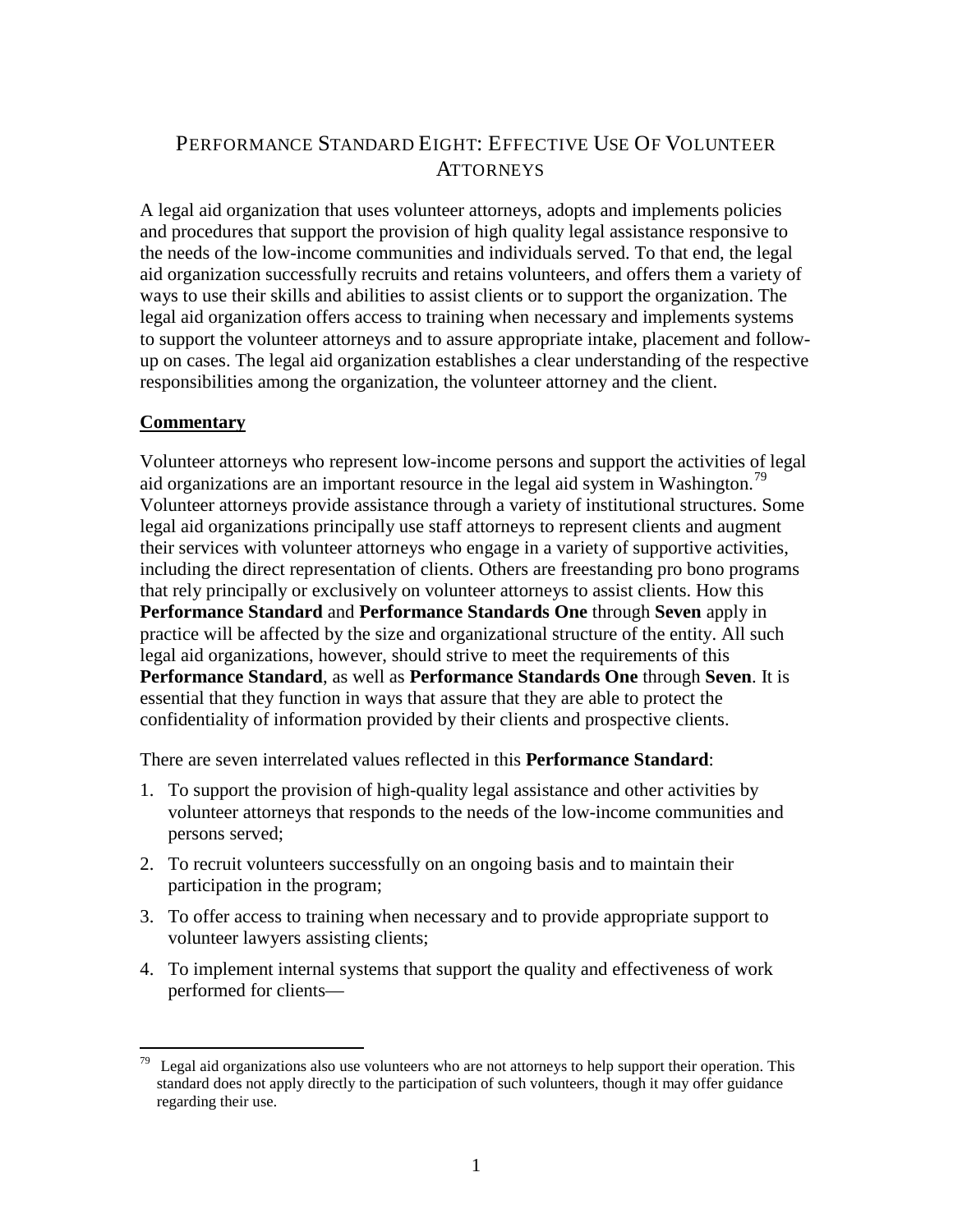- Appropriate supervision of non-attorney staff,
- Intake,
- Acceptance and placement of cases,
- Follow-up on cases;
- 5. To establish a clear understanding of the responsibilities of the legal aid organization, the volunteer attorney and the client, and
- 6. To coordinate with Alliance for Equal Justice partners to maximize the capacity to meet these values.

## 1. FOSTERING HIGH-QUALITY, RESPONSIVE LEGAL ASSISTANCE BY VOLUNTEER ATTORNEYS

A legal aid organization should strive to assure that clients receive high quality legal services from volunteer lawyers who assist them.<sup>[80](#page-36-0)</sup> The organization seldom has direct control over the quality of the representation provided by volunteer lawyers, but it can take steps to foster the provision of high-quality legal assistance. Direct assistance may range from limited or full representation to just providing legal information, such as in a pro se clinic, where no attorney-client relationship is formed. <sup>[81](#page-36-1)</sup> Many of the values described in the following commentary relate directly to means to promote high-quality representation by its volunteers—training, support, careful placement of cases and follow-up.

At bottom, the qualifications of the volunteer attorneys are the key to assuring quality representation. It is essential that cases be referred to individuals who are competent in the area in which the case arises. Many volunteers will sign up specifically with an eye to

<span id="page-36-0"></span> <sup>80</sup> **ABA Standards for Programs Providing Civil Pro Bono Legal Services to Persons of Limited Means** [hereafter, **ABA Pro Bono Standards**], **Standard 2.4** (Program Effectiveness - Quality Assurance), reads "A pro bono program should strive to assure that all clients served through the program receive high quality legal services."

<span id="page-36-1"></span><sup>&</sup>lt;sup>81</sup> The assistance provided to persons referred to a volunteer lawyer may be limited to advice on the steps they might take on their own to resolve their problem or to limited intervention such as a phone call. Such Limited representation is permissible under RPC Rule 1.2 on the Scope of Representation and Allocation of Authority between Client and Lawyer, "…if the limitation is reasonable under the circumstances and the client gives informed consent." Such assistance is legal representation with the attendant responsibilities and protections that attach to the formation of an attorney-client relationship. See, ABA *Standards for the Provision of Civil Legal Aid*, Standard 3.4 on Limited Representation, Standard 3.4-1 on Representation Limited to Legal Advice, and Standard 3.4-2 on Representation Limited to Brief Service. See also, Rule CR 4.2 on Process — Limited Representation.

Assistance offered by the volunteer attorney that is limited to the provision of legal information does not establish an attorney-client relationship, if it involves no consideration of the specific facts and circumstances of the individual seeking assistance. See ABA *Standards for the Provision of Civil Legal Aid*, Standard 3.5 on Assistance to Pro Se Litigants and Standard 3.6 on Revision of Legal Information.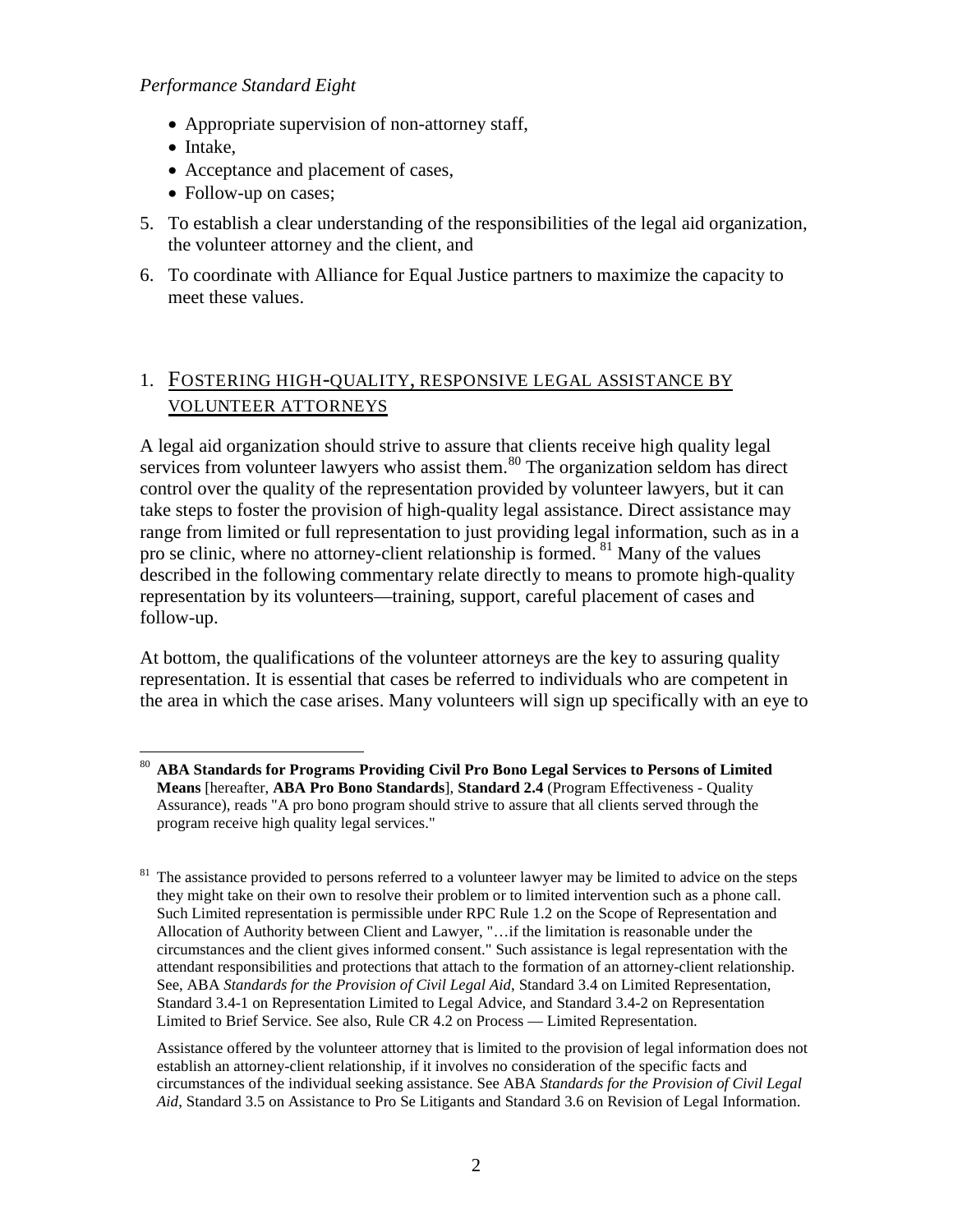making their area of expertise available to the legal aid organization's clients. Thus, a lawyer whose practice includes family law, consumer law or bankruptcies will be prepared to accept referrals in those areas. Other matters, such as food stamps, Medicaid and public housing, however, may be unfamiliar to many of the lawyers who have volunteered, unless they have previously had a legal aid practice. Legal aid organizations with a cadre of staff attorneys can direct cases which require poverty law expertise to its staff attorneys, referring other matters to its volunteer lawyers in areas where they have expertise. The legal aid organizations in a region, including pro bono programs that do not have staff attorneys should coordinate with each other, so that both staff and voluntary attorney resources are effectively utilized for the low-income communities served.

There are a variety of factors that will affect private lawyers' willingness to volunteer their time to support the work of a legal aid organization on behalf of its clients. To the extent that its resources allow, a legal aid organization should strive to have a variety of opportunities, in addition to direct representation through which volunteer attorneys may assist clients or support the organization. $82$ 

## **2.** SUCCESSFUL RECRUITMENT AND RETENTION OF VOLUNTEER **ATTORNEYS**

The life blood of a legal aid organization that relies on volunteer attorneys are the new volunteers it is able to recruit, as well as the experienced volunteers who stay with the program because of satisfaction with what they are called upon to do.

*Recruitment.[83](#page-37-1)* Recruitment is an ongoing process that should be strategically designed and implemented. It should carefully target potential volunteers, including newly admitted lawyers, as well as those who possess needed substantive knowledge and language skills. It is important to recruit persons who have skills, knowledge and experience in priority areas or who are willing to be trained. The broader the range of opportunities that are offered to potential volunteers, the more successful recruitment efforts are likely to be.<sup>[84](#page-37-2)</sup> Recruitment efforts should call on support from the bar association, prominent bar members and members of the judiciary, whenever possible.<sup>[85](#page-37-3)</sup> Members of the legal aid organization's governing body should also assist in recruitment efforts.

<span id="page-37-0"></span> <sup>82</sup> See, **ABA Pro Bono Standard 3.5-2 on Relations with Volunteers — Utilization**: "*A pro bono program should develop effective strategies for utilizing volunteers to meet clients' legal needs*."

<span id="page-37-1"></span><sup>83</sup> See, **ABA Pro Bono Standard 3.5-1 on Relations with Volunteers – Recruitment**: "*A pro bono program should develop effective strategies for recruiting volunteers.*"

<span id="page-37-2"></span> $84$  See the discussion of using volunteer lawyers effectively at page 4.

<span id="page-37-3"></span><sup>&</sup>lt;sup>85</sup> See Code of Judicial Conduct, Canon 4.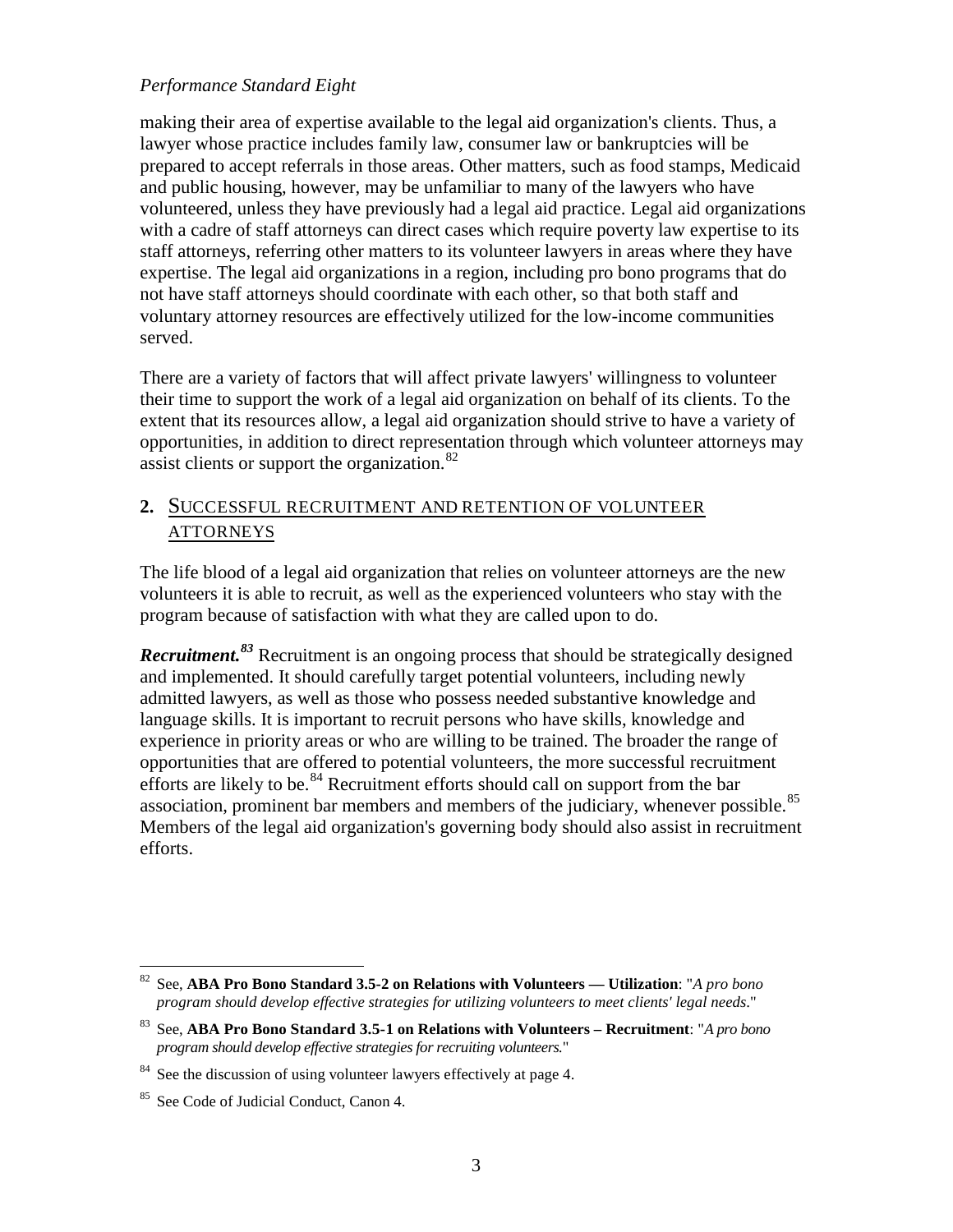Retention.<sup>[86](#page-38-0)</sup> It is important that a legal aid organization retain the participation of pro bono attorneys who have been recruited. To do so, the program needs to be run efficiently and effectively. The experience of a volunteer attorney with cases that are referred is likely to affect the lawyer's willingness to take cases in the future. The program, therefore, should make certain that the information given both to the volunteer lawyer and the client is accurate and leads to a smooth transfer of the matter.

Another factor which can affect a volunteer lawyer's willingness to take future cases is the opportunity that is offered to participate in meaningful work on behalf of a client or to support the program. Volunteer opportunities should be offered to pro bono attorneys as soon as possible following their signing on. If there is a long delay between the time a lawyer volunteers and when a case is referred or other assistance is sought by the program, the erroneous impression may be conveyed that the volunteer's assistance is not needed or appreciated.

Recognition of volunteers.<sup>[87](#page-38-1)</sup> Recruitment and retention of volunteers can be enhanced by the legal aid organization formally and publicly recognizing and honoring their work. Public recognition has the added benefit of publicizing the program and the work that pro bono attorneys can accomplish. There are a variety of ways to recognize the work of volunteer attorneys, including public awards at bar association meetings and other conferences; favorable articles in bar journals and other publications; and individual thank you letters from the program, a prominent attorney or judge.<sup>[88](#page-38-2)</sup> Expressions of gratitude from a client who has been served should be forwarded to the attorney.

## **3.** ACCESS TO TRAINING AND SUPPORT

A legal aid organization that refers clients to volunteer attorneys should offer training and support commensurate with the needs of its clients, the skills and experience of its volunteer attorneys and the characteristics of the organization.<sup>[89](#page-38-3)</sup> The type of training and support offered will vary from program to program based on the priorities of the legal aid organization and the resources available to it.

Appropriate training and support can serve a variety of important functions. They can aid in the recruitment and retention of volunteers, particularly inexperienced lawyers who are seeking to increase their exposure to new substantive areas. Training and support may be necessary to induce experienced lawyers to take on unfamiliar issues. Training and support may also be essential for the legal aid organization to be confident of the quality of representation ultimately provided. The more that volunteer attorneys are called upon

<span id="page-38-0"></span> <sup>86</sup> See, **ABA Pro Bono Standard 3.5-7 on Relations with Volunteers — Retention**: "A *pro bono program should develop effective methods for retaining its volunteers*."

<span id="page-38-1"></span><sup>87</sup> See, **ABA Pro Bono Standard 3.5-8 on Relations with Volunteers — Recognition:** "*A pro bono program should develop effective methods for the recognition of its volunteers*."

<span id="page-38-2"></span><sup>&</sup>lt;sup>88</sup> See Code of Judicial Conduct, Canon 4.

<span id="page-38-3"></span><sup>89</sup> See, **ABA Pro Bono Standard 3.5-3 on Relations with Volunteers — Training and Support**: "A pro bono program should provide training opportunities and support services to its volunteers."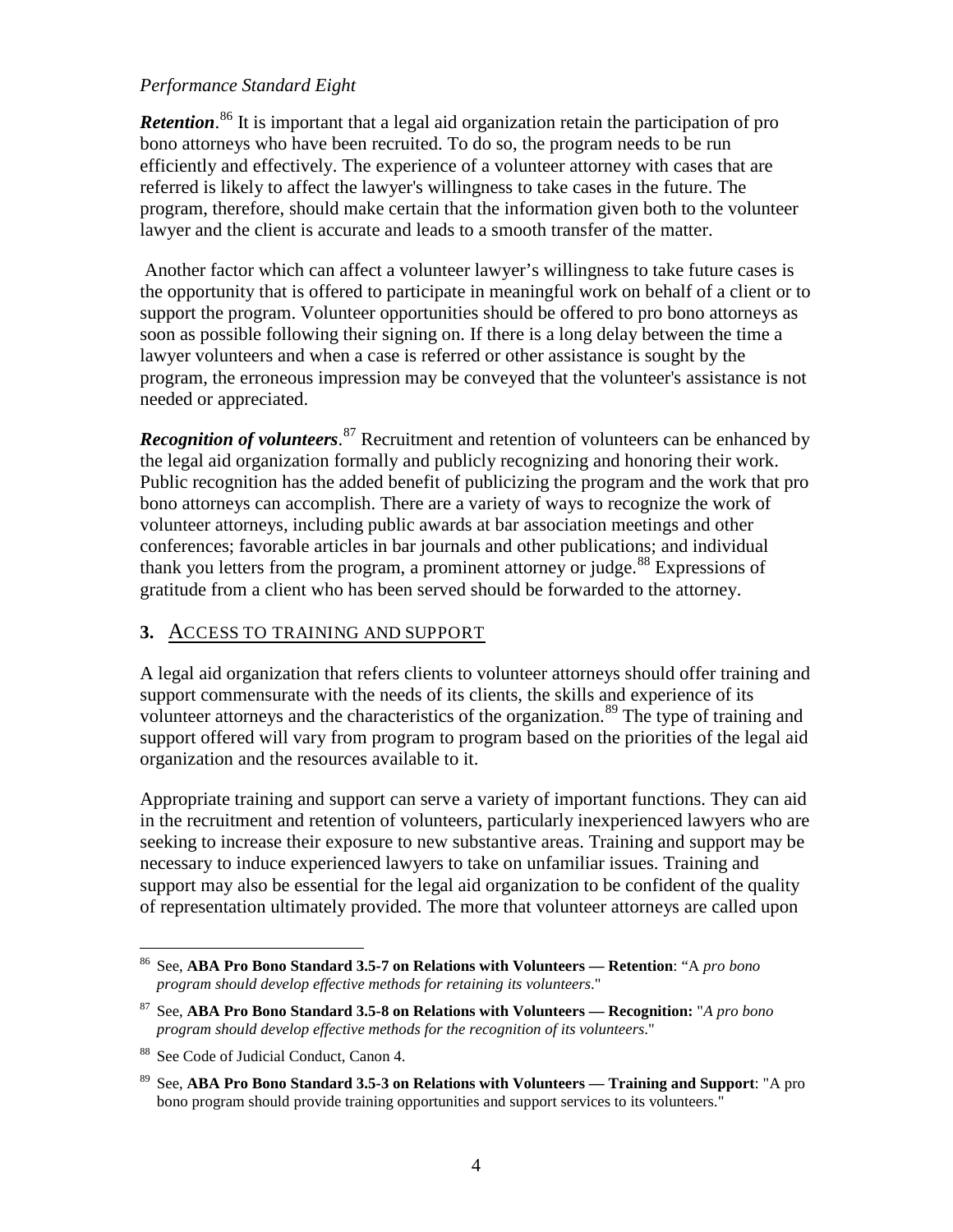to provide services in substantive areas with which they are not familiar, the greater the need for training and support to assist them in providing representation.

Not every legal aid organization has the resources required to provide training and support directly. Programs that do not have resources should seek to make training and support available by cooperative agreements with alliance partners which do have the capability and, if available, through the assistance of other private attorneys who have the needed expertise. They may also offer their volunteers online or printed practice manuals and other training materials developed by other organizations.

### 4. INTERNAL SYSTEMS TO SUPPORT QUALITY

There are a variety of internal systems and policies to support or foster the provision of high-quality assistance to clients.

## • ATTORNEY SUPERVISION OF NON-ATTORNEY STAFF, WHEN REQUIRED

Two factors should be considered in determining when and with respect to what activities there needs to be attorney supervision of non-attorney pro bono program staff. The first is grounded in the need to guard against the unauthorized practice of law by non-attorney staff. The second is designed to ensure protection of client information from risk of unauthorized disclosure to third parties.

If the staff member engages in activities that, in the language of GR 24, involve the "application of legal principles and judgment with regard to the circumstances or objectives of another … person(s) objectives of another entity or person(s) which require[s] the knowledge and skill of a person trained in the law," then such activities are considered "the practice of law" and must be conducted under the active supervision of an attorney.

The legal aid organization should provide attorney supervision of its non-attorney staff who engage in activities that constitute the practice of law within the meaning of GR  $24(1)(a)$ .<sup>[90](#page-39-0)</sup> This includes, but is not limited to, providing advice relating to the substance of a person's legal problem and selecting, drafting or completing legal documents or agreements which affect the legal rights of an entity or person.<sup>[91](#page-39-1)</sup>

Legal aid organizations that use volunteer attorneys frequently rely on non-attorney staff members to carry out a number of important responsibilities, including accepting referrals from the statewide legal aid hotline (CLEAR), interviewing clients, screening individuals

 $\overline{a}$ 

 $90$  GR 24, published at:

<span id="page-39-0"></span>[http://www.courts.wa.gov/court\\_rules/?fa=court\\_rules.display&group=ga&set=GR&ruleid=gagr24](http://www.courts.wa.gov/court_rules/?fa=court_rules.display&group=ga&set=GR&ruleid=gagr24)

<span id="page-39-1"></span><sup>91</sup> See, **ABA Pro Bono Standard 4.8 on Facilitating Effective Delivery of Service — Attorney Supervision of Non-Attorney Staff: "***A pro bono program should provide for appropriate attorney supervision of its non-attorney staff."*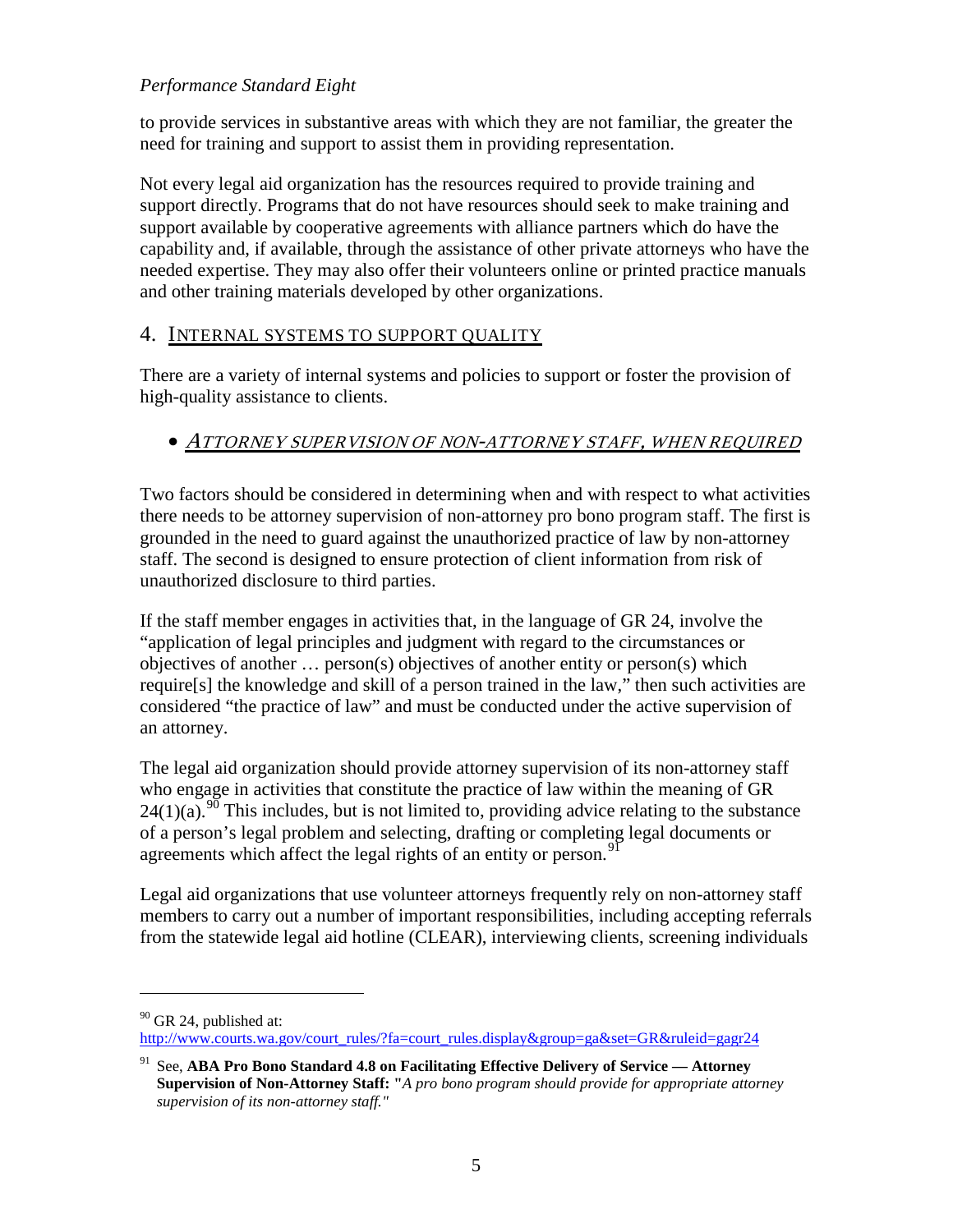for financial eligibility, and assisting clients with the selection and completion of legal forms and documents. Non-attorney staff involved in the client referral process may develop case summaries (or augment those provided by CLEAR) and provide other supportive information to volunteer attorneys who provide both limited and extended volunteer legal aid services.

Whether to refer a case is generally a decision grounded in priorities established by the program's governing body or advisory board; and such a decision does not involve a staff assessment with respect to the merits of a case requiring attorney supervision. However, before making a referral to a volunteer attorney, some non-attorney pro bono coordinators conduct extensive interviews of the clients and, based on such interviews, the coordinator may exercise judgment regarding the merits of the client's position to decide whether a referral should be made. These merit-based (as opposed to prioritiesbased) decisions may involve legal and quasi-legal judgments for which an attorney should be consulted.

Legal aid program clients expect that their information will be held inviolate and not be disclosed to third parties, especially parties who have interests adverse to theirs. It is this expectation that allows the level of candor necessary for effective review, referral and support of cases referred to volunteer attorneys.

Non-attorney staff members who conduct eligibility screening and client intake (or who receive legal referrals from CLEAR) regularly obtain information, the disclosure of which would be detrimental to the person seeking assistance, particularly if it were disclosed to a person with an adverse interest. Consistent with the expectations of the client who turns to the program seeking legal help (or whose case is referred to the program by CLEAR), legal aid programs involved in the client screening and referral process should establish systems and levels of attorney oversight necessary to ensure that client information is protected from disclosure.

Legal aid organizations dedicated principally to referring cases to volunteer attorneys may not have resources for supervision by an in-house staff attorney. In such circumstances, the organization should seek to obtain the necessary attorney oversight and consultations required by the circumstance. Some options may include: (a) consultation with attorneys from another legal aid organization (after checking for conflicts of interest); (b) establishing an "on-call volunteer attorney of the day or week" to whom the non-attorney staff member may turn for review of activities requiring consultation or review; or (c) establishing a panel of volunteer attorneys who agree to serve in a similar capacity on an "on-call" basis. Programs should choose the approach that works best for them while assuring the proper level of attorney oversight required by GR 24 and the Rules of Professional Conduct.<sup>9</sup>

<span id="page-40-0"></span> $92$  It is not enough that the staff member operates under the direction of the board of directors of the organization, because the board is not deemed to be a part of any attorney-client relationship entered into with the organization, and, therefore, cannot provide supervision of legal work, if that supervision involves access to confidential information. See, ABA committee on Ethics and Professional Responsibility, Formal Opinion 334 (1974).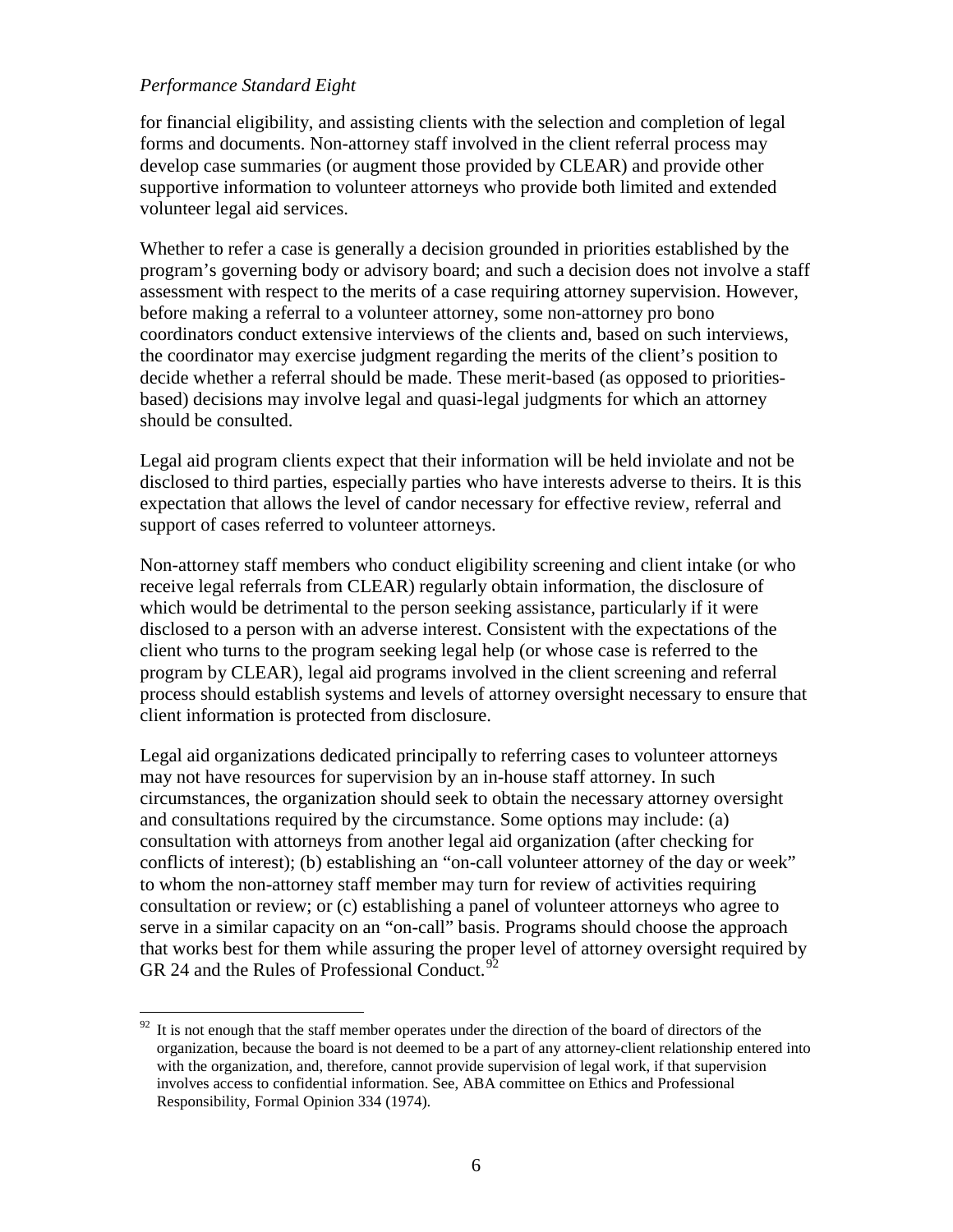Pro bono program staff and board members should also be aware of the rules relating to conflicts of interest, including the special rule adopted by the Washington Supreme Court providing greater latitude to legal aid law firms – including pro bono programs – that screen and refer clients for further representation. For example, while RPC's 1.7, 1.9 and 1.18 establish strict rules relating to the screening and avoidance of conflicts RPC 6.5 provides that attorneys may avoid the strict application of these rules to the extent that they are providing legal assistance in association with legal aid entities that provide short term, limited legal aid services to low-income clients. This effectively allows private volunteer attorneys to participate in screening, review and referral of cases even though the attorneys or an attorney in their firm may have a conflict that would otherwise result in imputed disqualification under RPC 1.9 or 1.18.<sup>[93](#page-41-0)</sup> In addition, it allows staff associated with staffed and volunteer legal aid programs to screen, assess and refer clients with opposing interests to attorneys (including volunteer attorneys) in order for them to provide limited or extended representation, provided that the clients are notified and that effective safeguards are in place to protect the dissemination to either opposing party's attorney of information pertaining to the other. $94$ 

## CLIENT INTAKE SYSTEM

A legal aid organization that uses volunteer attorneys to serve clients should meet the requirements set forth in **Performance Standard Three on Client Access.** [95](#page-41-2) For some volunteer attorney programs, there are additional considerations. Most intake of applicants for legal assistance from programs that rely principally or exclusively on volunteer attorneys is conducted by the Northwest Justice Project's Coordinated Legal Education Advice and Referral system (CLEAR) , the statewide, centralized intake and referral system. CLEAR reviews income eligibility, conducts an initial legal assessment and screens for case acceptance priorities, before referring applicants to one of the volunteer attorney programs. In addition, some applicants for service may not come through CLEAR and intake may be conducted by a pro bono program's staff or by a volunteer attorney or paralegal. To the degree possible, persons seeking assistance should not be subjected to multiple interviews that require them to repeat their story unnecessarily at successive steps in the process.

It is also important to make clear to applicants that the referral is being made and the steps which will be taken to find them assistance. Because multiple steps and referrals in the intake process can delay the organization's reaching a decision regarding whether and

 $\overline{a}$ 

<span id="page-41-0"></span> $^{93}$  RPC 6.5(a)(1), (2).

<span id="page-41-1"></span> $94$  RPC 6.5(a)(3). Note that RPC 6.5 requires disclosure of the screening mechanism used to prohibit dissemination of information to opposing parties and others with an interest adverse to the client, but there is no requirement of client consent. *E.g.,* RPC 6.5(a)(3)(ii).

<span id="page-41-2"></span><sup>95</sup> **ABA Pro Bono Standard 4.3 on Facilitating Effective Delivery of Service - Client Intake System**: "A pro bono program should establish or utilize an intake system through which knowledgeable staff or volunteers determine eligibility, discover potential conflicts of interest, obtain essential facts, identify legal issues and maintain client confidentiality and client dignity."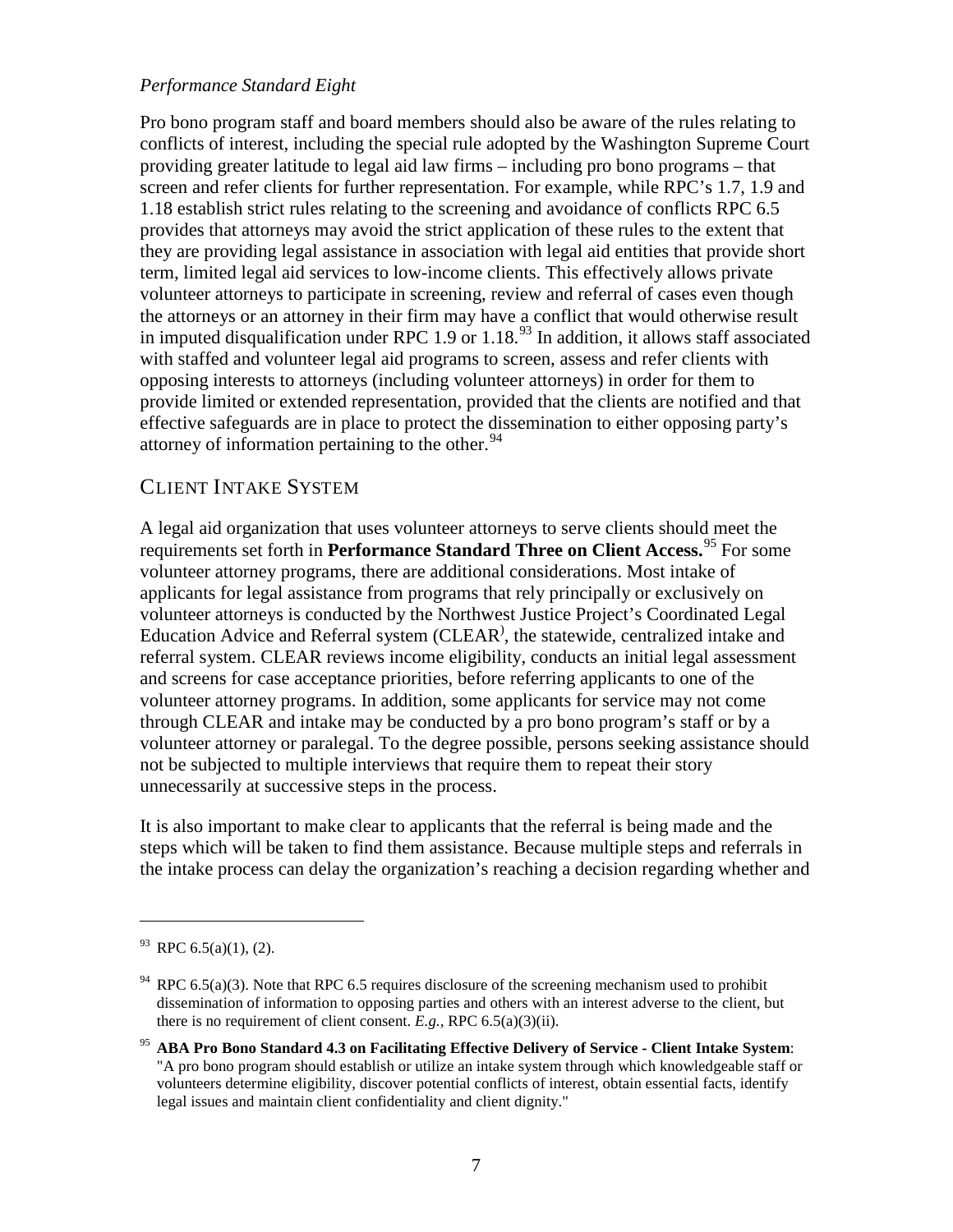applicant's case can be placed and legal assistance provided, it is important to inform the applicant of the process and the likely timeline. The pro bono organization and affiliated legal aid organizations should strive to make the process as efficient as possible.

### • APPROPRIATE PLACEMENT AND FOLLOW-UP ON CASES

*Case acceptance***.** [96](#page-42-0) The case acceptance considerations addressed in **Performance Standard Four** apply somewhat differently in the case of pro bono programs. On the one hand, there is generally not an immediate concern about controlling the demands on a single case handler's time, since volunteers generally accept only one or a few cases at one time and a volunteer lawyer who is too busy to accept a new case will generally advise the referring program and decline the representation. The program does, however, have a responsibility to strike a balance between the overall demand for services and the available resources to respond. In some areas where there is a high demand for assistance, there will be a limited number of attorneys able to assist, either because it is a specialized area of poverty law, such as Medicaid or food stamps, or because the demand historically far exceeds available resources, such as child custody and other contested family law matters. It is important that the legal aid organization monitor the relationship between demand and available resources, so that it does not accept more cases for referral than can reasonably be placed, with the result that applicants wait for long periods before being told that their case cannot be successfully referred. $97$ 

*Case placement.[98](#page-42-2)* How a case is referred can affect the quality of service received by the client. It may also affect the future willingness of the volunteer to accept new cases. Cases should be placed as quickly as possible so that important deadlines can be met. The client should be informed of the placement and how to contact the attorney. If the program finds that it is is unable to place a case, the client should be told as soon as possible, so that individual can take alternative steps in a timely fashion.

The organization should provide the volunteer with all relative information and documentation, including notice of any pending deadlines as well as other important facts

<span id="page-42-0"></span> <sup>96</sup> See, **ABA Pro Bono Standard 4.1 on Facilitating Effective Delivery of Service — Acceptance Policy: "***A pro bono program should establish a policy regarding the acceptance of matters which focuses resources on the identified priorities of the program, considers the maximum number of matters that volunteers can reasonably address and takes into account the resources available to provide volunteers with any necessary preparation and support."*

<span id="page-42-1"></span>In some high-volume areas, such as family law, where demand significantly outstrips available resources, a program may place a person seeking services on a waiting list, rather than making them call back successive times to apply for assistance. Such waiting lists are appropriate, if the prospective client is informed about the potential delay, is advised to seek private representation if possible and would not be materially prejudiced by the delay by, for instance, a statute of limitations.

<span id="page-42-2"></span>**<sup>98</sup>** See**, ABA Pro Bono Standard 4.4 on Facilitating Effective Delivery of Service — Placement System: "a pro bono program which places matters with volunteers for assistance should establish a system for timely and appropriate approval. When placing matters, a program should provide volunteers with information regarding the nature of the problem and all known pertinent facts and documents."**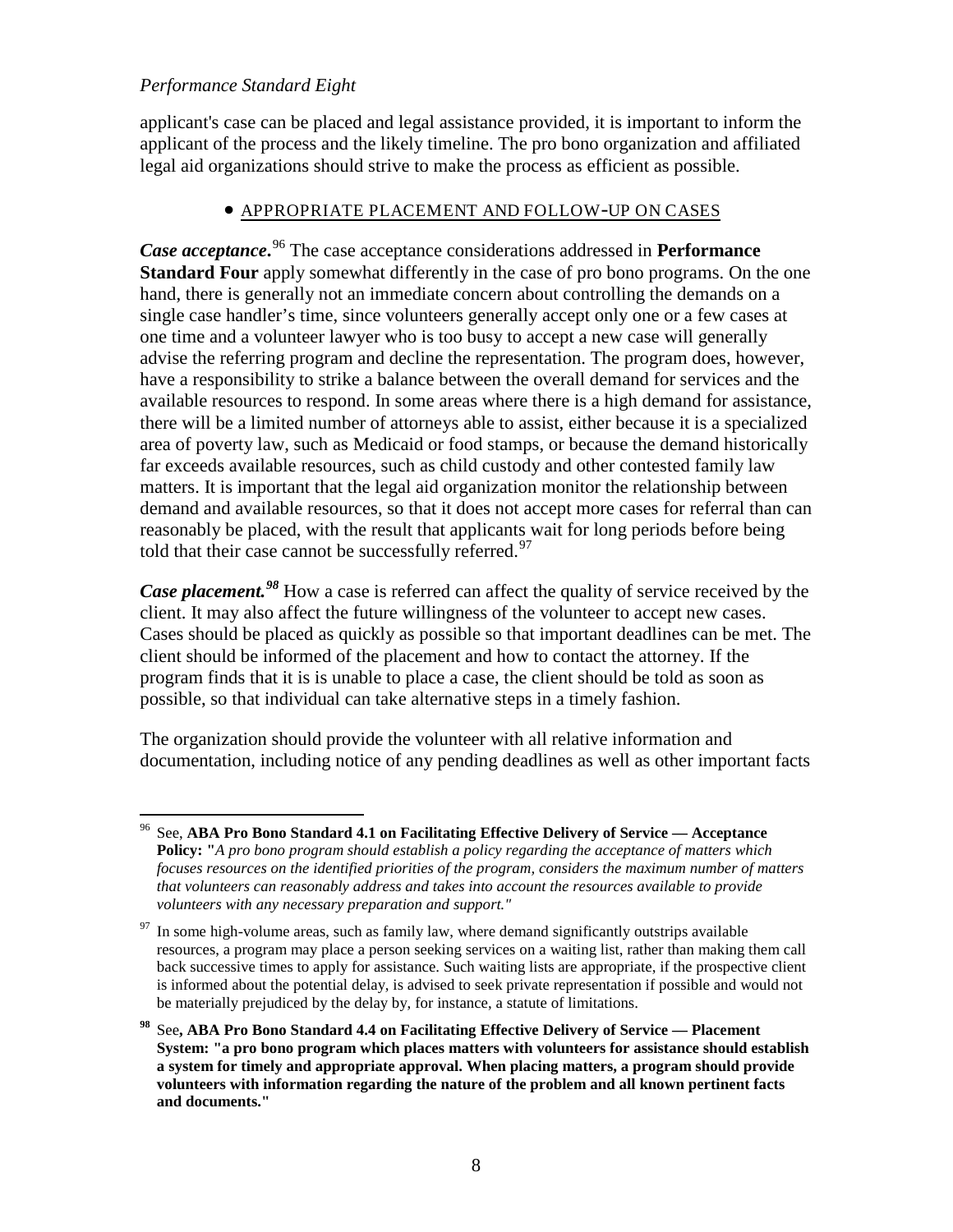about the case and the client. For cases in litigation, the volunteer attorney should be provided with the name of the adverse party, opposing counsel as well as deadlines and court dates, and other factors which may call for immediate action.

Case reporting and follow-up.<sup>[99](#page-43-0)</sup> The legal aid organization should have a system for following up on cases which have been referred. Follow-up can be important to assure that volunteers are progressing in referred matters and that no unexpected problems have developed with either the volunteer attorney's or the client's follow-through in the case. Follow-up can also help the legal aid organization maintain accurate records regarding the status of referred cases and the potential availability of the volunteer to accept a new matter.

Follow-up contacts should start with an inquiry to assure that the client and attorney have established contact, and the case has been accepted. Subsequent contacts with the attorney should be scheduled at reasonable intervals or be timed to coincide with predictable key events in routine cases. When the matter has been resolved, the volunteer attorney should advise the legal aid organization of the outcome and that the case has been closed. The legal aid organization may follow up with clients regarding their satisfaction with the process and the assistance offered, provided the contact does not improperly seek confidential information or interfere with the attorney-client relationship between the volunteer attorney and client.

## 5. ESTABLISHING A CLEAR UNDERSTANDING AMONG THE VOLUNTEER ATTORNEY, THE CLIENT AND THE LEGAL AID ORGANIZATION

The legal aid organization should make certain that when cases are referred to a volunteer attorney, the rights and responsibilities of the person referred, the volunteer attorney and the legal aid organization are clear.<sup>[100](#page-43-1)</sup> A three party agreement is involved : 1) the legal aid organization and the person seeking assistance; 2) the volunteer attorney and the person referred; and 3) the legal aid organization and the volunteer attorney. To assure that the rights and responsibilities in each of these relationships are clear, the understanding should be in writing.

*The legal aid organization and the person seeking assistance.* When low-income persons seek help with a legal problem and contact a legal aid organization which then assists them or refers them to a private attorney, the roles and responsibilities of the legal aid organization may be unclear to the individuals seeking help. It is important that the

<span id="page-43-0"></span> <sup>99</sup> See**, ABA Pro Bono Standard 4.5 on Facilitating Effective Delivery of Service — Tracking and Oversight: "***A pro bono program should establish a system for obtaining information regarding the progress of matters placed with volunteers.…"*

<span id="page-43-1"></span><sup>100</sup> See, **ABA Pro Bono Standard 3.1 on Relations with Clients and Volunteers — Establishment of Relationships**: "*A pro bono program should clearly communicate the nature of the relationship it is establishing with each client and volunteer and delineate each party's rights and responsibilities. A program should aid a client and the volunteer who is representing or otherwise assisting that client in communicating clearly their duties and responsibilities to each other."*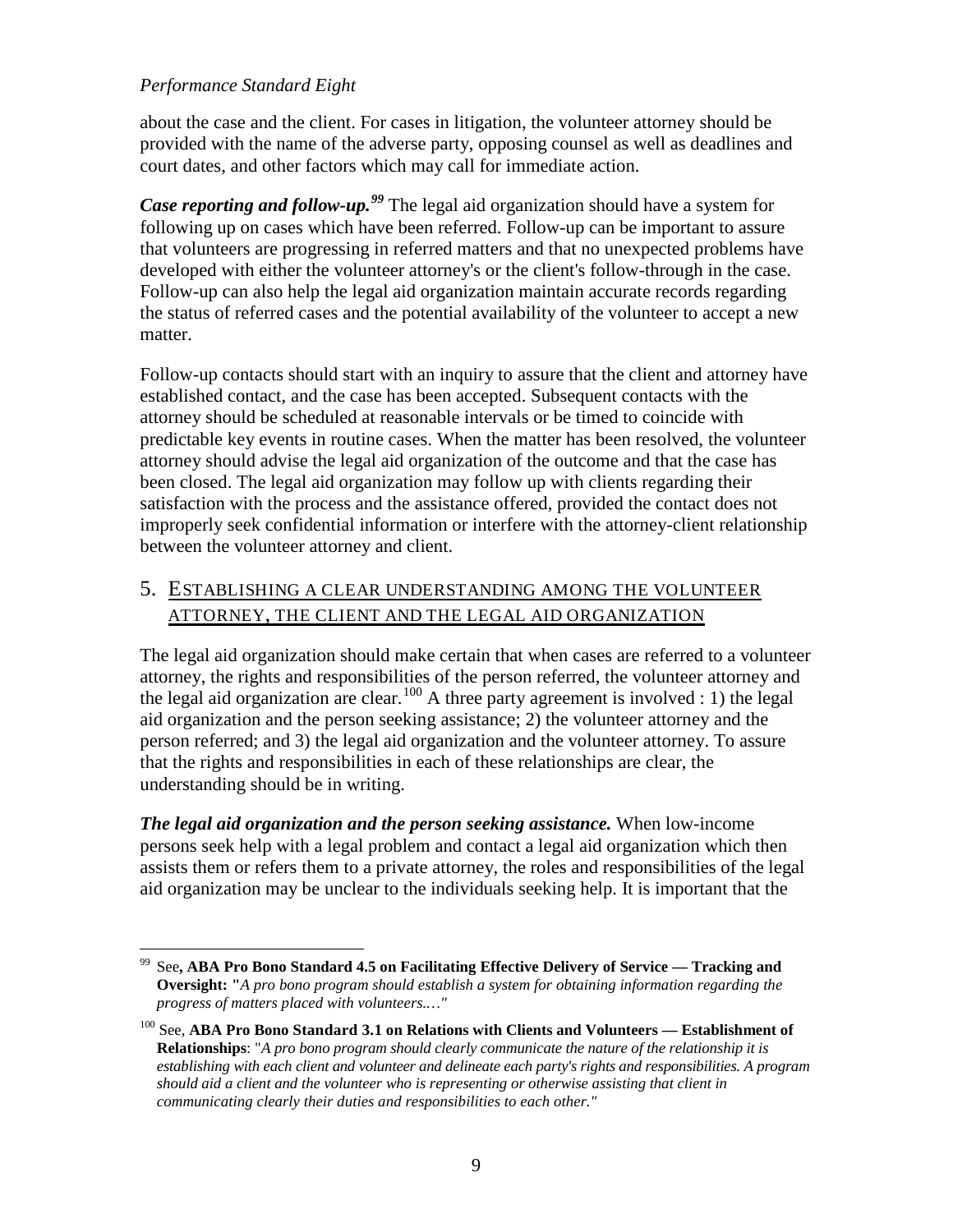individual and the legal aid organization understand the responsibilities of the organization to protect the confidentiality of information provided to it. The organization should function in a way which assures that the information provided is privileged.<sup>[101](#page-44-0)</sup>

The legal aid organization's ongoing responsibilities for the conduct of the case, if any, should be clear to both the person referred and to the volunteer attorney. The individual should know that the volunteer attorney, not the legal aid organization will be representing them in the matter. A key question is whether the legal aid organization has an attorney-client relationship with the individual referred. Whether an attorney-client relationship has been established with the referring organization and continues is generally a matter of contract among the parties, though an attorney-client relationship in some cases may be inferred from the circumstances.<sup>[102](#page-44-1)</sup> A number of factors are affected by whether the organization is within the attorney-client relationship, including whether the legal aid organization can have access to confidential information, can participate in developing and supporting a strategy for the client, or can intervene directly in the representation should it become necessary.

*The volunteer attorney and the person referred.* The person referred to a private attorney should understand whether the referral is for purposes of determining if the volunteer attorney will represent the individual, or if the lawyer has already agreed to representation. Individuals referred should be apprised of their responsibilities in contacting the volunteer lawyer and assisting in their representation. The legal aid organization should strongly encourage the volunteer attorney sign a written agreement with the client that sets forth the scope and limits of the representation. The retainer agreement should address who is responsible for filing fees or costs that may be incurred, and who is entitled to any attorney fees which may be recovered. It should be clear to both the client and the volunteer attorney that no fee will be charged to the client for the representation.

*The legal aid organization and the volunteer attorney*. Both the legal aid organization and the volunteer attorney should be aware of the agreements which each has with client or prospective client. The volunteer attorney should be clear on the role, if any, of the legal aid organization during the conduct of the representation, including the support it offers and its expectations regarding follow-up reports and other documentation.

In addition, to avoid confusion and disagreements as the representation progresses, the legal aid organization should have policies and procedures that govern payment of costs, such as filing fees, service fees, discovery, expert witnesses, the costs for alternative dispute resolution processes and other expenses.<sup>[103](#page-44-0)</sup> It should also inform the volunteer

<span id="page-44-0"></span><sup>101</sup> See the discussion above at page 5 of supervision by an attorney of non-attorney personnel.

<span id="page-44-1"></span><sup>&</sup>lt;sup>102</sup> An attorney-client relationship may be inferred, for instance, if the referring legal aid organization makes decisions regarding the conduct of the case, such as approving litigation costs.

<sup>103</sup> See, **ABA Pro Bono Standard 3.5- 5 on Relations with Volunteers — Costs Policy: "***A pro bono program should establish and communicate to clients and volunteers a policy and procedure regarding the payment of costs in matters in which filing fees, service fees, discovery, use of expert witnesses and*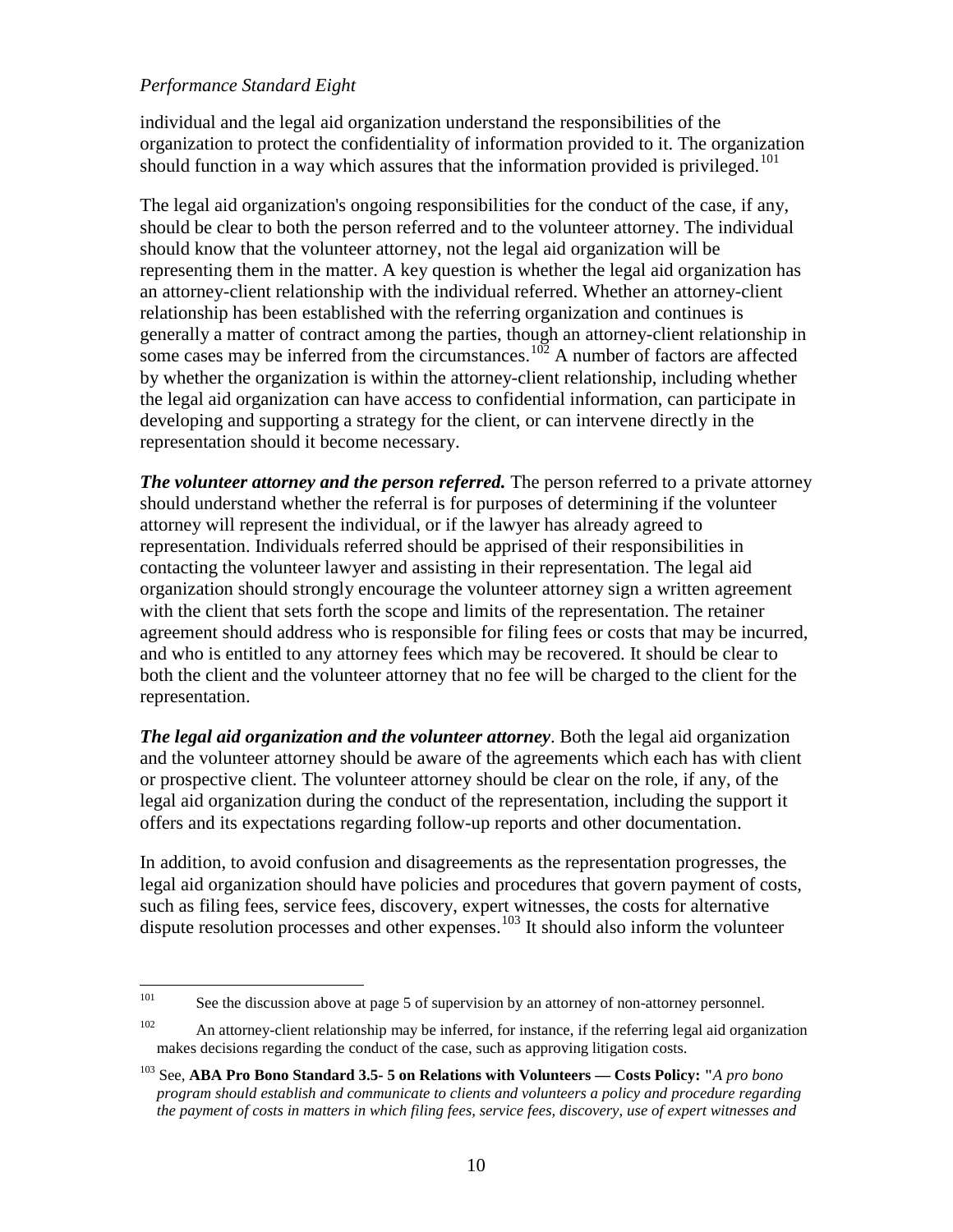about procedures for obtaining in forma pauperis waiver of fees. If the legal aid organization is to pay costs and fees, it should establish procedures for approval, and should assure that it is entitled to have access to confidential information necessary to exercise its approval authority.

The agreement should also set forth the policy regarding attorneys' fees<sup>[104](#page-45-0)</sup> and should be clear that no fee is to be charged to the client or collected from an award to the client. The volunteer attorney should be encouraged to seek statutory attorney fees, if appropriate. It is appropriate for the agreement to encourage the donation of such fees to the legal aid organization.[105](#page-45-1)

The agreement should also make clear the degree to which the work of the volunteer attorney will be covered by professional liability insurance offered through the legal aid organization. It is recommended that the legal aid organization offer professional liability insurance for its volunteer attorneys. The provision of such coverage not only protects the program from exposure, but also benefits the clients, who may be covered for losses incurred in the event of a serious mistake by a volunteer attorney.<sup>[106](#page-45-2)</sup> The program should inform the volunteer of amount of coverage, the amount of any deductibles and who is responsible for them and whether the coverage is primary of secondary.

### 6. COORDINATION WITH ALLIANCE FOR EQUAL J USTICE PARTNERS

Legal aid organizations that rely on volunteer attorneys to serve clients should coordinate their efforts and collaborate with their Alliance for Equal Justice partners.<sup>[107](#page-45-3)</sup> Such coordination is a cornerstone of service delivery in Washington, but it particularly important for pro bono programs to enhance their ability to meet this Performance Standard. Close coordination and collaboration with Alliance for Equal Justice partners in their immediate service area may be essential to meet the values expressed in the Performance Standard in the areas of identifying client needs, setting priorities, training and supporting volunteers, attorney supervision of non-attorney staff and intake.

*other expenses related to representation are appropriate."*

 $\overline{a}$ 

<span id="page-45-2"></span><sup>106</sup> See, **ABA Pro Bono Standard 3.5- 4 on Relations with Volunteers — Professional Liability Insurance**: "*A pro bono program should obtain professional liability insurance coverage for itself, its staff and its volunteers*."

<span id="page-45-3"></span><sup>107</sup> This strong Washington value is reflected in **ABA Pro Bono Standard 2.7 on Program Effectiveness — Relations with Other Providers of Legal Services**: "*A pro bono program should strive to cooperate, collaborate and coordinate with other providers of legal services."*

<span id="page-45-0"></span><sup>104</sup> See, **ABA Pro Bono Standard 3.5- 6 on Relations with Volunteers — Attorneys' Fees Policy: "***A pro bono program should establish and communicate to clients and volunteers a policy regarding the receipt of attorneys' fees by program volunteers."*

<span id="page-45-1"></span><sup>&</sup>lt;sup>105</sup> The comments to Rule 6.1 of the Washington Rules of Professional Conduct encourage lawyers who receive statutory attorney fees in pro bono cases "to contribute an appropriate portion of such fees to organizations or projects that benefit persons of limited means."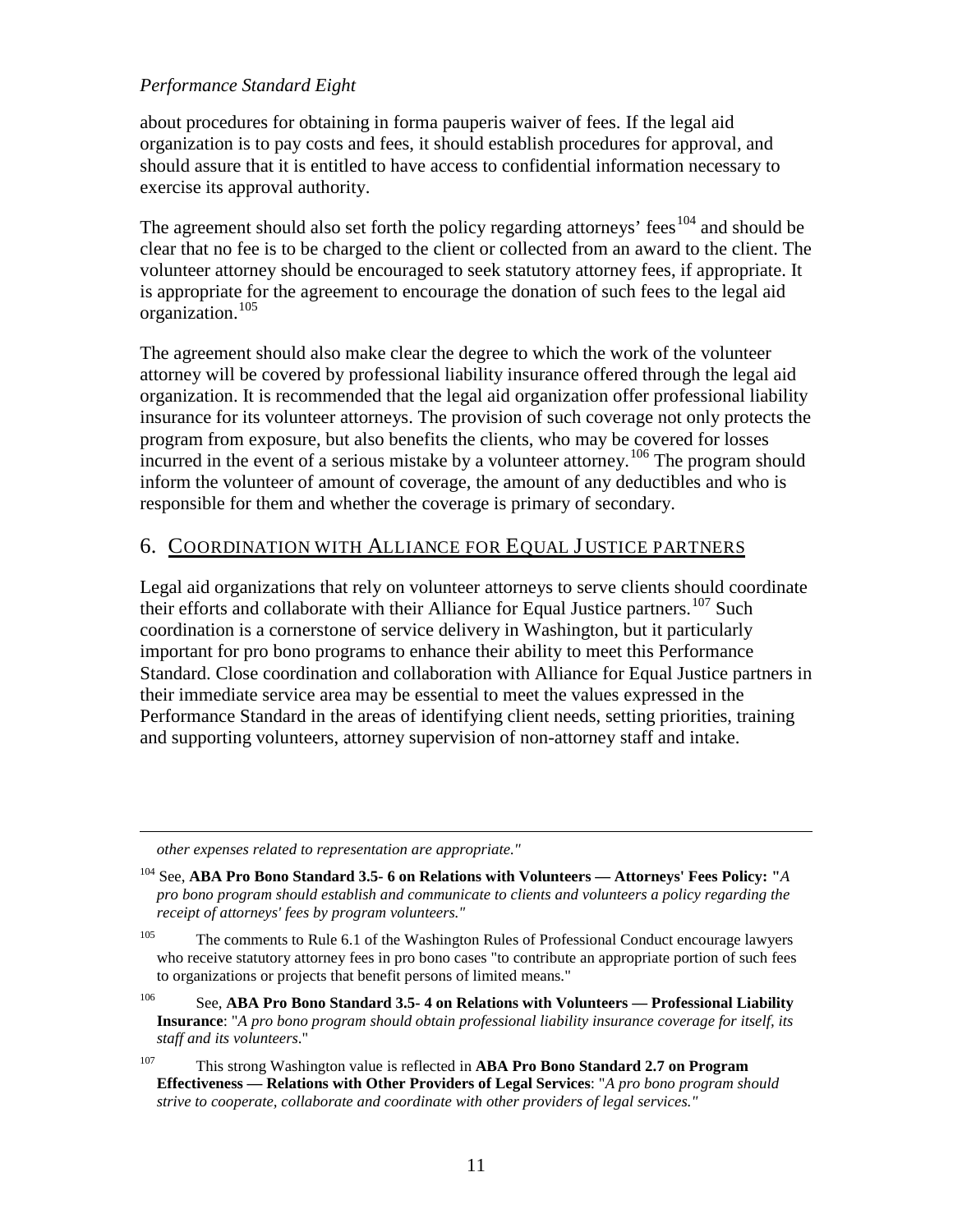## END NOTES

<span id="page-46-1"></span><span id="page-46-0"></span>i ABA *Civil Standards*, Standard 2.1 on *Identifying Legal Needs and Planning to Respond*, page 38.

Some providers are organized for a very specific purpose, such as to provide representation in a discrete, predetermined area such as consumer debt or divorce. Others may serve a specifically targeted population, such as the elderly or persons with HIV/AIDS. Providers organized for such focused purposes need to tailor how they maintain awareness of the changing needs of their client population based on the nature of the work..

…If a smaller organization does not have sufficient resources, it should … seek to be as engaged as possible with the low-income communities it serves. In addition, it should participate in statewide and regional systems and draw on the insights of other organizations.

<span id="page-46-2"></span>ii ABA *Standards for the Provision of Civil Legal Aid* (2006), Standard 2.1 on *Identifying Legal Needs and Planning to Respond*, Commentary at pages 37-38.

A more formal assessment of the legal needs of the low-income community conducted periodically by the legal aid provider on its own or in concert with others in the statewide or regional system, may serve to identify issues that might be missed with ongoing interaction with the same set of client and community groups.…

When conducting a legal needs study on its own or as part of a collaborative effort with others, it is important that the provider select a design that will reach isolated persons in the client eligible population. Persons without telephones or without published telephone numbers, such as those who rely exclusively on a cell phone, may be missed entirely if the design does not account for them. Similarly, the views of people who are homebound or institutionalized as well as people who exclusively speak and write a language other than English will be lost without special efforts to reach out to them. Legal needs studies should also be designed to take into account the needs of low-wage workers. Data can be gathered from the eligible population by using a variety of methods including interviews, surveys, focus groups of persons from the low-income community including clients and meetings with community groups.

iii Standard 2.1 on Identifying Legal Needs and Planning to Respond, Commentary at page 39.

[The provider] needs to allocate its resources to provide assistance that addresses the most compelling, unmet needs of that population.…

Planning serves several important purposes. First, it enhances the likelihood that a provider will utilize its resources in ways that are most appropriate to serving its clients. Second, planning that sets clear objectives for a provider's efforts facilitates its evaluation of its efforts on behalf of clients. [See ABA Standards for the Provision of Civil Legal Aid (2006), Standard 2.11 (on Provider Evaluation).] Third, planning offers a solid basis for internal policies that set case acceptance standards, determine internal needs such as training and formally set priorities.

…The approach to planning may vary among legal aid providers, but each provider should be rationally organized and effectively administered to achieve its objectives. To that end, deliberate decisions need to be made about what the provider aspires to accomplish for its low-income population and how it proposes to accomplish it.

Whatever its form, planning should help establish or affirm key aspects of the provider's operation: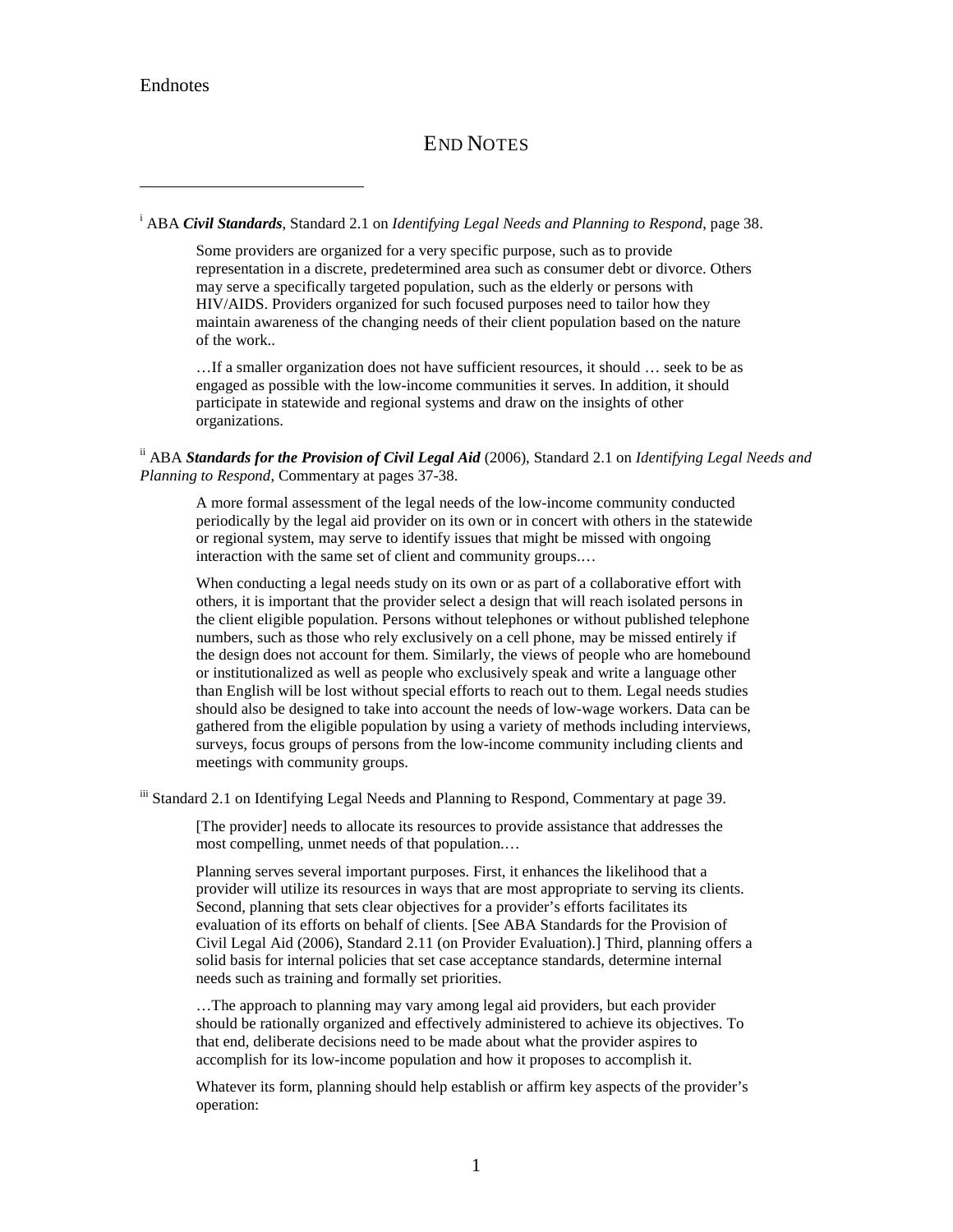- The provider should have a clear sense of its focus and what it hopes to accomplish overall for its clients. It should take steps to ensure that all staff have a clear, shared sense of the mission and vision of the organization and how it will accomplish that mission.
- <span id="page-47-0"></span>• The provider should determine the substantive areas in which it will represent its clients. The decision may include broad determinations of the areas in which it will assist clients and may set specific objectives for its legal work in each area. Setting long-term goals and objectives for the provider's substantive legal work can be a valuable tool for maximizing the effectiveness of that work.
- The provider should determine broad strategic approaches, including the degree to which it will engage in efforts to accomplish systemic change.
- The provider needs to make an intentional choice regarding its overall delivery approach, including what types of assistance<sup>iii</sup> and what delivery mechanisms<sup>iii</sup> will best serve the needs of its low-income population.
- The provider should plan in the context of its role in the regional or statewide delivery system of which it is a part. To the degree possible, its role and the focus of its legal work should be selected to foster the capacity of the overall delivery system to provide a full range of services to the low-income community.

<span id="page-47-1"></span>iv Standard 2.1 on Identifying Legal Needs and Planning to Respond, Commentary at page 38.

In addition to being aware of the legal needs facing its client communities, each provider should be aware of the resources available to respond to those needs. The provider should participate in statewide and regional systems for responding to client needs so that it can tailor its response to the needs in the context of other resources that might be available to respond.

<sup>v</sup> Standard 2.1 on Identifying Legal Needs and Planning to Respond, Commentary at page 40.

Effective planning has an evaluation element built into it. It is important that a provider's efforts to identify the legal needs of the low-income community it serves and to engage in planning to meet those needs be regularly assessed by it to determine if its efforts have been successful and if its objectives have been met.

Standard 2.11 on Provider Evaluation, Commentary at pages 91-99.

A legal aid provider should regularly review its operations to determine if it is functioning efficiently and effectively, is producing high quality legal work and is accomplishing its objectives on behalf of low-income persons. The overall goal of its assessments should be to support forward-looking and judicious management which attends to the organization's weaknesses and reinforces its strengths. . . .

The provider has a primary responsibility for the ongoing evaluation of itself and should conduct its own assessments consistent with this Standard and commentary. . . .

Evaluations conducted by a funder can be an important source of information for a provider and it should cooperate in such evaluations and take advantage of the insights derived from them.

| • To improve providers operation                         | $\bullet$ To inform planning and budgeting                 |
|----------------------------------------------------------|------------------------------------------------------------|
| To test the success of innovative<br>delivery techniques | • To determine if its delivery approaches<br>are exceeding |
| $\bullet$ To inform training plans                       | • To demonstrate accountability                            |

There are several potential purposes which evaluations can serve: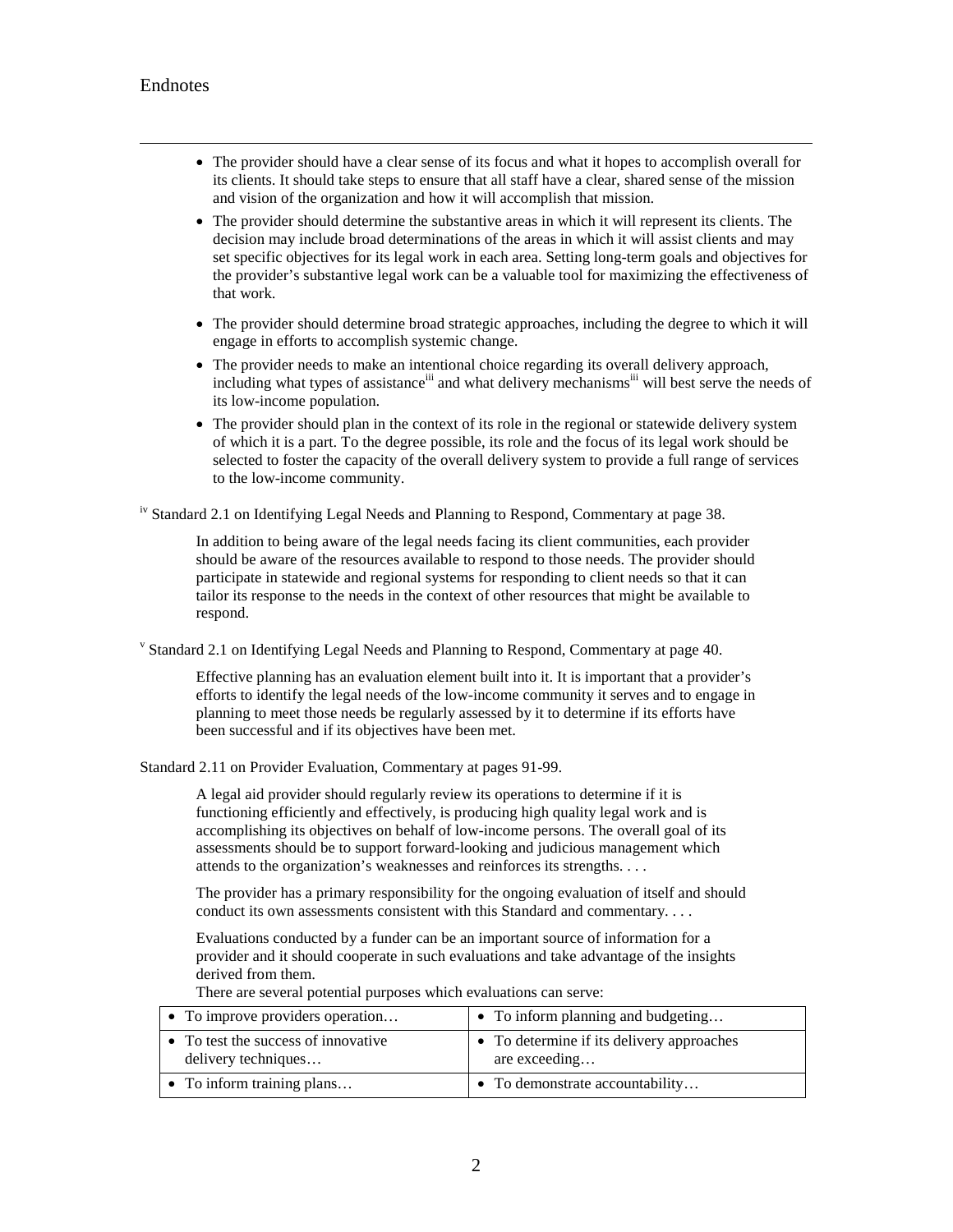<span id="page-48-0"></span>

| • To obtain an increase funding                                                                                                                                                                                                                                                                                                                                                                                                                   | • To help build a constituency                                                                                                                                                                                                                                                                                                         |  |
|---------------------------------------------------------------------------------------------------------------------------------------------------------------------------------------------------------------------------------------------------------------------------------------------------------------------------------------------------------------------------------------------------------------------------------------------------|----------------------------------------------------------------------------------------------------------------------------------------------------------------------------------------------------------------------------------------------------------------------------------------------------------------------------------------|--|
| The Commentary goes on to discuss various potential focuses for self-assessment: [Commentary<br>at page 93]                                                                                                                                                                                                                                                                                                                                       |                                                                                                                                                                                                                                                                                                                                        |  |
| A provider should regularly conduct internal evaluations as a management tool                                                                                                                                                                                                                                                                                                                                                                     |                                                                                                                                                                                                                                                                                                                                        |  |
|                                                                                                                                                                                                                                                                                                                                                                                                                                                   | A provider should regularly assess whether its staff, particularly its practitioners<br>have the necessary skills and substantive knowledge. It should assess the<br>effectiveness of its delivery approaches involving full representation, limited<br>representation, assistance to pro se litigants, and community legal education. |  |
| Other facets of its operation should also be assessed by the provider, including<br>intake, its effort to integrate the resources of the legal profession and to involve<br>members of the bar, its cultural competence, its capacity to serve persons with<br>limited English proficiency, its relations with clients, its accessibility to potential<br>clients, its internal systems and procedures, and its methods for quality<br>assurance. |                                                                                                                                                                                                                                                                                                                                        |  |
| vi Standard 2.2 on Delivery Structure, Commentary at Page 41                                                                                                                                                                                                                                                                                                                                                                                      |                                                                                                                                                                                                                                                                                                                                        |  |
| unmet legal problems facing members of the population it serves. The provider's                                                                                                                                                                                                                                                                                                                                                                   | A legal aid provider should establish an overall delivery structure and choose the delivery<br>mechanisms that utilize limited resources effectively to respond to the most compelling,                                                                                                                                                |  |

<span id="page-48-1"></span>approach to delivery should be appropriate to the particular circumstances in which it operates and should balance four goals:

- To be effective in responding to the most compelling, unmet legal needs of the lowincome population it serves;
- To assure the delivery of high quality assistance;
- To utilize its resources efficiently; and
- To facilitate access for members of its client communities to assistance appropriate to their legal needs.

. . .

#### [Commentary at Page 42]

There are a number of delivery mechanisms that a provider can utilize to serve its constituents. The provider should be familiar with new delivery techniques and should determine if they are appropriate to meet the needs of the low-income population it serves. Delivery techniques evolve with changes in the practice of law, with the adoption of new advocacy strategies, with the advent of new technologies and with successful experiments in reaching out to and serving low-income clients. Each provider should stay abreast of such changes and should take advantage of new delivery approaches that may increase its capacity to serve its clients effectively and efficiently.

There are many examples of such changes and more will no doubt evolve over time. A few examples illustrate the point:

- High volume, legal advice offered by telephone, sometimes referred to as hotlines, evolved rapidly when information technology make it possible to establish and supervise such systems more easily.
- Some providers with large, sparsely populated rural areas use video conferencing as a way to reach out to persons in isolated hard to reach places.
- Technology has increased the capacity of providers to support complex advocacy in isolated offices.
- Websites and kiosks impart legal information to members of low-income communities and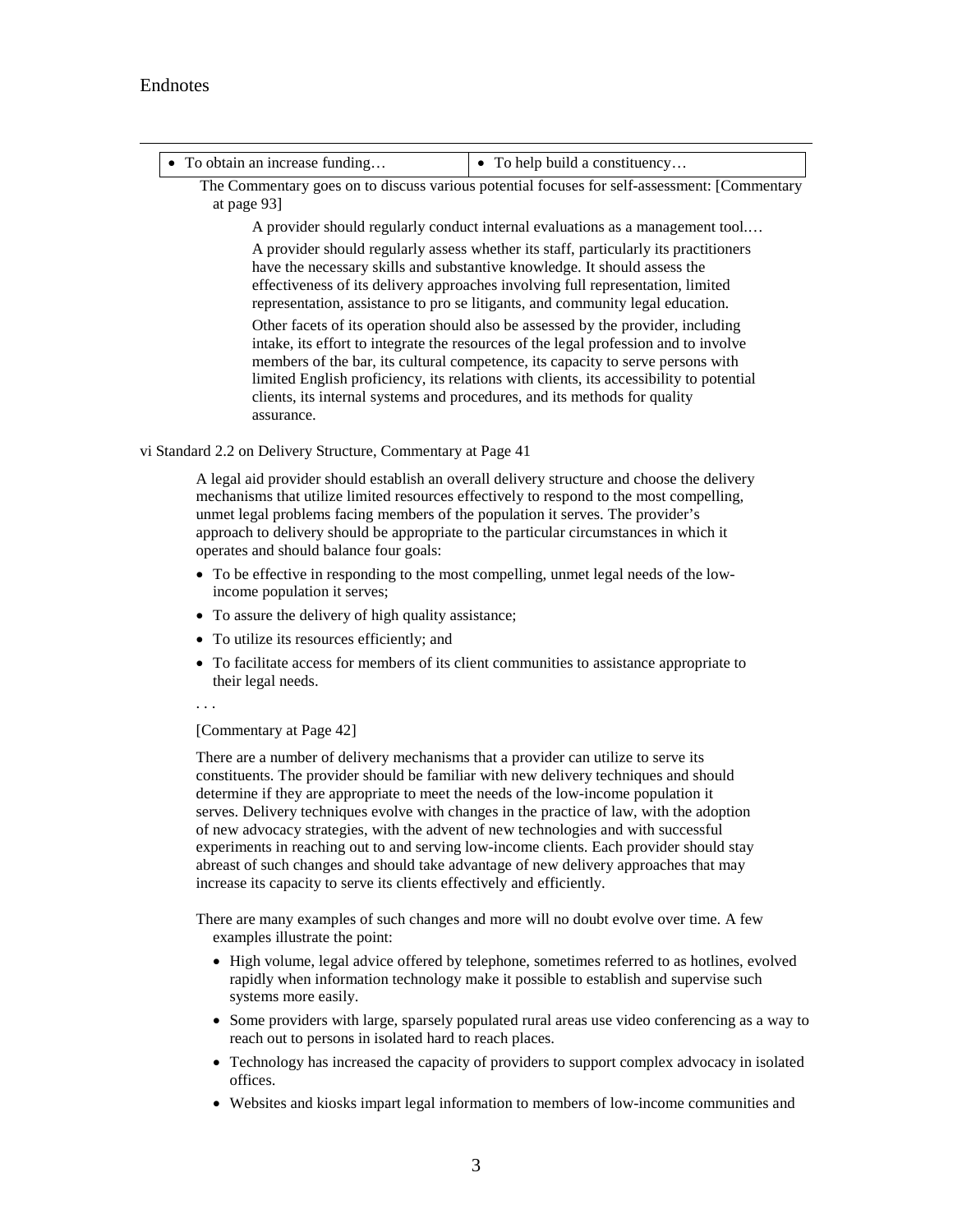provide useful guidance in areas of the law that lend themselves to such assistance.

<span id="page-49-0"></span>• Various strategies aimed at community economic development have developed in the face of increasing need for members of client communities to find and keep employment.

The four goals of 1) effectiveness responding to legal needs, 2) high quality, 3) efficiency and 4) access are important for a provider to keep in mind when deciding how to fold new delivery techniques into its overall delivery approach. On the one hand, many of the approaches economically provide access to assistance for large numbers of client eligible persons. On the other hand, some legal problems cannot be effectively resolved without costlier form of representation.…

All approaches need to be measured against the standard of whether they effectively respond to compelling, unmet legal needs of low-income persons. Efficiency should be measured in terms of cost-effective use of resources to accomplish a meaningful result. Providers, therefore, should not choose an approach based only on the number of persons able to be served—which can be a temptation if a provider feels pressure, real or imagined, to show funders and others results in terms of quantity of cases closed.

<span id="page-49-1"></span>vii ABA Standard 2.6 on *Achieving Lasting Results for Low-income Individuals and Communities,*  Commentary at Page 66.

The effectiveness of a provider can be measured by the tangible, lasting results of its efforts on behalf of its clients and the low-income communities it serves. Each provider should strive to accomplish meaningful results in all of the legal assistance activities it undertakes. Lasting results can be achieved in several ways: by favorably resolving individual legal problems; by teaching low-income persons how to address the legal problems that they face; by improving laws and practices that affect low-income persons; and by assisting members of the low-income community to become economically selfsufficient.

[Commentary at Page 69]

Some legal aid providers concentrate their efforts on broad challenges to legal problems confronting many clients. Such efforts can be the most cost-efficient way to utilize the limited resources available to meet the legal needs of low-income persons. Repetitive representation of individuals to obtain a limited remedy that does not ultimately resolve a recurring legal problem can be costly and time-consuming. Representation that addresses the basic cause of such legal problems may, on the other hand, ultimately expend fewer resources with more lasting benefits for large numbers of low-income persons.

#### [Commentary at Page 68]

Systemic advocacy involves many potential strategies, some of which are relatively low cost and others of which may be costly and long-term: non-representational strategies…, systemic impact in individual cases…, informal intervention…, working with coalitions… media advocacy…, affirmative litigation … and legislative and administrative advocacy.

viii ABA Standard 2.6 on *Achieving Lasting Results for Low-income Individuals and Communities,*  Commentary at Page 69.

… [S]ome systemic representation requires a substantial commitment of resources. A decision to undertake costly systemic advocacy should be made deliberately by the provider and the client, taking into consideration the potential for success; the resources necessary to proceed, balanced against the potential benefit or risk; and the provider's priorities.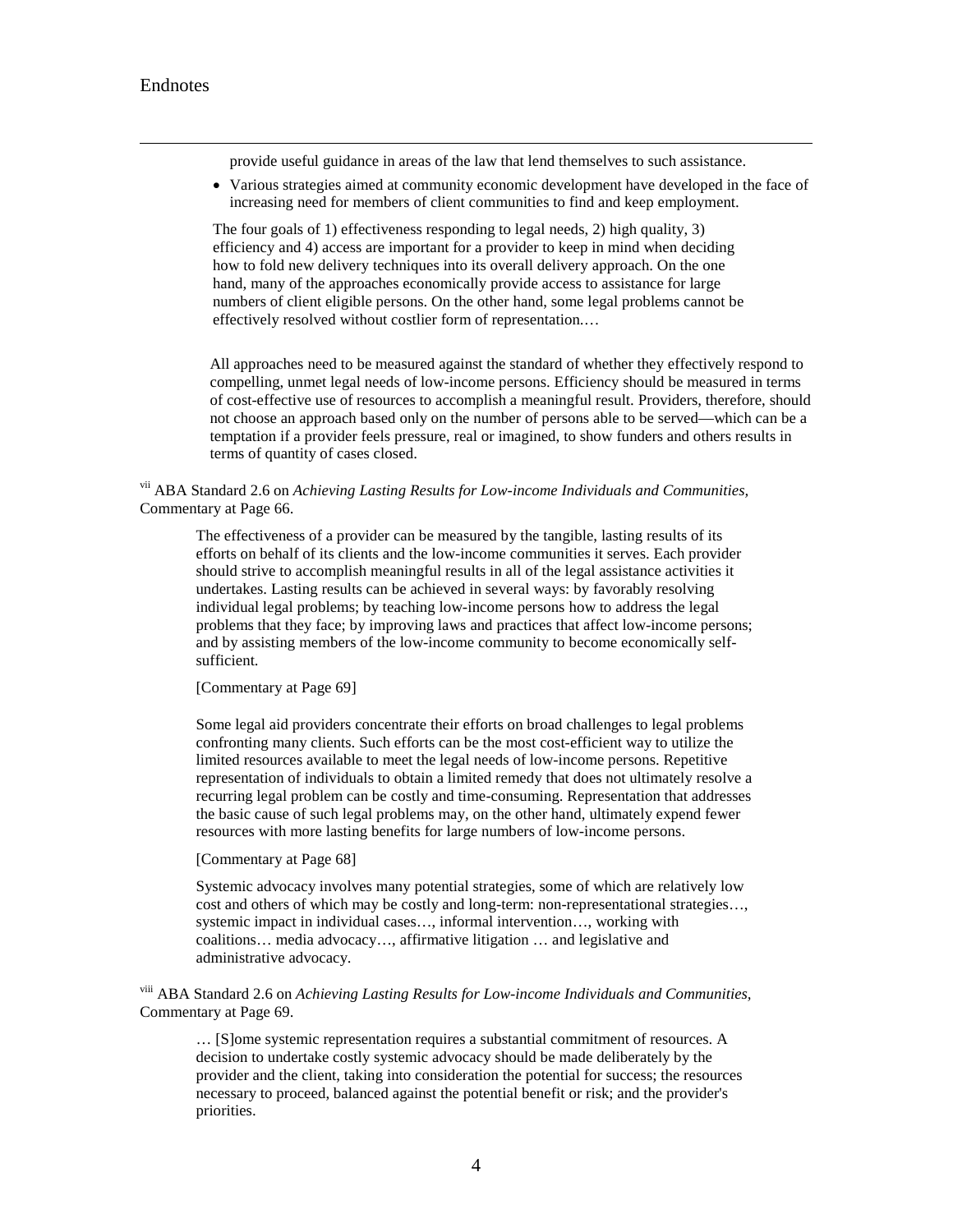<span id="page-50-0"></span>…Not all providers are organized …to undertake complex—and potentially costly representation that involves broad constitutional challenges, or to engage in administrative and legislative advocacy. Even for those that are able to, resource limitations will preclude undertaking every major case which is presented.

A provider that does not engage in costlier forms of systemic advocacy should, nonetheless, assure that its practitioners undertake adequate research and investigation to advise and counsel their clients regarding the options open to them under the law, and to refer them to other sources of representation, if necessary. The provider should participate in regional and statewide systems to help assure that all types of representation are available and to be aware of the appropriate place to refer clients it is unable to assist.

<sup>ix</sup> ABA Standard 2.2 on Delivery Structure, Commentary at Page 41.

Decisions about each provider's delivery structure should be made in the context of the local, regional and statewide systems of which the provider is a part. The provider should work with other providers to establish a unified delivery structure in which participating organizations complement and support each other's efforts to respond fully to the legal needs of the low-income population.

<span id="page-50-1"></span>ABA Standard 2.3 on Participation in Statewide and Regional Systems, Commentary at Page 49.

Legal aid providers are part of a system of legal services, social services and other organizations concerned with the legal needs of low-income people. Each provider should actively work in concert with pertinent organizations in the system to be better able to meet the needs of low-income persons with civil legal problems and to provide relatively uniform access for all persons who seek legal assistance. [Commentary at Page 50]

All legal aid providers should actively participate in their statewide system, and where appropriate, in their regional system. A number of purposes may be served by such participation:

- The efficiency and effectiveness of the system can be enhanced in many instances by joint planning to coordinate approaches to delivery issues and common substantive problems and to avoid duplication.
- Some providers are better situated than others to provide particular services to low-income persons in need of legal assistance. Some providers, for instance, may not be able to offer assistance in certain substantive areas or to certain populations because of resource limitations or restrictions on their funding. Joint planning and coordination of services should take place to assure that a full range of services is available.
- In any system for the delivery of legal services, it will be easier for some to gain access to the system than others. Cooperation among providers is important for the system to be able to offer relatively uniform access to all persons in need of legal assistance.
- Resources available to respond to the legal needs of low-income persons are generally insufficient to meet the need. Participation in the larger delivery system should identify strategies to expand available resources, particularly resources that can be used to engage in representation that is restricted by other funding sources and to deploy those resources rationally throughout the system.

…It is incumbent on legal aid providers to work in concert so that maximum use is made of the resources that are available. There are a number of ways in which providers working together can make the most of available resources:

- Coordination in the use of delivery mechanisms to assure their efficient use....
- Coordination and collaboration to facilitate the effective use of technology, including joint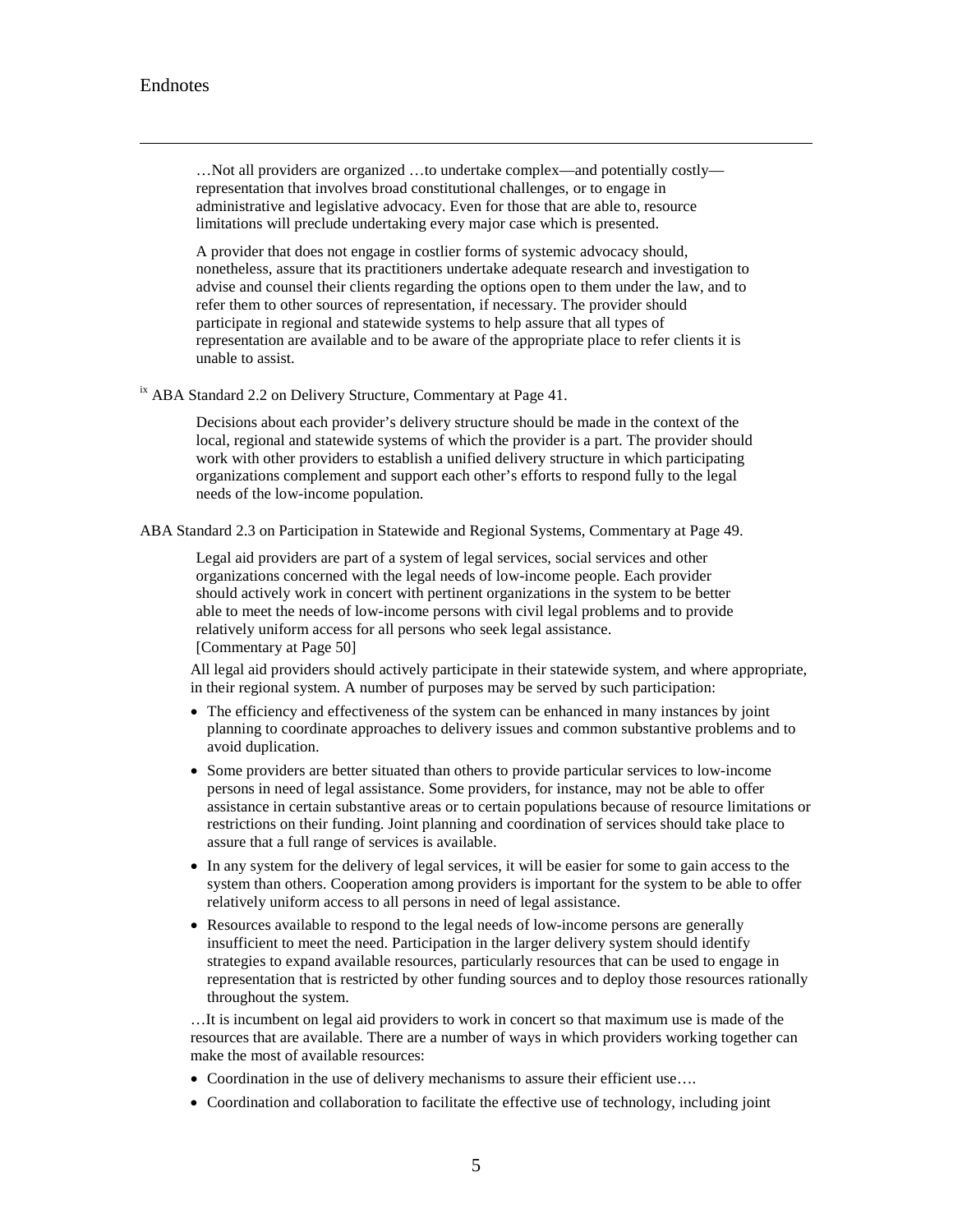approaches when appropriate.…

- <span id="page-51-0"></span>• Assignment to one organization among participants in a statewide delivery system the primary responsibility for conducting legislative and administrative advocacy with state level entities, including the legislature.…
- Pooling of resources by participants in a larger system so as to centralize development of materials and approaches for community legal education.…
- Development of a joint capacity to provide support for advocates and others essential to the system. The statewide system should facilitate practitioners getting training in pertinent substantive areas and learning appropriate skills to serve their clients.…
- Working together to realize economies of scale in connection with administrative needs, such as bulk purchasing, pooling employee benefits and sharing space.

<span id="page-51-1"></span><sup>x</sup> ABA Standard 2.3 on Participation in Statewide and Regional Systems, Commentary at Page 52.

One goal of a delivery system should be to offer a full range of services to low-income persons in need of legal assistance. By coordinating how resources are deployed legal aid providers in a system should seek to increase the reach of the resources that are available so a full range of services can be offered. …

[Commentary at Page 52-53.]

All appropriate forms of representation. A full range of services includes all appropriate forms of assistance, in all substantive areas necessary to respond to the compelling needs of the low-income population. The forms of representation include:

- Legal advice and referral; Brief legal services;
- 
- Representation in the judicial system and in administrative adjudicatory processes using all forms of representation appropriate for the individual, group or class being represented;
- Representation before state and local legislative, administrative and other governmental or private bodies that make law or policies affecting the legal rights and responsibilities of low-income persons;
- 
- Assistance to pro se litigants; Representation in negotiation;
	- Community economic development;
	- Assistance to clients using mediation and other alternate dispute resolution mechanisms;
	- Transactional assistance;
	- Community legal education, including providing legal information to low-income groups and individuals.

<sup>xi</sup> ABA Standard 4.1 on the Provider's Intake System, Commentary at Page 148.

The first contact a person seeking services has with a provider is likely to be through its intake system. It is important that the system foster confidence - among those whom the provider agrees to help as well as those it turns away - that the organization is professional and capable and that it is considerate of persons seeking and utilizing its services. The logistical challenges associated with intake systems can be significant. They typically process large numbers of applicants and need to identify accurately the nature of each applicant's legal problem and make a prompt decision regarding who will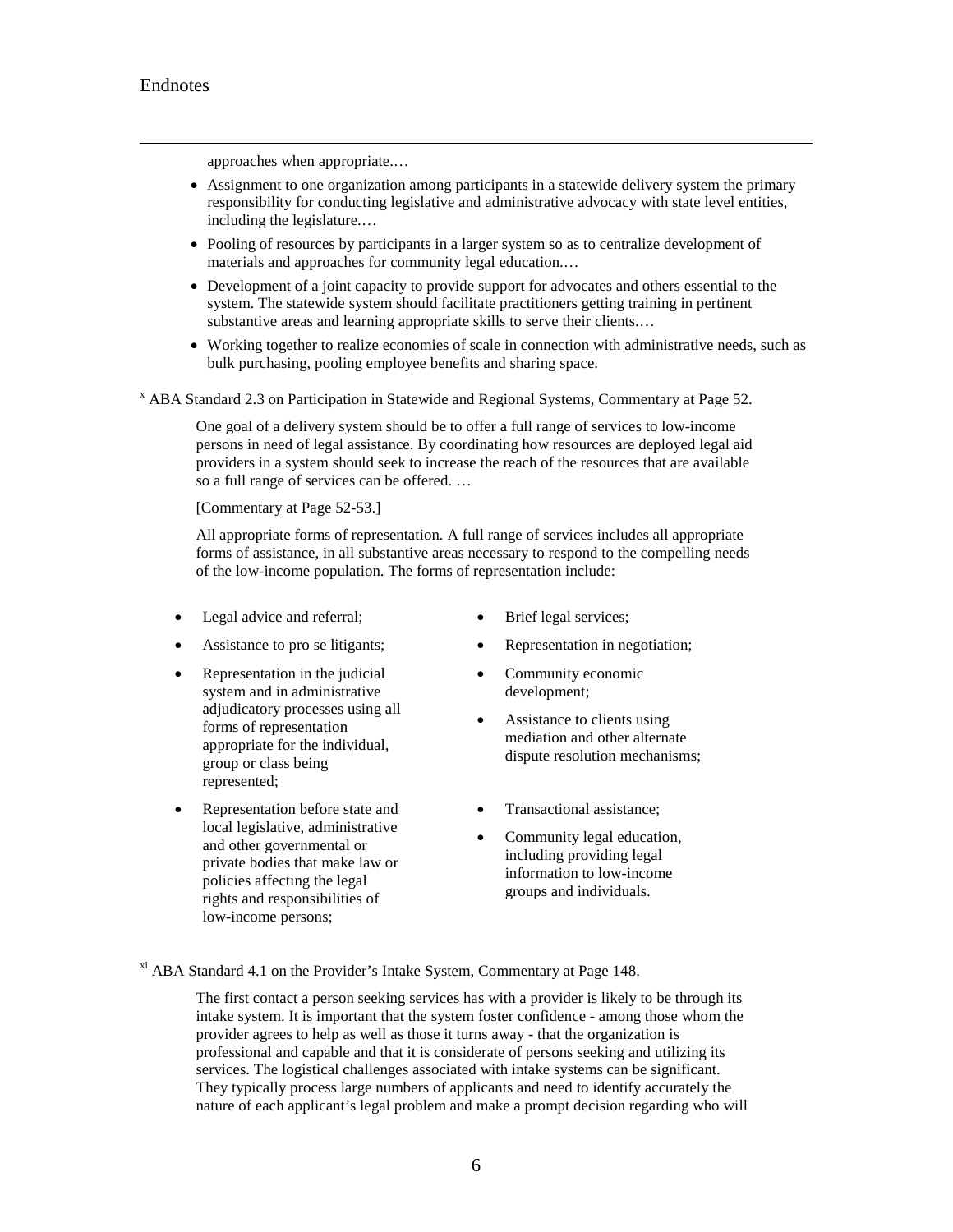<span id="page-52-0"></span> be helped and the type of assistance that will be offered. A provider needs to design its intake system to accomplish these tasks in a way that does not inadvertently convey a lack of respect for applicants' time or sensitivities. …

<span id="page-52-1"></span>For those who will be accepted as clients, the initial experience with the provider may well set the tone for the subsequent representation. Because effective legal representation calls for a relationship of mutual trust and candor between the client and the practitioner, it is particularly important that the client's experience in intake inspires confidence in the provider and the practitioner. All aspects of a provider's intake system should be respectful of applicants' time and resources and should facilitate prompt decision-making regarding the applicants' legal needs and what the provider commits to do on their behalf.

#### [Commentary at Page 149]

Different types of intake process—telephonic, walk-in, or on-line—will impact differently on different persons in need of help. For many isolated persons, telephone intake may be the only viable option to seek help. For others, face to face contact may be very important, and for some cultures may be essential. Others may work hours that make any contact during normal business hours extremely difficult. A provider should strive, therefore, to offer multiple avenues for persons to seek assistance, or should actively participate in a delivery system that provides such opportunities.

<span id="page-52-2"></span><sup>xii</sup> ABA Standard 4.1 on the Provider's Intake System, Commentary at Page 150.

Intake procedures should be designed to act quickly on applications for service. The process should gather pertinent facts regarding the applicant's legal problem so that the provider can make a prompt decision regarding whether to accept the matter for representation or another form of assistance. …The provider should communicate clearly with each applicant regarding what services, if any, it will offer. If the provider offers assistance short of legal representation, it should clearly inform the individual that it is not entering into an attorney-client relationship.

### xiii **ABA Standard 4.5 on Access to Services, Commentary at Page 162.**

A legal aid provider has a responsibility to operate in ways that facilitate access to its services for all members of the low-income population it serves. Many aspects of its operation affect the accessibility of its services: the provider's over-all delivery strategy, including areas of specialization and practice concentration; office location; utilization of technology; intake hours; design of facilities; outreach; and the involvement of contract and volunteer attorneys.

A provider also needs to be attentive to the access needs of specific populations for which there are particular barriers to seeking and to utilizing services that are offered. Some persons encounter geographic barriers, particularly in sparsely populated rural areas or in urban and rural areas that lack public transportation. Others, such as persons with disabilities, the institutionalized and the elderly, encounter physical and other barriers. Migrant farm-workers housed in farm labor camps may not be able to reach or easily communicate with legal aid providers and legal aid providers may not easily access labor camps. Other low-income employed persons may not be able to leave employment to seek or follow up on service. Some low-income persons may come from cultures that frown on seeking the assistance of a lawyer, or seeking any free services, while others may be impeded by limited proficiency in English.

#### Commentary at Pages 164-165

Intake and office hours should be established to accommodate the needs of the lowincome communities served by the provider. Clients who are employed may not be able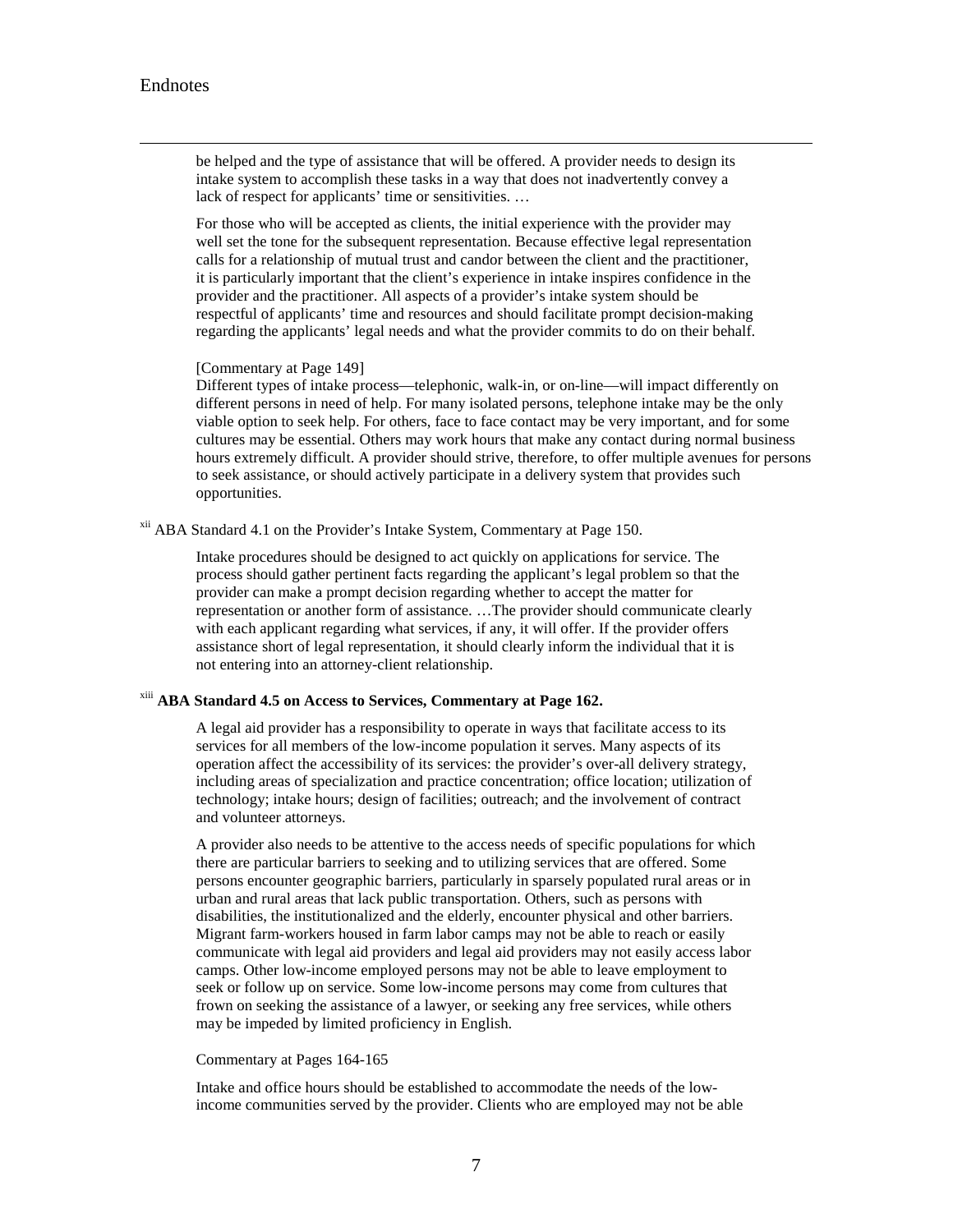to take time off during regular business hours. Caretakers of small children or persons with a disability may have little time when they can be absent from the home. Available public and private transportation may determine when some can come to an office. The hours set by staff and intake offices should accommodate such needs and to the degree possible, the provider should offer intake and access to services outside of normal working hours and at lunch time.

<span id="page-53-1"></span><span id="page-53-0"></span>xiv **ABA Standard 4.5 on Access to Services,** Commentary at Pages 162-163.

Technology can have a significant impact on the access issues. Technologically based systems for intake, $x_{iv}$  to offer legal information $x_{iv}$  and other assistance can significantly increase the capacity of a provider to serve large numbers of low-income persons. They can also directly overcome barriers to access that some encounter. Telephone intake, for example, can significantly increase access for isolated rural populations, as well as homebound and the elderly. It may be the only reasonable alternative for a person who cannot take time off from work to physically go to an office.

The provider needs to be sensitive to the fact that restricting intake to the telephone may create impediments for some and that telephone intake systems are not equally accessible to all. Some low-income persons may have only limited access to a phone. Some rural people have a deeply ingrained preference for face to face contact and may balk at initial contact by telephone. Some persons have difficulty with complex, answering systems with branching options and will not persevere to get the help they need. Persons who do not speak English are likely to be weeded out of a telephone system that does not immediately offer interaction in their language.

#### <span id="page-53-2"></span>**xv** ABA Standard 2.4 on Cultural Competence, Commentary at Page 56.

To be culturally competent in legal aid means having the capacity to provide effective legal assistance that is grounded in an awareness of and sensitivity to the diverse cultures in the provider's service area. A cultural group is identified by shared beliefs, values, customs and behaviors that define what it is. Cultural competence is particularly important with racially, ethnically and culturally distinct communities, and with persons who primarily use a language other than English. Cultural competence is also important with persons with disabilities for whom there are barriers to communication that might impede the formation of a relationship of trust necessary for effective representation, and with others who share distinct characteristics that call for heightened awareness and sensitivity.

The shared beliefs, values and customs that define a cultural group often have a subtle, but deeply significant impact on communication with the provider, on how the attorneyclient relationship is formed and on the conduct of the representation.

Cultural competence …means having the capacity to interact effectively and to understand how the cultural mores and the circumstance of persons from diverse communities affect their interaction with the provider and its practitioners and govern their reaction to their legal problems and to the process for resolving them.

A legal aid provider should demonstrate cultural competence in its operations and should have a culturally competent and a diverse staff so that all groups of clients will be welcomed and well represented. Offering culturally competent legal services implicates how representation is conducted. It also involves how the provider operates, including how it hires and trains its staff. Finally, it calls for the provider periodically to assess the utilization of its services by the distinctive communities in its service area and the effectiveness of the services provided to persons from those communities. …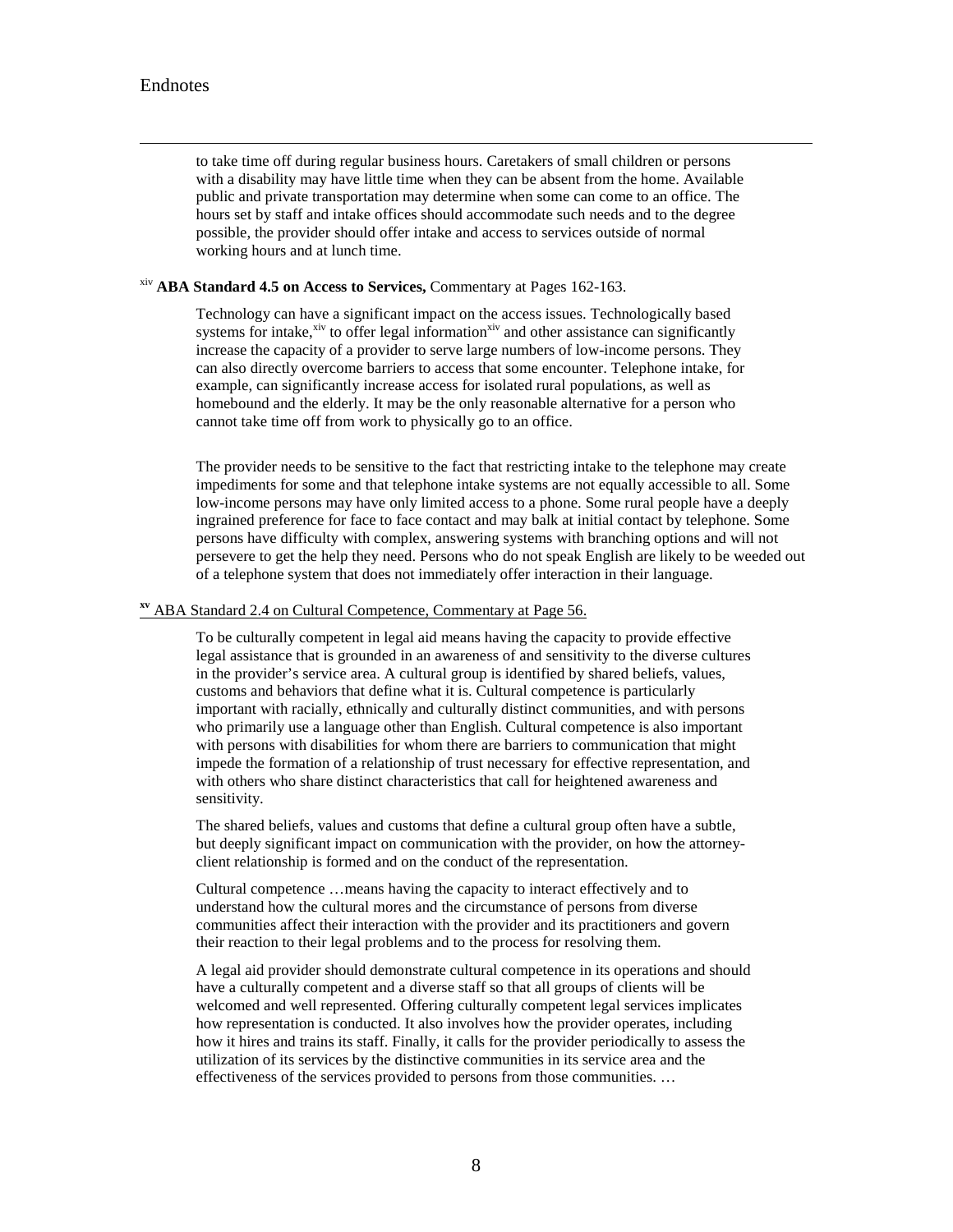A provider should function in ways that convey its openness to the cultural diversity in its service area and its competence responding to that diversity. To the degree possible, its staff should reflect the diversity of the population that it serves. The provider should have delivery strategies that respond to cultural factors that impede some populations from seeking and effectively utilizing the services offered. It should have a staff that is well trained in the skills and insight necessary to serve its diverse populations.

<span id="page-54-1"></span><span id="page-54-0"></span>**xvi** ABA Standard 2.4 on Cultural Competence, Commentary at Page 59.

For practical reasons, providers serving very diverse populations with many sub-groups will not be able to hire staff from all such groups. ...

Training is a vital element of a provider's efforts to function in a culturally competent fashion and to have staff who are able to serve a diverse low-income population effectively. … Board of Directors should also receive appropriate training in important features of a culturally competent organization.…

Given its limited resources, a provider's efforts to assure cultural competence among its staff should first focus on training about cultural awareness and the basic skills to be more culturally competent.…

Culture-specific training efforts should be prioritized according to the size of a particular cultural community, or group of communities. Programs that serve a large range of cultures should assess the size and legal needs of particular cultural communities within the low-income population in order to prioritize the training and services it offers.

xvii ABA Standard 4.6 on Communication in the Primary languages of Persons Served, Commentary at Page 167.

A legal aid provider has a responsibility to communicate in the language of persons seeking and using its services. A provider should have the capacity to communicate with all clients who are not proficient in English, either through bilingual staff or qualified interpreters. It should offer legal information and other forms of non-representational services in the predominant languages of the low-income communities it serves. Its processes for intake should be accessible to persons from all the language groups in its service area.

#### Commentary at Page 169

The provider should be accessible at intake to all persons regardless of their primary language.…

In planning its service delivery methods, a legal aid provider should identify the points of contact where language barriers may exist for persons seeking and receiving services and should develop strategies, plans and protocols to respond.

xviii ABA Standard 4.6 on Communication in the Primary languages of Persons Served, Commentary at Page 167.

A legal aid provider has a responsibility to communicate in the language of persons seeking and using its services. A provider should have the capacity to communicate with all clients who are not proficient in English, either through bilingual staff or qualified interpreters. It should offer legal information and other forms of non-representational services in the predominant languages of the low-income communities it serves. Its processes for intake should be accessible to persons from all the language groups in its service area.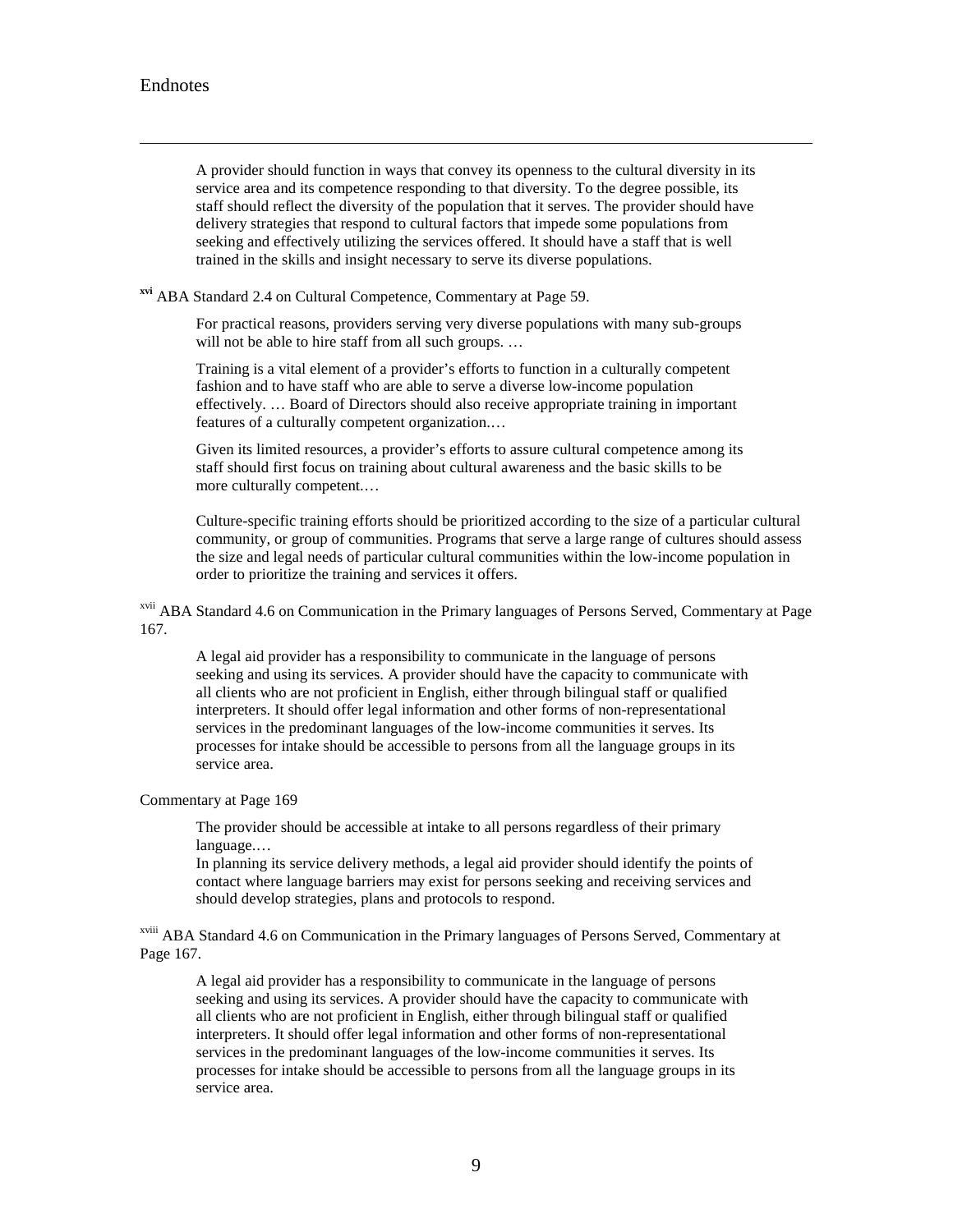#### <span id="page-55-0"></span>**Commentary at Page** 169

The provider should be accessible at intake to all persons regardless of their primary language.…

In planning its service delivery methods, a legal aid provider should identify the points of contact where language barriers may exist for persons seeking and receiving services and should develop strategies, plans and protocols to respond.

### xix **ABA Standard 4.5 on Access to Services, Commentary at Page 165.**

A provider should be highly sensitive to the need to eliminate barriers that limit access for persons with disabilities. A provider should at a minimum comply with federal and state legal requirements regarding access to its services by persons with disabilities.…

The provider should recognize that many legal problems arise for individuals with a disability as a direct result of their condition or status. Lack of easy access to public and private institutions frequently exacerbates those problems. Failure by a provider to address its own access barriers may leave important legal issues unattended as the provider becomes another part of the problem persons with disabilities confront.

#### <span id="page-55-1"></span>xx ABA Standard 2.4 on Cultural Competence, **Commentary at Page** 60.

**Access and outreach**. The provider should strive to make its services accessible to all the populations that it serves. Providers should take steps to address cultural isolation that may limit utilization of its services by some populations in its service area and should undertake sustained outreach to culturally isolated or culturally independent communities in its service area.

Providers should also strive to provide legal information and community legal education through media that are accessible to diverse communities, including persons with disabilities and persons who speak a language other than English.… Technology needs to be accessible to persons who have disabilities.

#### ABA Standard 4.5 on Access to Services, **Commentary at Page** 165.

**Outreach and Publicity**. Legal aid providers should take affirmative steps to inform eligible persons of their services in a manner that encourages them to seek assistance. One of the goals of community legal education should be to publicize the nature of available legal aid and the steps an individual should take to obtain them.

Effective outreach to the elderly, the physically handicapped and the institutionalized requires more than information.…

Outreach should be tailored to address special access barriers encountered by some because of their culture or unique circumstances. The provider should reach out to community organizations in isolated cultural and linguistic groups to facilitate establishing a presence in those communities. Specialized delivery strategies should be directed to groups of clients such as migrant farm workers and Native Americans.

<sup>xxi</sup> Introduction to the ABA Standards, Commentary at Page iv.

**Access to justice**. A core mission of a legal aid provider is to facilitate access to the legal systems for resolving civil legal problems and to help low-income persons with legal problems obtain fair and lasting results. The Standards recognize that there are a number of ways in which this responsibility might be carried out. First, is in the direct assistance to individuals to advocate on their behalf or to assist them to do so themselves. The second is in the choice of delivery methods that efficiently use resources to facilitate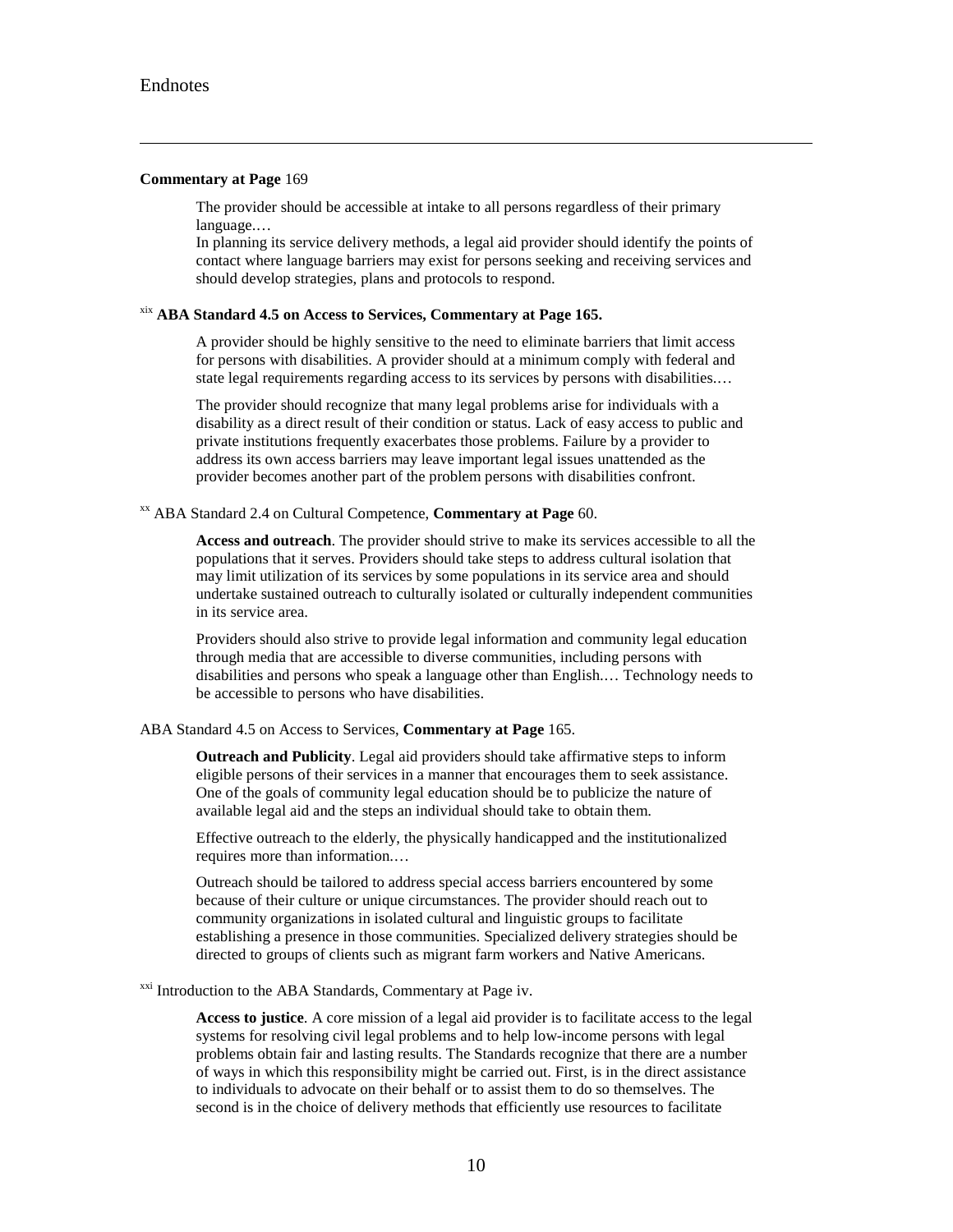access for large numbers of people in ways that respond effectively to their legal needs. The third is to work with other providers, the courts, the organized bar and other community organizations to increase the overall responsiveness of the system to the need for effective access to justice.

<span id="page-56-0"></span>xxii ABA Standard 4.5 on Access to Services, Commentary at Pages 163-164.

Technology can have a significant impact on the access issues. Technologically based systems for intake, to offer legal information and other assistance can significantly increase the capacity of a provider to serve large numbers of low-income persons. They can also directly overcome barriers to access that some encounter. …

As technology continues to develop, it is likely that use of on-line access to services will increase. Such techniques can make services available to large numbers of persons, but they also create their own access questions. Some low-income persons will not have access to a computer, or will not have the skills necessary to use one for on-line, self help service. Web-based assistance should be available in the frequently used written languages of the low-income person served by the provider.

#### <span id="page-56-2"></span><span id="page-56-1"></span>xxiii ABA *Standards for the Provision of Civil Legal Aid* (2006), Standard 2.4 on Cultural Competence, *Commentary at* page 57-58.

Cultural competence …means having the capacity to interact effectively and to understand how the cultural mores and the circumstance of persons from diverse communities affect their interaction with the provider and its practitioners and govern their reaction to their legal problems and to the process for resolving them.

A lack of cultural competence may result in miscommunication and misunderstanding between a provider and client, undermining the attorney-client relationship and defeating the client's objective.…

Generally, effective representation depends on a practitioner's capacity to form a trusting relationship with the client and to understand the intended meaning of the client's words, behavior and expressions.…

"It is also important that the practitioner be aware of how cultural values can affect a client's reaction to conflict.…

"The difference between collective and individualistic cultures can also affect who the client feels should be involved in decisions about a legal problem…

"A practitioner's ability to present clients' cases to adversaries, agency personnel, hearing officers and judges is enhanced when a practitioner is knowledgeable about and attentive to possible cross-cultural misunderstandings."

ABA *Standards for the Provision of Civil Legal Aid* (2006), ABA Standard 4.6 on Communication in the Primary Languages of Persons Served, *Commentary at* page 168-9.

A provider needs to assure that its practitioners have the tools necessary to represent their clients, including being able to communicate effectively with those who are not proficient in English. Clear communication between the practitioner and client is at the core of effective practice. …A practitioner who—because of a language barrier—cannot understand fully what the client is saying and asking may not be able to determine the full circumstances of the case. There is an equal risk that the client will not fully understand the practitioner's advice or explanation.

In order for its practitioners to meet their professional responsibilities to provide competent representation to the client, therefore, the practitioner either needs to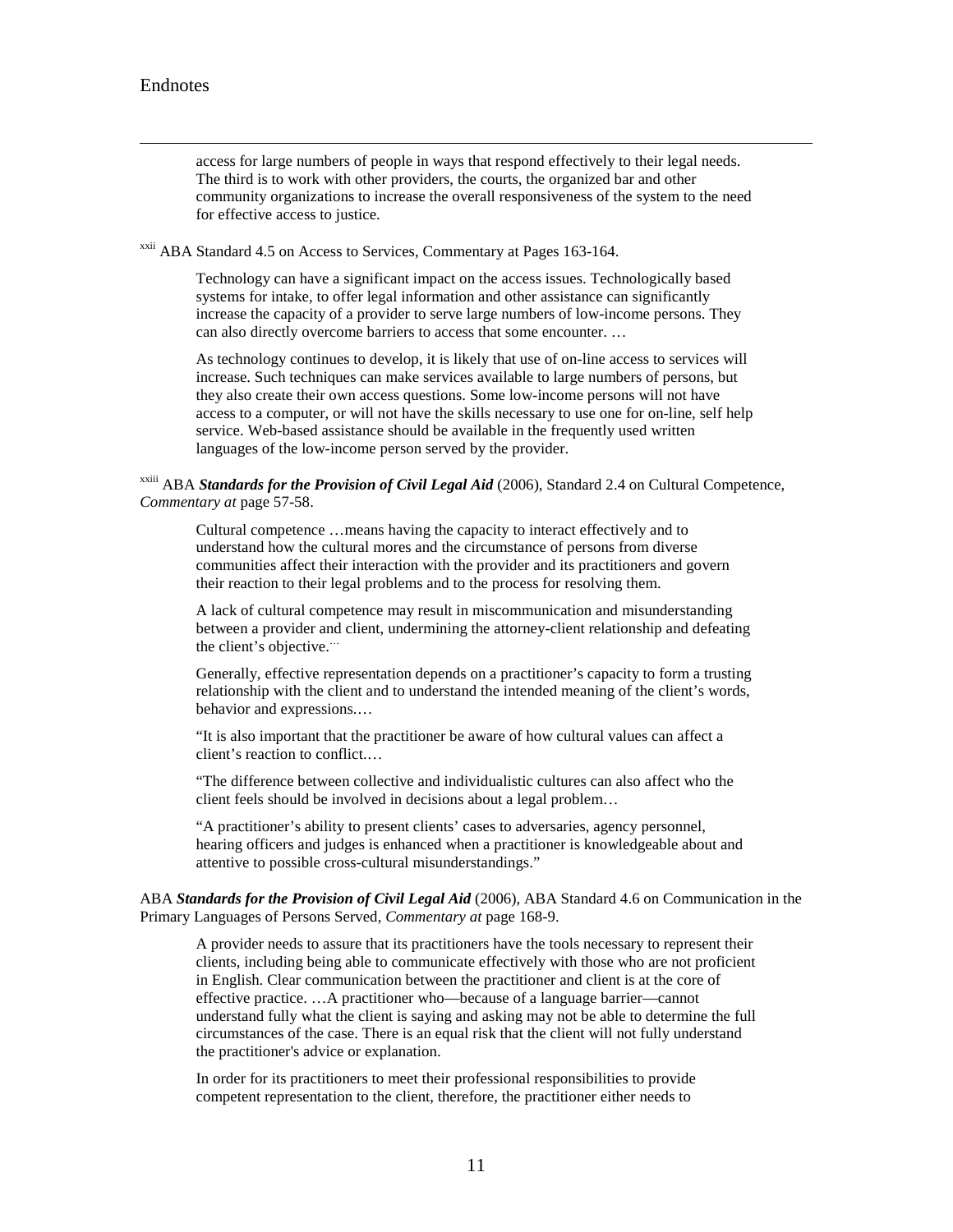<span id="page-57-0"></span> communicate in the client's language directly or through a competent interpreter. This responsibility attaches both to persons who speak a language other than English and to persons who rely on American Sign Language (ASL) to communicate.

…To ensure accuracy of the interpretation and that no breach of confidentiality occurs, the provider should procure its own interpreter and avoid using interpreters brought by the person being interviewed.

In court and in administrative hearings, a provider representing a client who is not proficient in English or is hearing impaired should assure a competent interpreter is provided by the court or administrative agency.…

[169] A provider should make its non-representational assistance available in the principal languages used by persons in the low-income communities it serves. Written and on-line legal information should be translated into the predominant languages used by low-income persons in the service area. To the degree possible, the provider should have the capacity to hold community legal education sessions and pro se clinics in the principal languages of the communities served.

The provider should be cognizant of the degree to which the lack of capacity in English will be a factor in the course of self-representation and should instruct the person receiving the pro se support in how to obtain the participation of a competent interpreter.

### <span id="page-57-1"></span>xxiv **Standard 6.3 on Responsibility for the Conduct of Representation,** *Commentary at* **page 199.**

The responsibility and authority for supervision of representation are grounded in the ethical and legal responsibility the provider assumes for each accepted case.…

In 2002, the Model Rules of Professional Conduct were amended to clarify that lawyers who possess 'comparable management authority' to law firm partners are required to 'make reasonable efforts' to ensure that the provider has measures in effect to give reasonable assurance that all practitioners conform to the rules of Professional Conduct. The fact that primary responsibility for cases rests with the provider does not absolve the individual practitioner from the duty to represent clients competently. Rather, it creates the obligation for the provider to assure reasonable supervision and for the practitioner to accept that supervision. Supervision of work by senior attorneys of the provider is not improper interference with the independent judgment of individual practitioners, but is mandated by ethical considerations."

Supervision of less experienced practitioners is necessary to assure that clients' interests are not jeopardized by inexperience and to facilitate development of proficient practitioners.

### xxv *ABA Standard 6.6 on Providing Adequate Resources for Research and Investigation, Commentary at*  Page 208-9.

To provide high quality representation of clients, practitioners should have access to adequate tools for effective legal research.… Providers should budget sufficient funds to assure that their practitioners have access to those tools that they require to assure high quality legal work and should encourage their practitioners to make full use of free resources that are available on-line.

The provider should maintain updated in-house pleading and brief banks with easily retrievable research products so that the cumulative knowledge gained through successive representation of clients with similar issues is available to the provider's current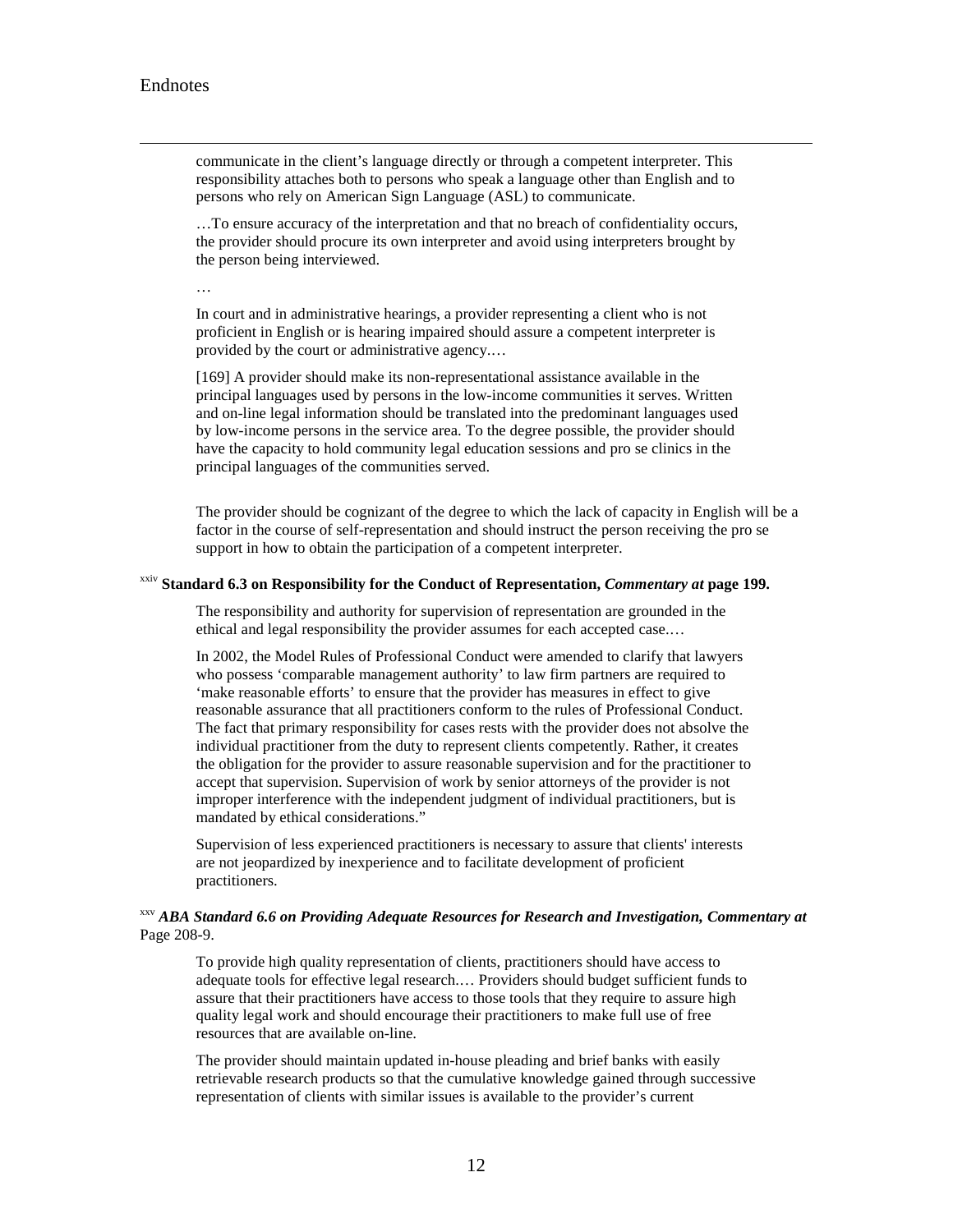<span id="page-58-0"></span> practitioners. …Providers should also participate in national, regional and statewide brief banks that permit many providers to share their research products and to give practitioners easy access to up-to-date research, information and knowledge pertinent to assisting low-income persons with their legal problems….

A provider should encourage its practitioners to participate in internet-based discussion groups, e-mail lists and other similar tools that provide up-to-date information on poverty law issues.…

All of these tools require providers to have access to technology that is up to date and to assure that provider's practitioners and other staff are fully trained to make full use of the technological tools that are available.…

### xxvi **Standard 6.4 on Review of Representation, p. 201.**

A review system should assure that practitioners provide competent representation, that they identify all pertinent issues and effectively pursue appropriate remedies in accordance with clients' objectives. A review system should also assure that the practitioners pursue the clients' objectives in a timely and expeditious manner, keep clients adequately informed of the progress of their cases and consult them regarding important strategy decisions.… It should allow the provider to identify when the quality of work is not up to acceptable standards, to remedy mistakes and to cure delays so that the provider can act appropriately to protect the clients' interests.

### xxvii **ABA Standard 6.5 on Training, Commentary at page 204-5**

Training is an essential vehicle for ensuring the effective operation of a legal aid provider and its provision of high quality, effective assistance that responds to the needs of lowincome communities. … Training should address the full range of substantive practices and skills that all personnel need to carry out their job duties efficiently and effectively.… It is also important that staff not directly involved in assisting clients be skilled and effective at their job function.…

A provider should allocate sufficient resources for training to assure that inexperienced individuals become proficient and that more experienced personnel increase their level of competence. A provider should develop and implement entry level and ongoing training activities within the program or assure access to outside training that is timely, relevant and responsive to ongoing professional development needs of all personnel.…

"Training should be tailored to the priorities set by the provider, the delivery methods used and its method of operating and should impart the knowledge, skills and values pertinent to each. The provider's professional development agenda should include a broad range of training offered directly by it as well as by state, regional and national entities that make training opportunities and support available. It should also take advantage of learning opportunities that are available to practitioners and others through their participation on task forces and other substantive networks.…

[Page 207] A provider should budget sufficient resources for it to develop and implement internal training and to make outside training opportunities available as appropriate.

### xxviii **ABA Standard** is **5.2 on Policy for Acceptance of Applicants for Service, Commentary at page 178-9.**

In order to allocate its resources rationally, the provider should establish a policy and procedures for determining whom it will serve. The policy should focus resources on the identified priorities of the provider, consider the maximum amount of legal work the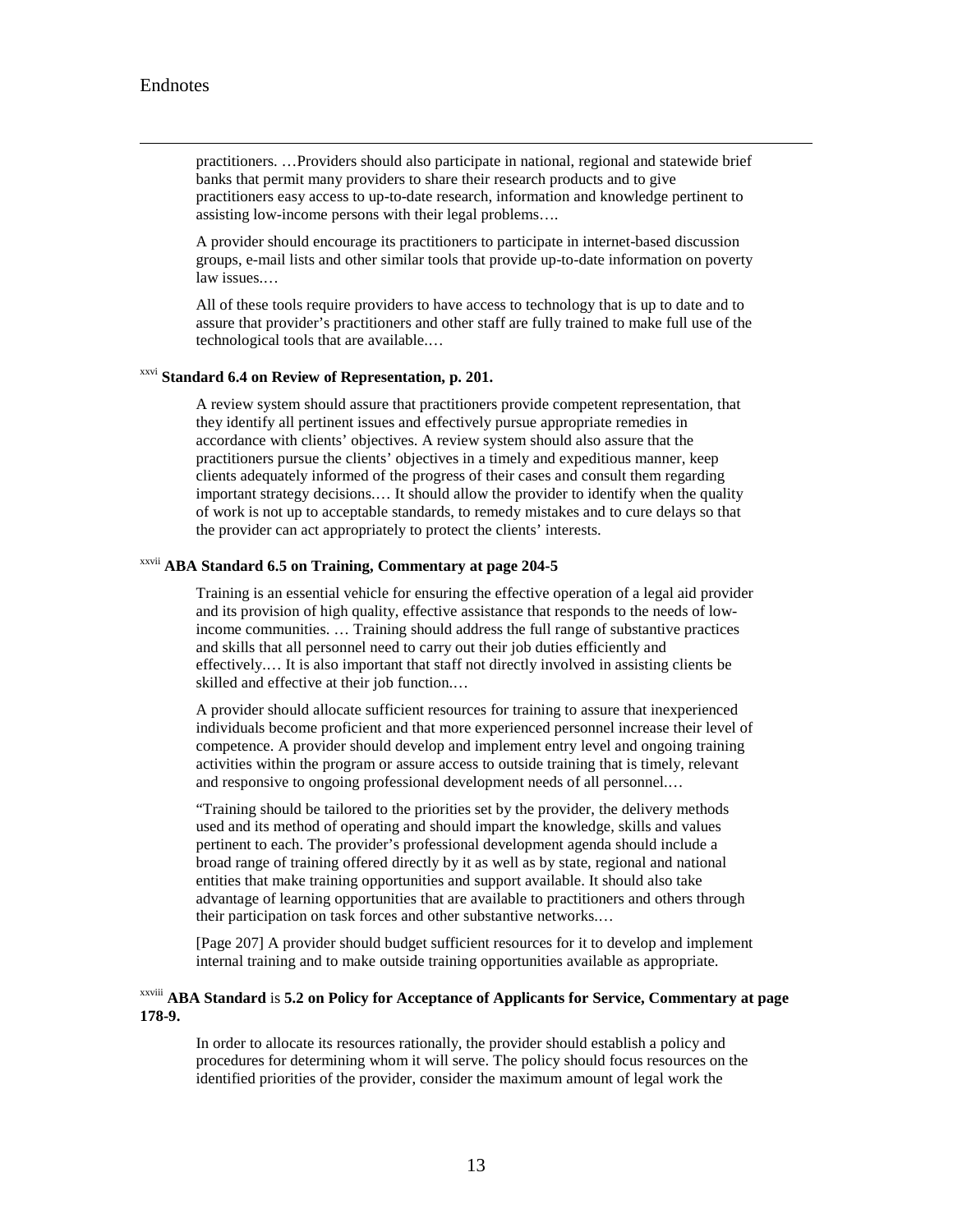<span id="page-59-0"></span> provider can reasonably handle and allocate available resources to assure high quality representation and assistance.…

The provider's case acceptance policy should meet the following objectives:

To allocate resources to the legal problems identified as priorities in the provider's planning process;

To control demands on the provider's resources and its practitioners' available time so that the assistance that is provided to persons served is of high quality.…

In determining the level of service that will be offered for various types of legal problems, the provider should consider a variety of factors, including the following:

- The degree of importance accorded the issue in the provider's priorities;
- The potential benefit to the low-income community in general, if the issue is successfully pursued with full representation;
- <span id="page-59-1"></span>• The potential consequences to individuals with that type of legal problem if only limited representation or non-representational assistance is offered;
- The availability of non-representational services from the provider or elsewhere that might help individual applicants resolve that type of problem;
- The existence of collaborative relationships with other organizations, such a domestic violence shelters, that work with the provider to support individuals with the type of legal problem;
- The availability of new sources of funds to support the provider in addressing the legal problem.…

#### xxix **Standard 6.2 on Assignment and Management of Cases and Workload, Commentary at page 195.**

To assure high quality representation and legal work, the provider should assign cases and other legal work to those individuals who are best able to handle them. In controlling workloads and assigning cases, the provider should consider, among other things, the individual's available time, experience and substantive expertise. The provider should manage open caseloads and other legal work assigned to individual staff practitioners to assure that both the provider and the practitioner meet their ethical responsibilities to clients.…

All the work of a provider should be undertaken with the intention of obtaining meaningful results, and the provider's policies should help it guard against the temptation to emphasize the production of case numbers.

### <span id="page-59-2"></span>xxx **Standard 5.4 on Case Files, Commentary at page 187.**

Electronic or hard-copy case files should organize critical elements of a case in a logical and coherent fashion. Each should contain the following essential information:

- An indication of the options available to and selected by the client, and a statement of the client's objective;
- A full chronological record of client interviews, adversary contacts, witness interviews, field investigations and records searches, including dates, names of persons contacted, important facts ascertained and important statements, concessions and allegations made;
- For clients with limited English proficiency, an indication of their primary language, interpreters and translators used and copies of translated materials;
- Copies of all written correspondence, pleadings, legal memoranda, legal research and other documents representing work done on the case, organized systematically for ready reference;
- For electronic correspondence, either a hardcopy or an electronic version of such communications;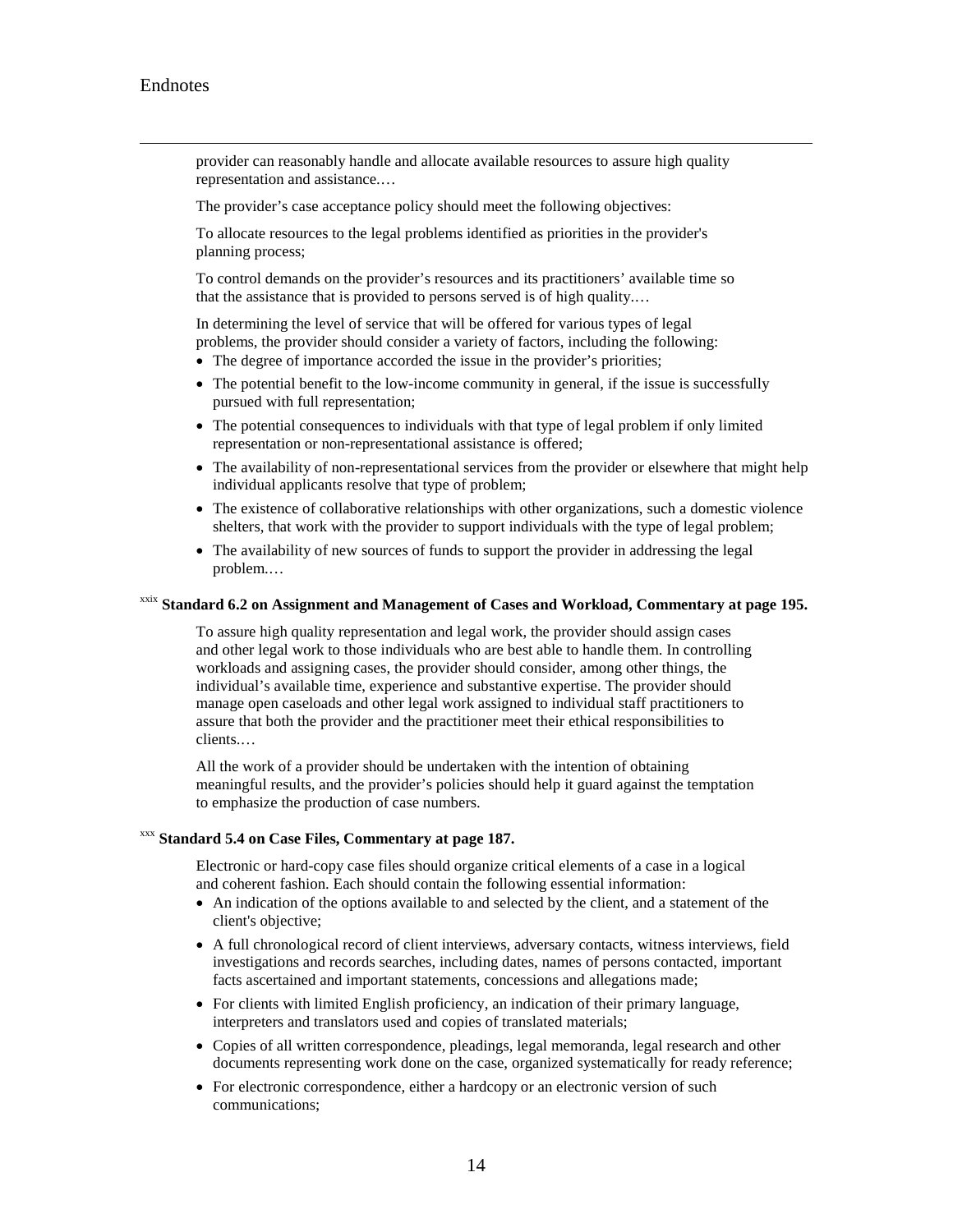- Consistent with the complexity of the case, a specific plan with a clear delineation of tasks and a timetable with deadlines for completion of each task;
- A record of time spent on the case adequate to support any request for attorneys' fees, if appropriate, and to meet the provider's management needs as well as any requirements imposed by the provider's funding sources;
- For closed cases, a closing memorandum that summarizes the work done for the client and the results achieved.

#### <span id="page-60-0"></span>xxxi **Standard 7.10 on Alternative Dispute Resolution.**

The practitioner should proficiently and zealously represent clients in alternative dispute resolution processes when they would serve the client's interests or when they are required by law.

#### **Standard 7.11 on Litigation.**

The practitioner should proficiently and zealously engage in litigation when it is determined to be the most effective means to resolve the client's problem.

#### **Standard 7.11-1 on Litigation Strategy.**

The practitioner should develop a clear, long range strategy for pursuing or defending the client's interest in the litigation and should continually update the strategy in light of new developments in the case and in the governing law.

#### **Standard 7.11-2 on Pleadings.**

The practitioner should draft pleadings to preserve and advance the client's claims or defenses in accordance with the requirements of court rules and applicable law.

#### **Standard 7.11-3 on Motion Practice.**

The practitioner should file appropriate motions as part of the litigation strategy.

#### **Standard 7.11-4 on Discovery**

The practitioner should use both formal and informal discovery when appropriate to obtain necessary information in a timely manner and useful format.

#### <span id="page-60-1"></span>**Standard 7.11-5 on Trial Practice**

The practitioner should present a client's case at trial in a manner that is appropriate to the rules, procedures and practices of the court, exhibits full understanding of the facts and the law in the case and reflects thorough preparation.

#### **Standard 7.11-6 On Enforcement of Orders**

The practitioner should take reasonable and necessary steps to assure that the client receives the benefit conferred by a favorable judgment, settlement or order that is obtained on the client's behalf.

#### **Standard 7.11-7 on Appeals**

The practitioner should counsel the client on whether to pursue or defend an appeal and recommend to the provider whether to represent the client on appeal. Timely notice should be given to the client if the provider decides not to provide representation on an appeal. Appellate advocacy that is undertaken should be conducted proficiently and zealously.

#### **Standard 7.12 on Administrative Hearings**

The practitioner should proficiently and zealously present a client's case in adjudicatory administrative hearings.

#### **Standard 7.13 on legislative and administrative advocacy by practitioners**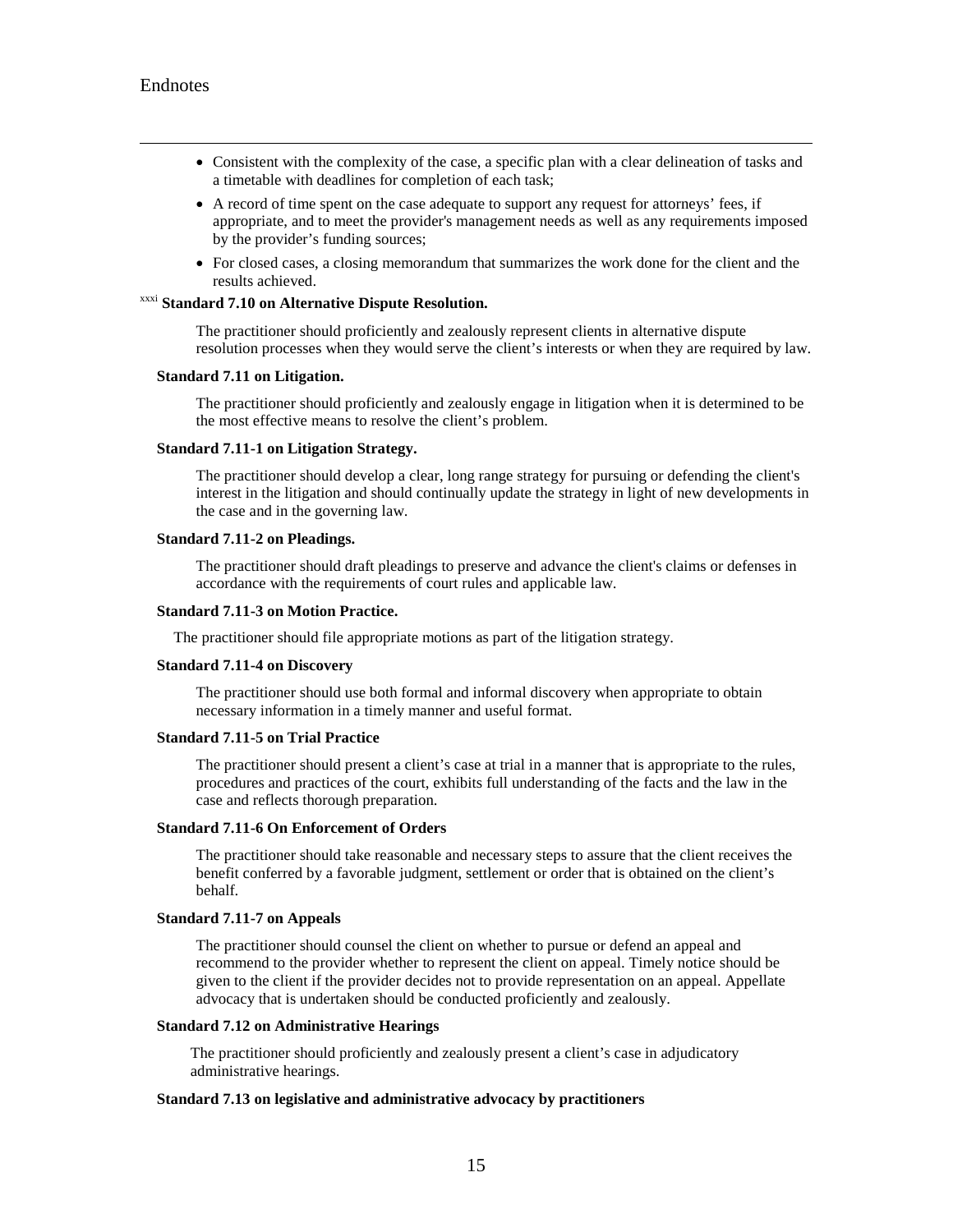When advocating before legislative and administrative bodies, a practitioner should proficiently and zealously present the interests of clients and low-income communities.

#### <span id="page-61-0"></span>**Standard 7.14 on Practitioner's Responsibilities in Limited Representation**

A practitioner may limit the scope of representation provided to a client if the limitation is reasonable under the circumstances and the client knowingly consents.

#### **Standard 7.15 on Transactional Representation**

The practitioner should proficiently and zealously represent clients in transactional matters to accomplish their objectives.

#### **Standard 7.16 on Representation of Groups and Organizations**

The practitioner should proficiently and zealously represent groups and organizations to respond to the legal needs of the communities served by the provider.

#### <span id="page-61-1"></span>xxxii **Standard 2.12 on Institutional Stature and Credibility, Commentary on Page 96.**

Effective representation of clients is enhanced if the provider establishes a positive institutional presence in the communities in which it operates. Like the good will that attaches to a business name, the provider's reputation belongs to the institution. It persists despite changes in personnel and provides the backdrop against which all its practitioners practice.

In order to achieve institutional stature and credibility, the provider should operate in ways that command respect both in the low-income community and among public leaders and others who make decisions that may affect low-income persons.…

#### [Commentary at Pages 97-98]

Many aspects of a provider's operation over time affect its reputation and its ability to command respect in the low-income community. Its intake system needs to be accessible and responsive, and it needs to deal with all the low-income communities it serves in a culturally competent manner.<sup>xxxii</sup> Its offices and other facilities should project an appearance that conveys competence and professionalism to clients and others. Managers and practitioners should realize that mundane aspects of daily operation, such as unconventional dress by staff, may be seen as deliberate challenges to community standards and may undermine respect for the institution.

#### <span id="page-61-2"></span>xxxiii *LSC Performance Criteria*, Performance Area 4, Criterion 3**.**

Overall management and administration. The program is well managed and administered including: an effective management structure; processes and systems to ensure compliance with all funder requirements and state and federal law; a capacity to address problems quickly and effectively; effective utilization of technology; effective administrative procedures; competent personnel; allocation of appropriate resources to management functions; and periodic evaluations of administrative operations."

The indicators of meeting this criterion are also helpful:

- The program devotes appropriate resources to management.
- The program has a management structure that effectively uses middle managers.
- The program has experienced, capable, and diverse management and administrative staff.
- The program provides effective training, supervision, and evaluation of management and administrative staff.
- The program undertakes periodic evaluation of management operations.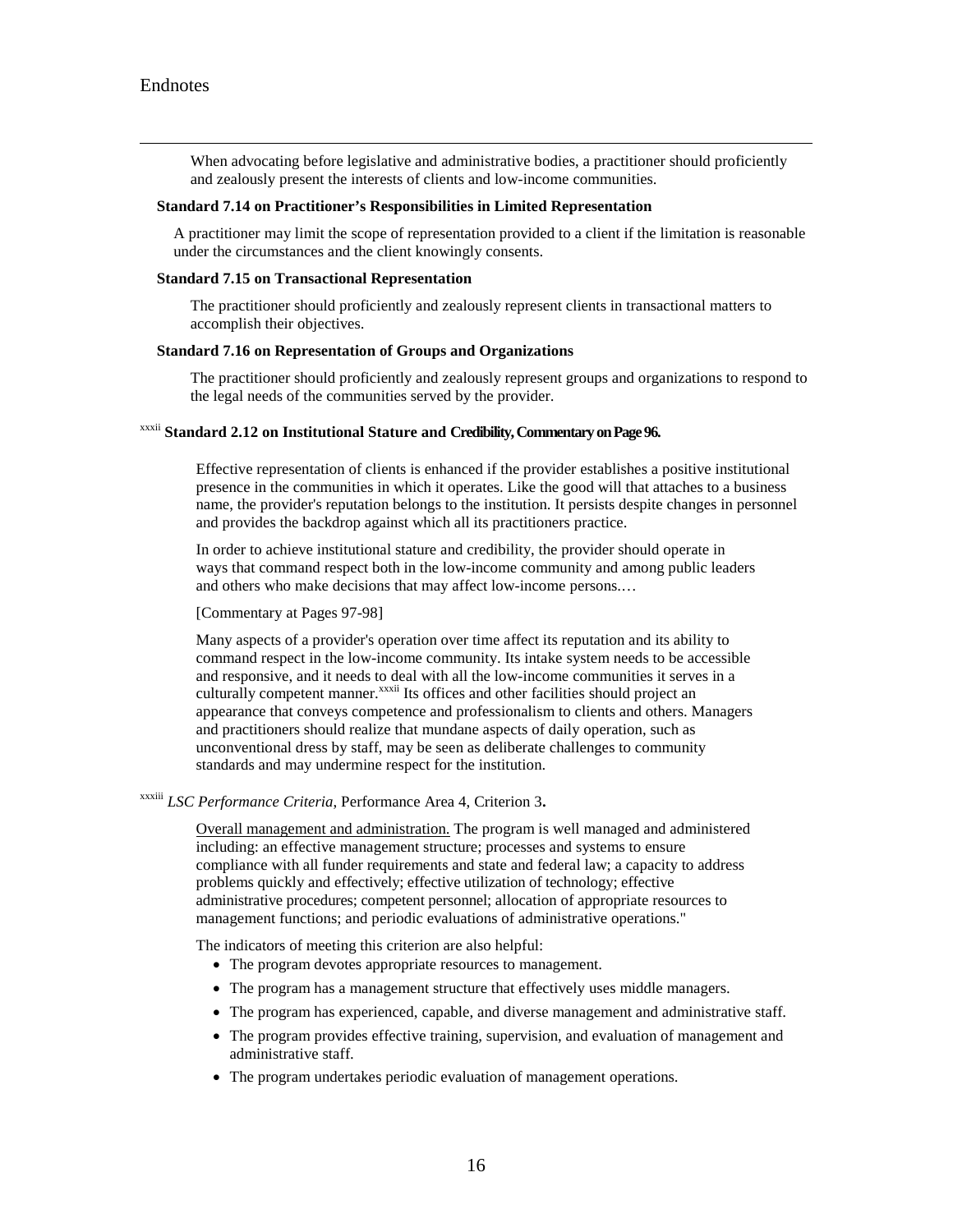#### Endnotes

 $\overline{a}$ 

#### <span id="page-62-0"></span>xxxiv **Standard 1.1-3 on Fiscal Matters, Commentary on page 7-8**

- The governing body should assure that the provider achieves its budget goals and that its funds are spent and accounted for in a way that fully meets the provider's responsibility to its clients, its funding sources and the public. The governing body should rely on a senior manager to help assure that the provider effectively meets its responsibilities for budgeting, financial planning and accountability. …
- The governing body's fiscal responsibilities begin with the adoption of a budget that commits available resources to the provider's priorities… The governing body should approach the budget as the mechanism through which it implements major policy decisions on the provider's direction and operation. Budget planning also provides the opportunity to monitor the provider's receipt of projected income, assess future resource needs and plan for expected changes in available resources.

…The provider's management is responsible for spending resources according to the budget approved by the governing body.… Management should provide the governing body with periodic reports on the provider's fiscal situation to permit the governing body to monitor the provider's receipt of revenue and expenditure of funds and anticipate and correct potential resource problems.…

Oversight of the provider's finances carries the responsibility to assure that the provider's funds are spent for the purposes for which they were granted, are properly accounted for and that there is no fraud or misuse of funds. The governing body should act proactively to assure that the financial integrity of the provider is protected. It should adopt policies that require adequate internal controls to assure the reliability and integrity of financial and operating information. It should also assure that the provider is in compliance with federal and state laws governing whistleblower protection and the destruction of documents. It should assure that management takes appropriate action to correct any shortcomings identified in its fiscal accounting by an audit or other financial review.

### <span id="page-62-2"></span><span id="page-62-1"></span>xxxv **ABA Standard 6.1 on Characteristics of Staff, Commentary on page 193.**

Providers should take steps to facilitate high quality work by its staff practitioners by offering training in professional skills and substantive law and assuring that staff members have meaningful opportunities for professional development. It should supervise its staff members to foster their professional growth and assure effective assistance to clients. The provider should strive to retain staff by providing fair compensation, benefits and satisfactory working conditions. A provider's capacity to attract and retain high quality staff will be enhanced by the degree to which it is engaged with the low-income communities it serves, accomplishes meaningful results for them and has institutional stature and credibility.

#### **See also, Standard 1.1-3 on Fiscal Matters, Commentary on page 7-8**

In order to encourage continued service to clients by experienced practitioners and to discourage high staff turnover, sufficient resources should be budgeted to assure that the provider offers adequate salaries and benefits to its staff.

### xxxvi **ABA Standard 2.10 on Effective Use of Technology, commentary on page 85.**

A legal aid provider should utilize technology to operate efficiently and to respond to the legal needs of the low-income communities it serves… Technology also plays an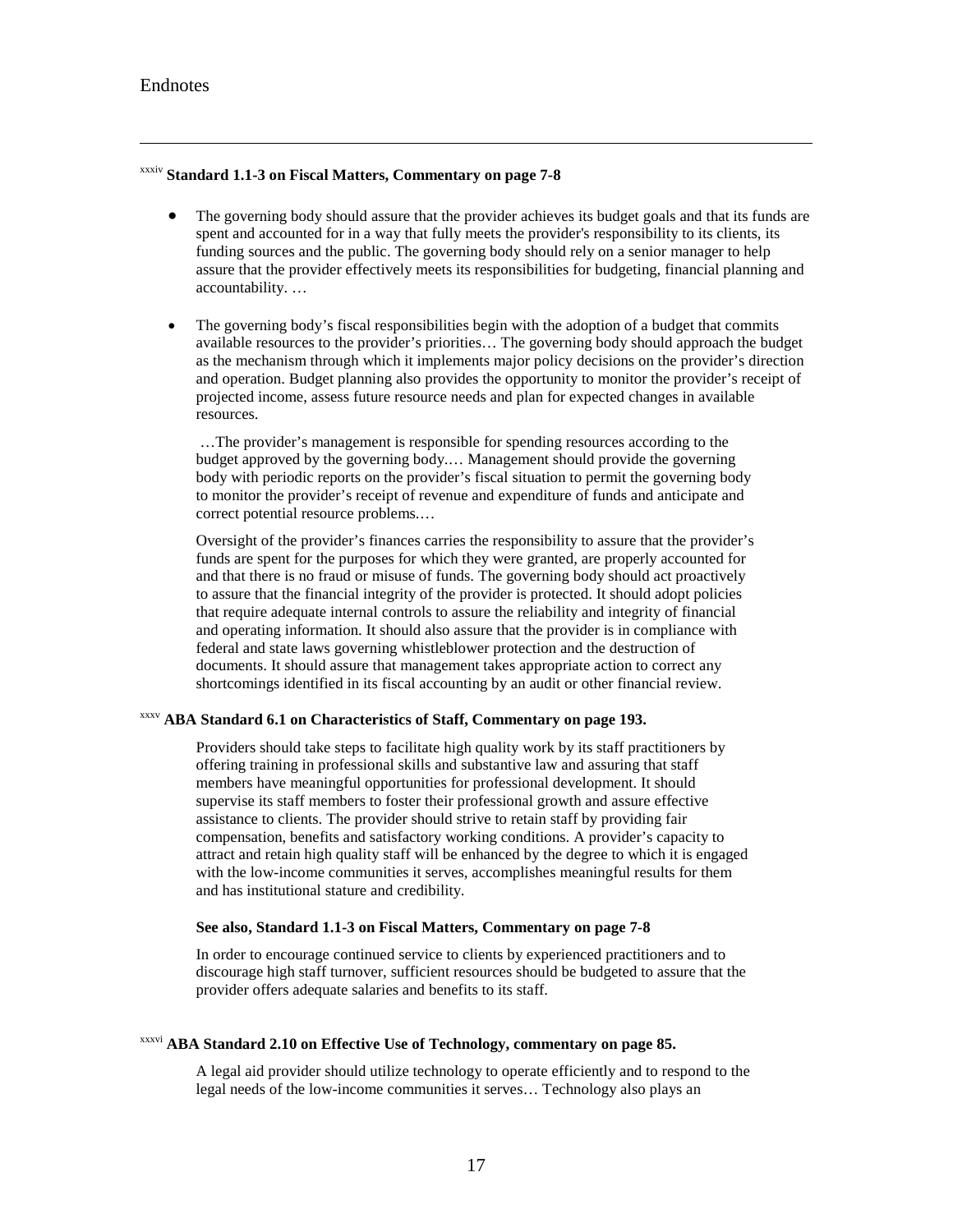<span id="page-63-0"></span> increasingly central role in how the legal system operates as more courts and administrative agencies rely on computer and web-based methods of operating.

<span id="page-63-1"></span>The tools for effective practice and for responding to the legal needs of low-income communities … are grounded more and more in modern technology. Each provider has a responsibility to plan effectively how it will use technology in providing assistance to low-income persons in its service area and in supporting its internal operations, including the production and management of legal work and the training and support of its staff.… A provider should examine all aspects of its operation for opportunities to increase the quality and range of its service through technology.…

[Commentary at page 88]

**Budgeting adequate resources for technology.** A provider should budget to meet its technology needs as part of the annual budgeting process. Funds should also be allocated for planned major expenditures to implement significant new technology initiatives. The budget should provide for purchase, maintenance and support of technologies used in the delivery of services to low-income persons. It should provide adequate funds for internal technology needs, including: 1) regular upgrade and replacement of equipment and software, 2) personnel necessary to maintain networks and equipment, and 3) training and support of staff in the use of technology. Technology investments should be planned on a multi-year basis and should include reserve funds to allow for flexibility in taking advantage of new developments.

### xxxvii *ABA* **Standard 1.1 on Overall Functions and Responsibilities of the Governing Body, Commentary at page 3.**

*Mission.* The governing body should determine the organization's mission and purpose. It is the governing body's responsibility to create and periodically review a statement of mission and purpose that articulates the provider's goals, ascertains the means that it will utilize to accomplish those goals, and identify the primary constituents to be served. The governing body should clearly articulate the provider's mission, accomplishments and goals in order to help garner support for the provider from the public.

### xxxviii *ABA* **Standard 1.1 on Overall Functions and Responsibilities of the Governing Body. Commentary at page 3.**

*Set policy for the provider.* Consistent with the provider's mission and purpose, the governing body has the responsibility to set broad general policies for the organization's operation. These policies include, in the first instance, the provider's articles of incorporation and bylaws. The governing body should adopt such other broad policies that make up the general set of rules under which the provider operates and clarify the roles, responsibilities and duties of the governing body and the provider's staff. These policies establish the standards against which to measure the actions of members of the governing body and the provider's staff and help safeguard the provider's general well-being.

The precise policy role of the governing body will depend upon local judgment about the appropriate division of authority and responsibility between the governing body and the provider's chief executive. Generally, the governing body has broad decision-making authority on fundamental matters, such as determining delivery structure, adopting priorities, selecting the chief executive, adopting the budget, establishing a salary structure for staff, and overseeing the implementation of these policies. In addition, the governing body may be required to establish policies, such as setting eligibility guidelines, to comply with requirements of a funding source.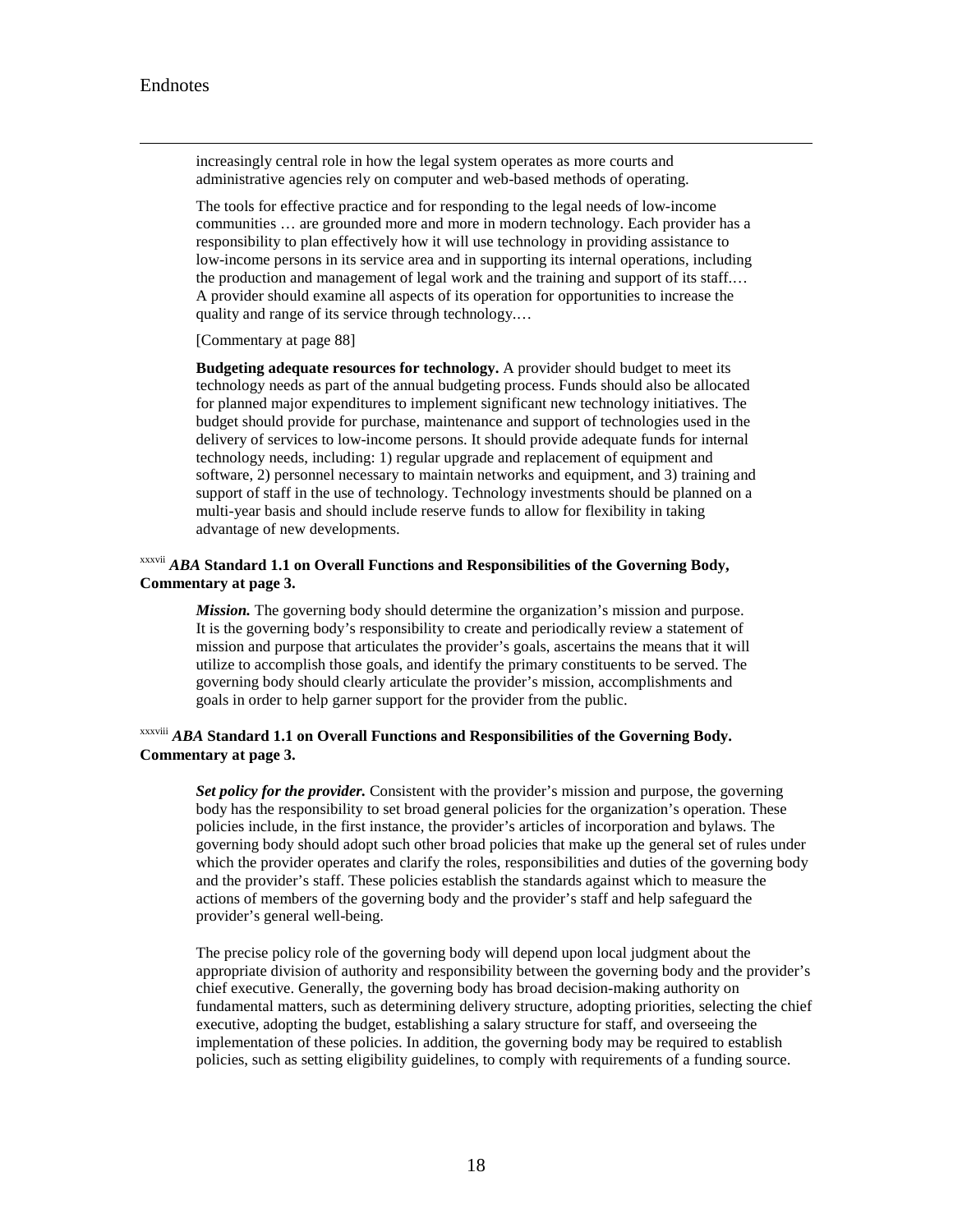#### <span id="page-64-0"></span>xxxix **ABA Standard 1.1-3 on Fiscal Matters, Commentary at page 7-8.**

The governing body should assure that the provider achieves its budget goals and that its funds are spent and accounted for in a way that fully meets the provider's responsibility to its clients, its funding sources and the public. The governing body should rely on a senior manager to help assure that the provider effectively meets its responsibilities for budgeting, financial planning and accountability.

**Budgeting and financial planning.** The governing body's fiscal responsibilities begin with the adoption of a budget that commits available resources to the provider's priorities. …The governing body should approach the budget as the mechanism through which it implements major policy decisions on the provider's direction and operation....

<span id="page-64-1"></span>The provider's management is responsible for spending resources according to the budget approved by the governing body.

Management should provide the governing body with periodic reports on the provider's fiscal situation to permit the governing body to monitor the provider's receipt of revenue and expenditure of funds and anticipate and correct potential resource problems.…

**Financial accountability.** Oversight of the provider's finances carries the responsibility to assure that the provider's funds are spent for the purposes for which they were granted, are properly accounted for and that there is no fraud or misuse of funds. The governing body should act proactively to assure that the financial integrity of the provider is protected. It should adopt policies that require adequate internal controls to assure the reliability and integrity of financial and operating information. It should also assure that the provider is in compliance with federal and state laws governing whistleblower protection and the destruction of documents. It should assure that management takes appropriate action to correct any shortcomings identified in its fiscal accounting by an audit or other financial review.

#### xl **ABA Standard 1.1-4 on Relations with the Chief Executive. Commentary at Page 12**

The governing body should exercise continuing oversight of the chief executive's work, through ongoing review of program operations and periodic evaluations of the chief executive's performance.

### <span id="page-64-2"></span><sup>xli</sup> ABA Standard 1.1-1 on Governing Body Oversight of the Provider, Commentary at Page 4.

The governing body should review the provider's operations to assure that the provider is functioning effectively, that its policies are being implemented and that the provider is in compliance with statutory and regulatory requirements. Once the governing body has established broad general policies, it is the chief executive's responsibility to carry them out and manage the provider's day-to-day operations, but the governing body should have a means to assure that established policy is being implemented properly and to identify problems that may require intervention.

#### xlii **ABA Standard 1.1-2 on Prohibition against Interference in the Representation of Clients, Commentary at Page 6.**

It is improper for the governing body or its members to interfere with the attorney-client relationship. A governing body is permitted to set priorities which may limit a provider's involvement in broadly identified categories of cases, but such limits must be established before a case is accepted. Once representation in a particular case has been undertaken, interference by the governing body is strictly prohibited. The governing body or an advisory committee of its lawyer members cannot have access to the confidences and secrets of the provider's clients, as such bodies stand outside the attorney-client relationship established with the practitioner, and the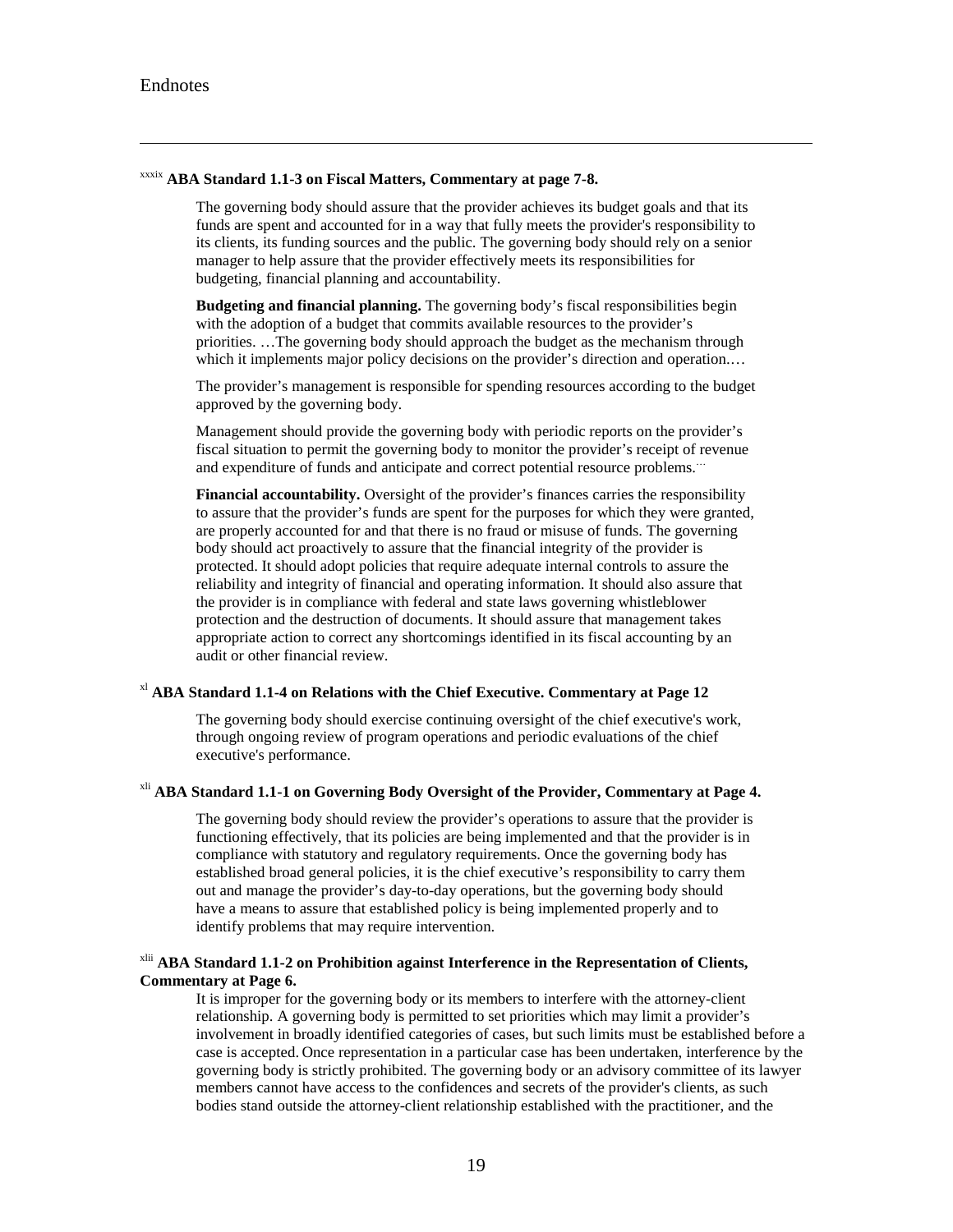members of the governing body do not have an attorney-client relationship with the provider's clients. Moreover, lawyers employed, paid or recommended by the provider cannot ethically allow the provider's governing body or its members to direct or regulate the lawyer's professional judgment in providing representation. <sup>[</sup>See ABA Comm. On Ethics and Prof'l Responsibility, Formal Op. 334 (1974).]

### xliii **ABA Standard 1.2-4 on Governing Body Members' Conflicts of Interest, Commentary at Page 29.**

No member of the governing body should participate in a decision in which the member has a personal, professional, organizational or institutional interest that is in conflict with the interests of the provider or its clients. The governing body has a responsibility to adopt appropriate policies that protect against conflicts of interest and provide appropriate guidance to its members regarding their responsibilities in the event that a conflict arises.

A potential conflict of interest may arise in a variety of ways:

- When a governing body member has a personal or pecuniary interest in a matter that is under consideration by the provider;
- When a member is employed by or associated with an organization that has a competing or adverse interest with that of the provider;
- When a member has a personal or institutional interest that is in conflict with interests of the low-income communities served by the provider;
- When a member represents a client whose interests are adverse to the interests of a client of the provider, although the clients are not direct adversaries in a particular case; or
- When a member represents a client who is a direct adversary of a client of the provider in a specific case.…

### xliv **ABA Standard 1.2 on Governing Body Members' Responsiveness to the Communities Served, Commentary at Page 19.**

A provider's governing body has a responsibility to be aware of the needs of the communities that the provider serves and to make policy decisions that respond to those needs.…

The governing body needs a diversity of interests and perspectives among its membership in order to be responsive to the communities the provider serves.…

The governing body should include a variety of supportive persons who bring important skills, knowledge and outlook to governance of the provider. Its membership should include persons who reflect the race, ethnicity, national origin and gender of the lowincome community and are drawn from various geographic locations, including major cities and towns as well as rural areas. The governing body should include persons who are or who have been eligible for the provider's services.

#### **Standard 1.2-1 on Individual Members' Commitment to the Provider, Commentary at Page 24.**

The governing body needs to make prudent decisions that are responsive to the needs of low-income communities for effective legal assistance. This calls for its members to support the mission of the provider and to commit adequate time and resources to carry out their responsibilities.…

**Standard 1.2-2 on Board Members from the Communities Served by the Provider, Commentary at Page 26.**